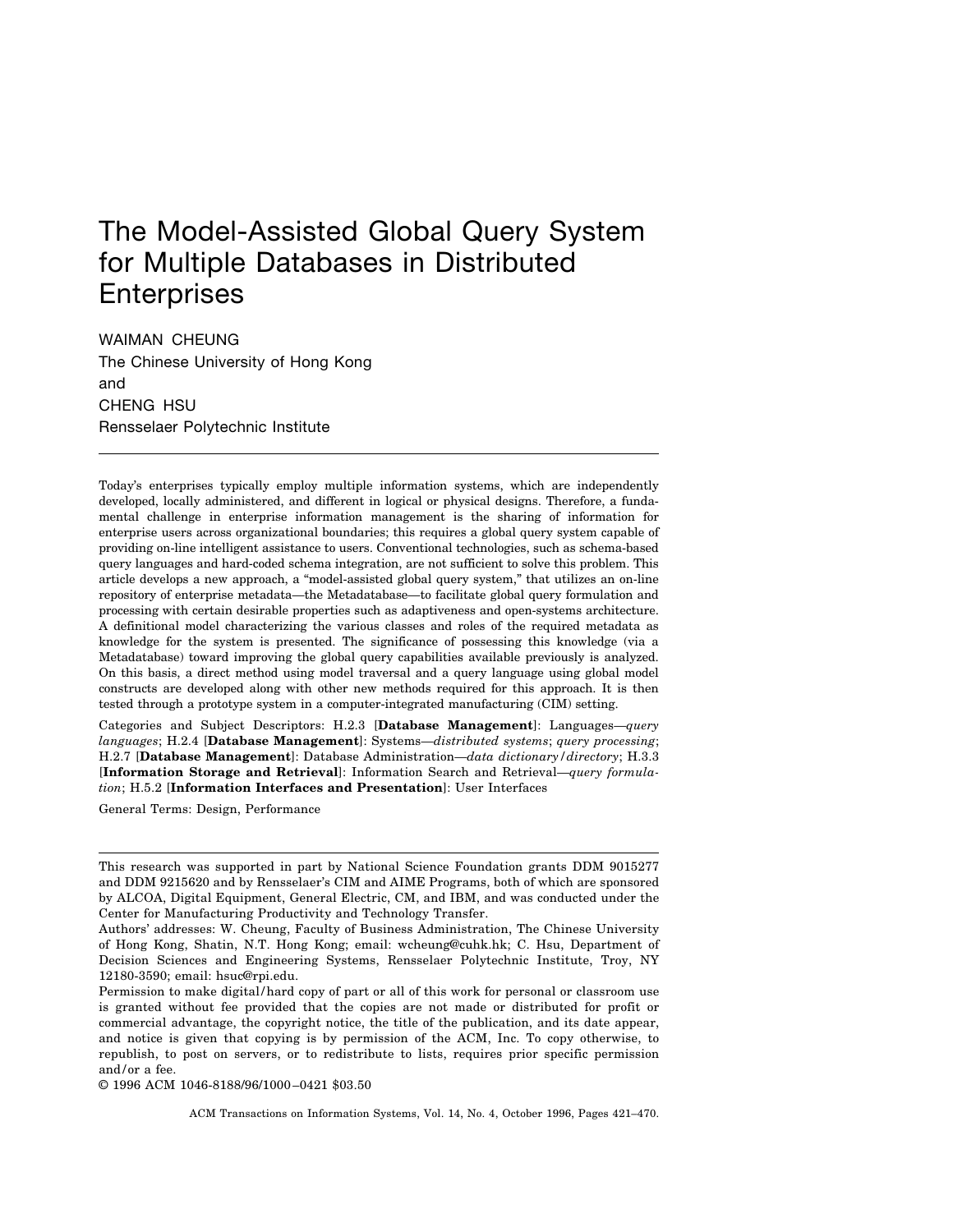Additional Key Words and Phrases: Enterprise integration, global query system, heterogeneous distributed information systems, metadatabase

## 1. GLOBAL QUERY SYSTEMS

The notion of information-based enterprises has become a reality. For various organizational and technological reasons, information systems in these enterprises are typically characterized by heterogeneous, distributed environments. For example, a computerized manufacturing enterprise may have a number of shop floor subsystems that are implemented with different file management systems on various platforms, while its business and engineering design subsystems are operating in relational and objectoriented environments distributed over wide-area networks. In all likelihood, this multiplicity will not disappear, nor be replaced by an allencompassing standard any time soon. Therefore, a major objective of information integration for these enterprises is to provide a logical structure to integrate these islands of information resources for enterprisewide information sharing and management without relying on a fixed controlling hierarchy. A key requirement here is what might be called the "*on-line intelligence and assistance*" capabilities of the integrated systems for supporting enterprise users' (varying) needs in retrieving information at a global level from the multiple local systems, which may frequently change their operating rules as well as contents. Numerous research and commercial systems have evolved over the past decade toward providing these capabilities for single-site or multiple-site databases. However, a rigorous formulation of this requirement expressly for the global query needs of multiple systems has not been provided previously in the literature, nor has such a technology.

## 1.1 The Need for Enterprise Metadata Support

Metadata has been increasingly recognized as a key element in global query systems [Babin 1993; Bouziane 1991; Cheung 1991; Collet et al. 1991; Ferrara 1994; Hsu et al. 1991; 1992; Siegel and Madnick 1991; Wang and Madnick 1989]. The questions raised here are: how much and what metadata should a global query system process in order to effect on-line intelligence and assistance capabilities, and what architecture can manage and utilize the metadata to suffice these capabilities?

To illustrate the significance of these desired capabilities, we consider some basic tasks required of a global query system in a heterogeneous, distributed environment (e.g., see Cheung [1991], Krishnamurthy et al. [1991], Litwin et al. [1990], and Reddy et al. [1989] for a survey on these tasks). A typical global query operation involves two steps: global query formulation and global query processing. In the first step, the user's requests are articulated and represented in a way that the global query system understands. The query formulation is done primarily through the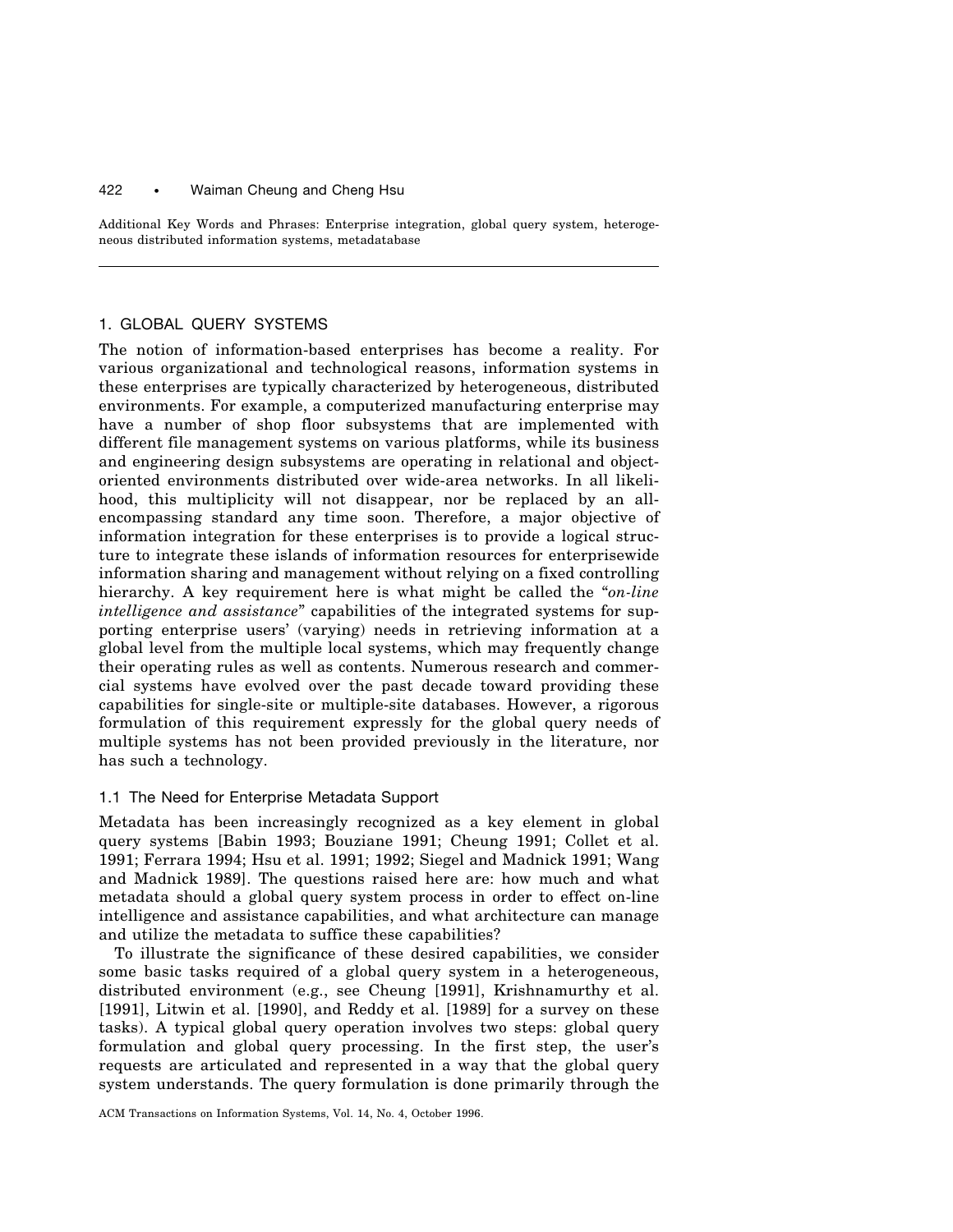user interface of the system. In the second step, accomplished by the system internally, queries are sent to appropriate local systems to retrieve pertinent information and are reassembled for the users.

Toward query formulation, on-line intelligence enables the user interface to provide assistance in the articulation as well as allow for a high-level, intuitive representation of queries. Specifically, for the *articulation* of queries, the system would utilize its knowledge on the enterprise information resources (which are referred to in this article as *metadata*, including information models, implementation models, and business and operating rules—see Section 2.2.2 for a formal description) to alleviate semantic ambiguity, facilitate logical analysis, and enhance adaptive construction during the formulation of queries. Similarly, the *representation* itself could accommodate heterogeneity in local models across the enterprise through, for example, the knowledge on enterprise SUBJECTs (i.e., applications, views, and objects) and the equivalence of data items among different local systems, without having to impose a single, fixed "integrated schema" on all databases.

In addition to supporting high-level and nonsyntax-based queries for enterprise users, the system would also handle all context-based interpretations and dynamic mappings between the globally formulated query and the locally implemented file structures or database schemata. Assisted with these capabilities, the second step— global query processing—would be accomplished in the following fashion:

- (1) *query optimization*: the global query is first decomposed into local queries taking into account both semantics and performance;
- (2) *query translation*: the local queries are then encoded in their respective data manipulation languages;
- (3) *query execution*: the encoded local queries get dispatched to and processed at their respective systems; and finally
- (4) *result integration*: results from local systems are assembled to answer the global query.

Each of these processing steps makes use of metadata as well. For instance, local database schemata, directory and network information, and the contextual knowledge of data are required for query optimization; local DBMS information for query translation; operating rules on information flows for query execution; and knowledge on equivalent objects, incompatibility, and data conversion for result integration.

Without the assistance from sufficient on-line knowledge in the form of metadata, all of the remaining information required above for both query formulation and processing would have to be provided by the users or application programs, such as the case in previous systems, regardless of the interfacing designs used [Afsarmanesh and McLeod 1989; Angelaccio et al. 1990; Azmoodeh 1990; Bernstein et al. 1981; Chung 1990; Greenberg and Witten 1985; Motro 1990; Shipman 1981; Shyy and Su 1991; Stonebraker 1988; Wang and Madnick 1989; 1990]. The problem of lacking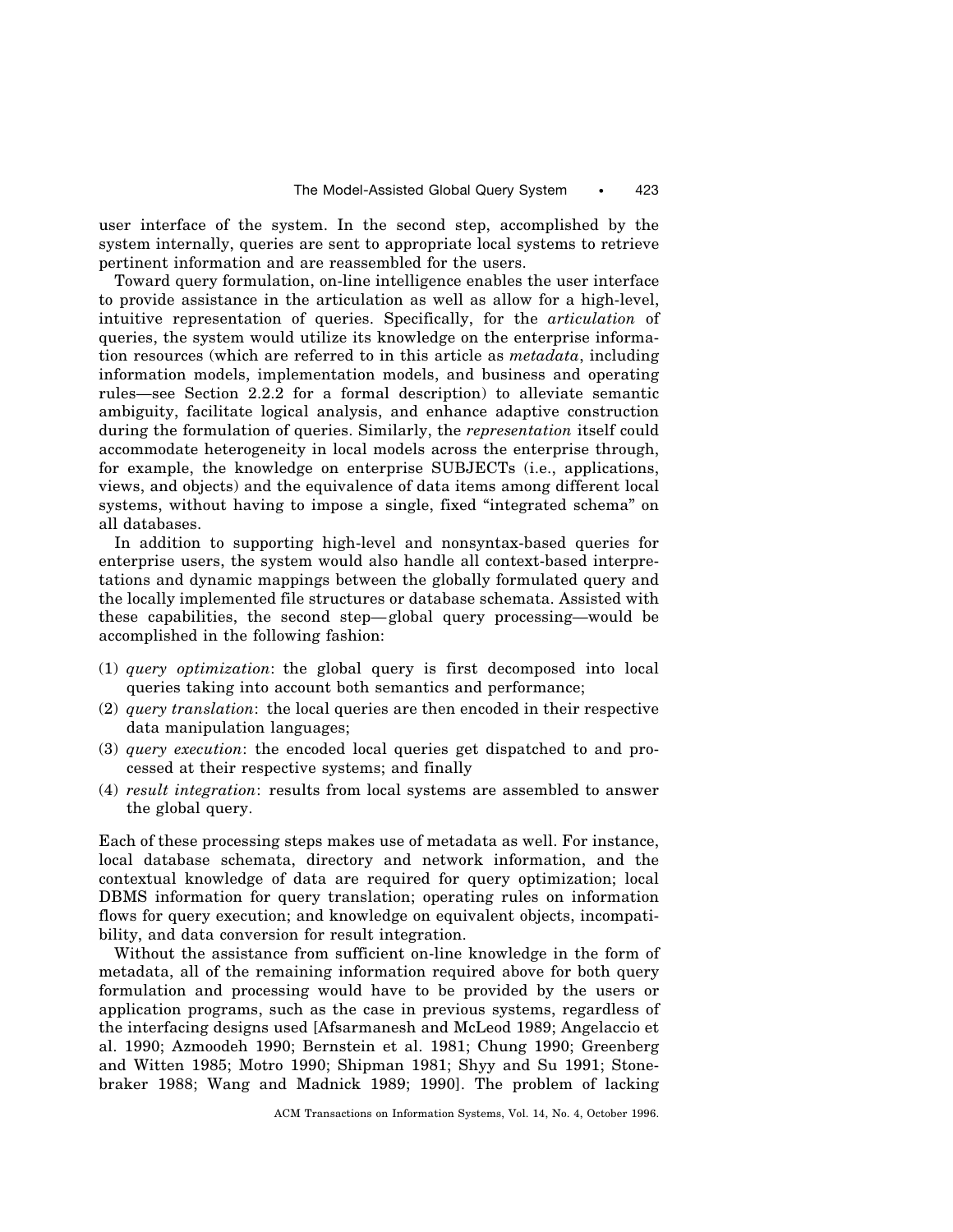on-line metadata support is especially acute for multiple systems, where researchers have increasingly emphasized the use of enterprise metadata (e.g., see Bouziane [1991] and Hsu et al. [1991] for a survey on this topic). A basic reason is the significant differences in the CONTEXTs (i.e., processes and contextual knowledge) in which data are utilized, on top of the complexities in the varying data semantics (models), data manipulation languages, and data structures among local systems (a discussion of the contexts is provided in Hsu and Rattner [1990] and Hsu et al. [1993]). Either the users or the global system itself must abridge these differences for each query before the information can be shared. Since enterprise users generally do not possess the expertise in database technology, nor the technical knowledge about the local systems, they cannot truly benefit from a global query system that does not possess sufficient metadata to provide on-line intelligence and assistance. The notion of enterprise metadata is concerned with all metadata pertaining to the above SUBJECTs and CONTEXTs (see Section 3.1 for details).

## 1.2 User Interface for Query Formulation

User interface techniques are important to global query systems; however, do they supplant the need for enterprise metadata support? Techniques such as windows, icons, menus, graphics, visualization [Greenberg and Witten 1985; Gyssens et al. 1990; Hartson and Hix 1989; Hutchins et al. 1986; Nilan 1992; Robertson et al. 1993] and other forms of nontextual formalisms (e.g., see Hsu and Lee [1993] and Lodding [1983] for a survey) free the typical user from having to learn sophisticated programming languages. Therefore, graphical user interface (GUI) technologies have been employed, together with cognition-theoretic interface design principles and guidelines [Gardiner and Christie 1987; Gould and Lewis 1985; Greenberg and Witten 1985], to facilitate database query tasks. The results have improved significantly the commercially available database query systems (e.g., GUI add-ons to SQL for a few relational systems [Benjamin and Lew 1986]). Notwithstanding, these products still do not support users with on-line metadata on enterprise models (especially contextual knowledge of data) required for global query systems in heterogeneous environments. Users are still charged with the responsibility of furnishing much of the technical information mentioned above. Moreover, since these systems do not offer an on-line global model separate from the schemata, which are fixed, their user interfaces tend to be hard to change or to customize as the underlying systems or the users change.

The same observations are largely applicable to natural-language interfaces. In principle, any systems that use natural languages should not require the users to learn the artificialities of correct command formats or modes of interaction [Blaser 1988; Bunt 1988; Hirschman 1989; Norcio and Stanley 1989; Rich 1984]. Unfortunately, few systems (even research systems) have successfully achieved this goal, due mainly to insufficient results in linguistics and artificial intelligence to support this class of user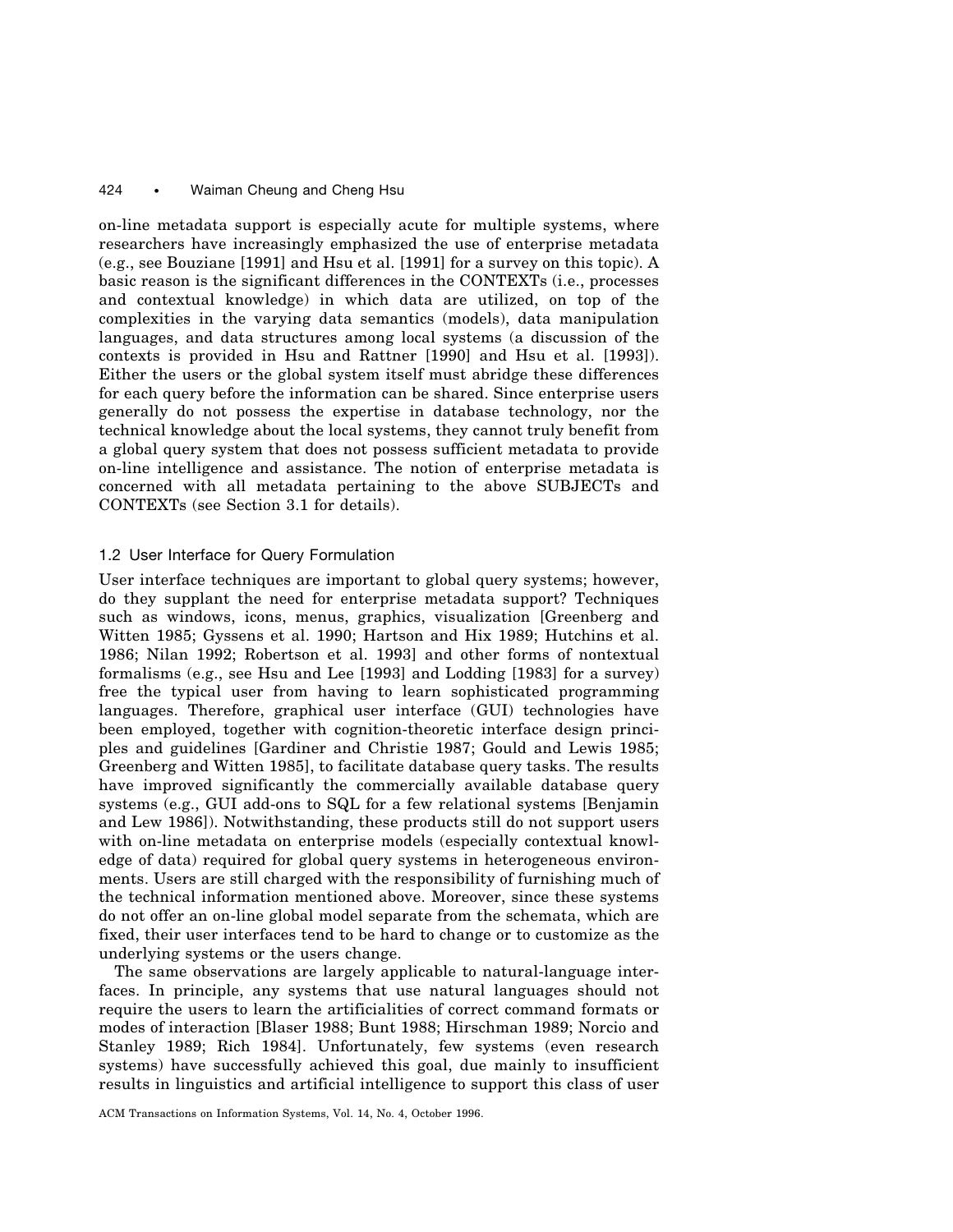interface. However, even in the ideal case, a natural-language interface would not be able to assist on the query formulation itself for the same reasons as a GUI faces: it does not provide users with such knowledge as the local and global data resources, dictionary and directory knowledge, and business rules about the enterprise, all of which are needed before a user interface could ever support a user in a "natural" mode of query formulation.

Addressing the need of providing metadata to users, database browsers have been developed to help end-users look through the contents of a particular database. Most of these database interfaces are limited to browsing the data instances and support only single-site and single-tuple queries; moreover, few look beyond the simple database schema per se, which does not include other types of enterprise metadata [Herot 1980; Motro 1990; Smith et al. 1981; Stonebraker and Kalash 1982; Zloof 1977]. They, ironically, provide interesting evidence supporting the thesis that enterprise metadata can lead to a new breakthrough for the problem.

## 1.3 Integrated Schema for Global Query

Enterprise metadata as discussed above are complex in their own right. Thus, it is natural to expect an architecture devoted to them for the above-stated tasks. Is the conventional integrated schema technology sufficient?

A key issue is how to reconcile and consolidate the various views and representation methods across the enterprise and still retain local differences for autonomy and flexibility. Most previous efforts employ a solution strategy emphasizing the development of global architectures based on a schema integration (e.g., Batini et al. [1986]) approach. Although an integrated schema is a facility of metadata, its hard-coded nature tends to contradict or even nullify some of the basic promises of true local autonomy, such as openness and adaptiveness [Litwin et al. 1990]. Moreover, research efforts (e.g., Afsarmanesh and McLeod [1989], Chung [1990], Krishnamurthy et al. [1991], Siegel and Madnick [1991], and Wang and Madnick [1989]) have also revealed that additional enterprise metadata beyond the integrated schema are needed to facilitate the representation of global views and the management of query transactions among local databases. Therefore, these efforts have by contradiction shown an even bigger role for enterprise metadata, that is, minimizing the reliance on some fixed, hard-coded global schemata or controller to effect information integration.

Thus, the conventional approach of integrated schema does not seem to provide a solution to the enterprise metadata management problem. To bring the point into better light for our discussion, we refer to the concept of an independent system of enterprise metadata supporting the above purposes as a *Metadatabase* (which is first defined in Hsu and Skevington [1987]).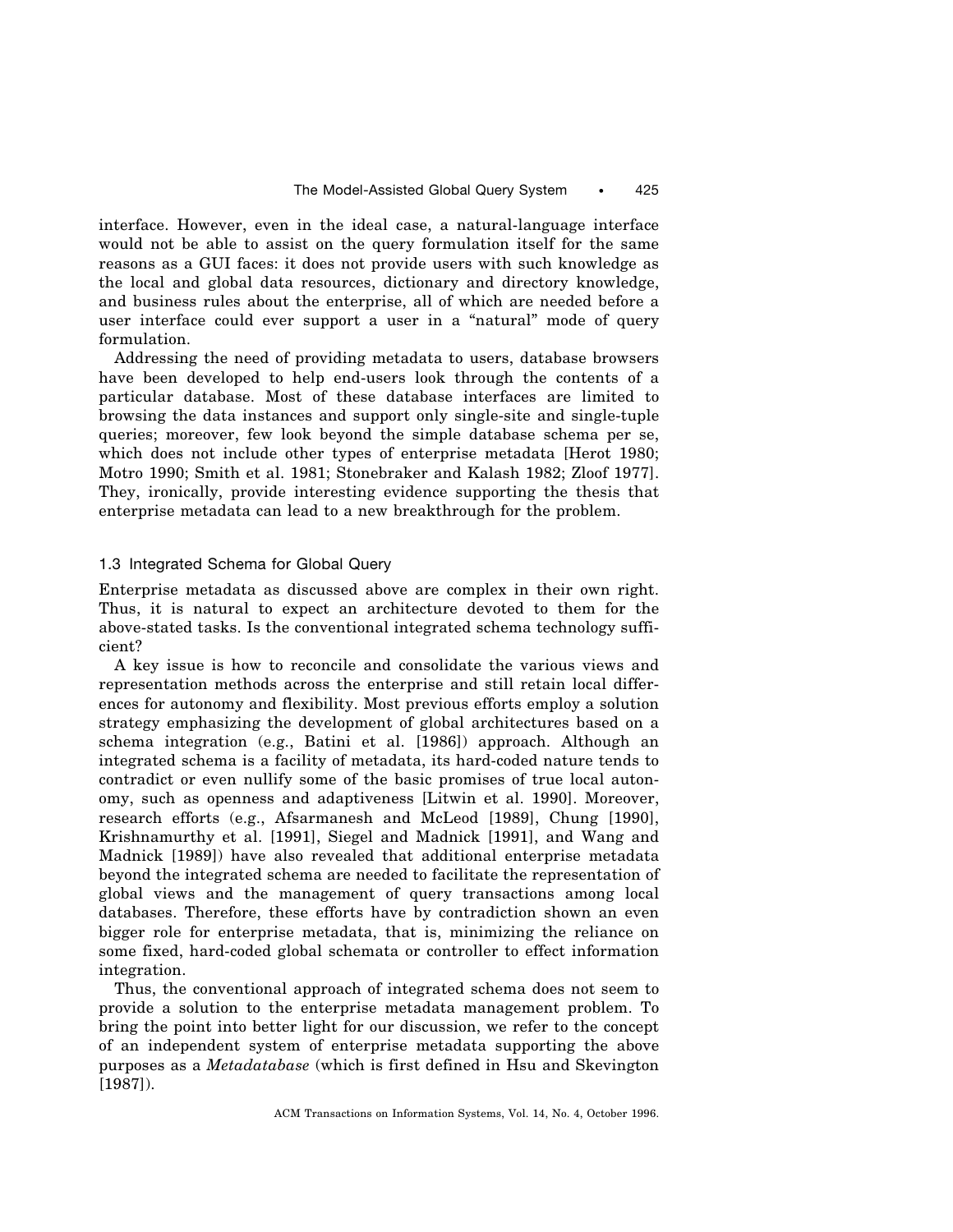

Fig. 1. Dimensions of global query user interfaces.

#### 1.4 The Objective and Organization of the Article

A conclusion from the above discussion is evident: the man-machine interface of global query systems requires a combination of technology, cognition, and knowledge, as depicted in Figure 1. The one dimension that has long been neglected is "knowledge," which should be put on-line to provide intelligent assistance to users. We submit that the idea of enterprise metadata holds a key for effecting this dimension; that is, knowledge through enterprise metadata is elevated and explicitly formulated to play the central role in a new solution approach to solving the global query problem in this research. Since enterprise metadata are essentially information models, this approach is referred to as the *model-assisted global query system*. The original concept of such a system, along with its execution methods, is the major contribution of this article.

Specifically, the conceptual model formulates the fundamental needs for enterprise metadata in general terms, which other systems can adopt, with or without the Metadatabase. The execution model then avails a direct method using model traversal to assist end-users and a new high-level language using global model constructs, both of which are based on a Metadatabase enabling the assistance. Automatic derivation of required metadata, which the users do not provide, is a key element in this approach; thus, new methods, such as rule-based consistency checking and message-based search for a shortest solution path, are developed for the execution model. These results lead to a prototype developed at Rensselaer recently to test the validity of the approach and demonstrate the global query ability for a multiple-database environment.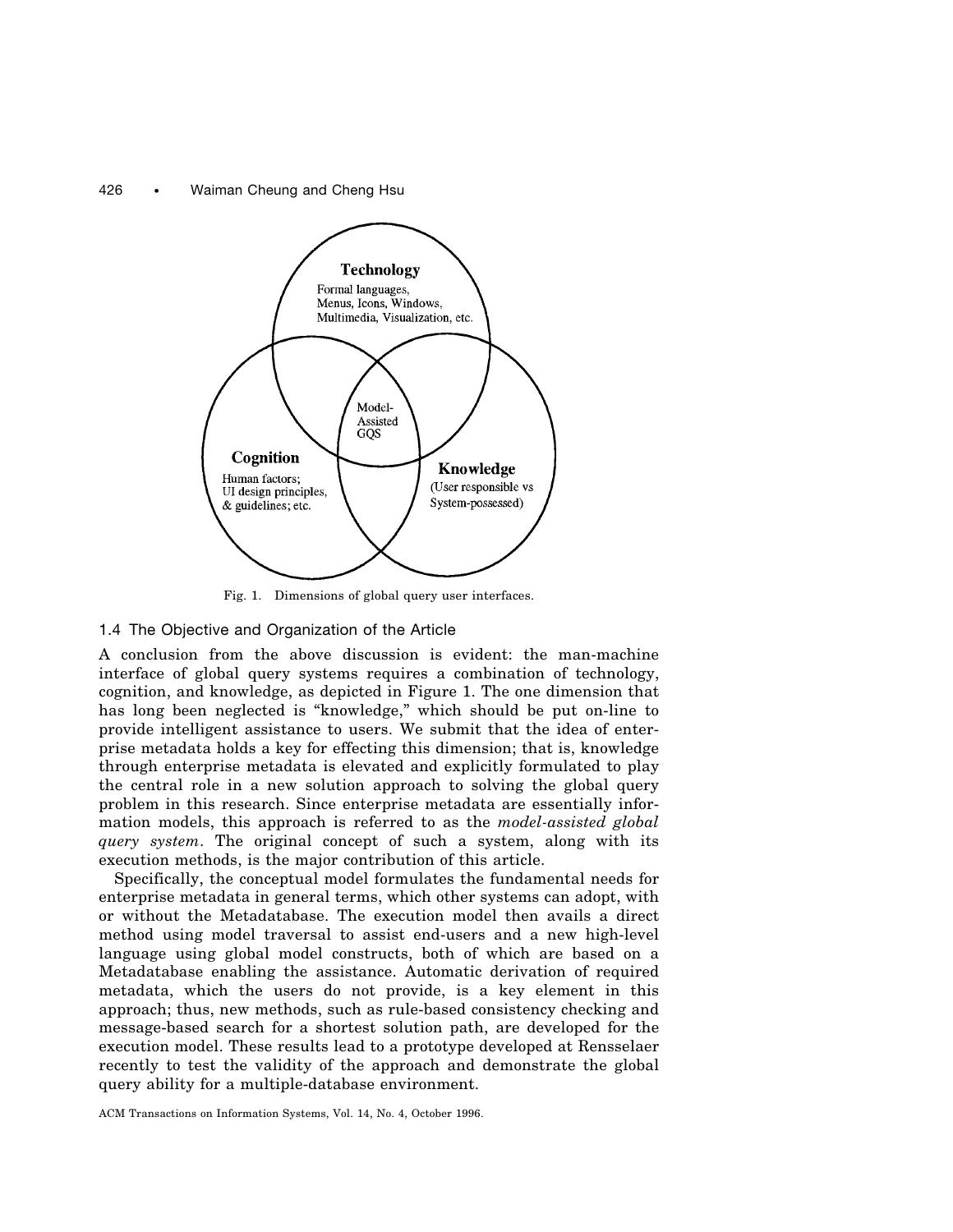The next section presents a conceptual model of this approach, defining the uses and requirements of metadata in a global query system. New methods that are required for the implementation of the approach are provided in Section 3, while the implementation prototype and the new query language using metadata are included in Section 4. The empirical verification of the Model-assisted Global Query System (MGQS) is discussed in Section 5 through using the prototype for an integrated manufacturing case. An analysis of this system vis-a-vis some representative systems (e.g., Multibase, MSQL, CIS, and KIM query system) in the literature is presented in Section 6. Section 7 concludes the article with further remarks and future directions of research. Although the prototype system has been reported elsewhere as a part of the Metadatabase system for certain industrial applications [Hsu et al. 1992; 1994], the complete model— both conceptual and execution—and methods are presented and discussed in this article.

## 2. THE MODEL-ASSISTED GLOBAL QUERY APPROACH

The basic logic of the model-assisted global query approach proceeds as follows. First, all classes of enterprise metadata are specified and structured through a metadata representation method. This metadata structure (abstraction) then serves as the basis for organizing and implementing enterprise information models into an on-line and shared Metadatabase facilitating all tasks of information integration. As such, the functional views, processes, data models, business rules, and other knowledge concerning the global query operation are readily available to both the users and the system through the Metadatabase. Therefore, on-line assistance on query formulation and processing becomes a feasible and fully characterized concept. Specific methods based on this knowledge can be defined and developed in terms of metadata requirements and utilized in each major task of the problem.

#### 2.1 The Goals

The target of the model-assisted global query system is delineated in the goals below, which will later be used as the criteria for comparing the MGQS with the existing technologies.

- (1) *Information sharing*: achieve information sharing in heterogeneous, distributed, and autonomous environments by means of global queries.
- (2) *Subsystem transparency*: support a global model of the whole system and hide local implementations from the users.
- (3) *Local autonomy*: maintain local control of its own applications and allow (potentially) for local differences. In addition, this implies that integration of local systems should not necessitate major conversions or merging of the existing systems.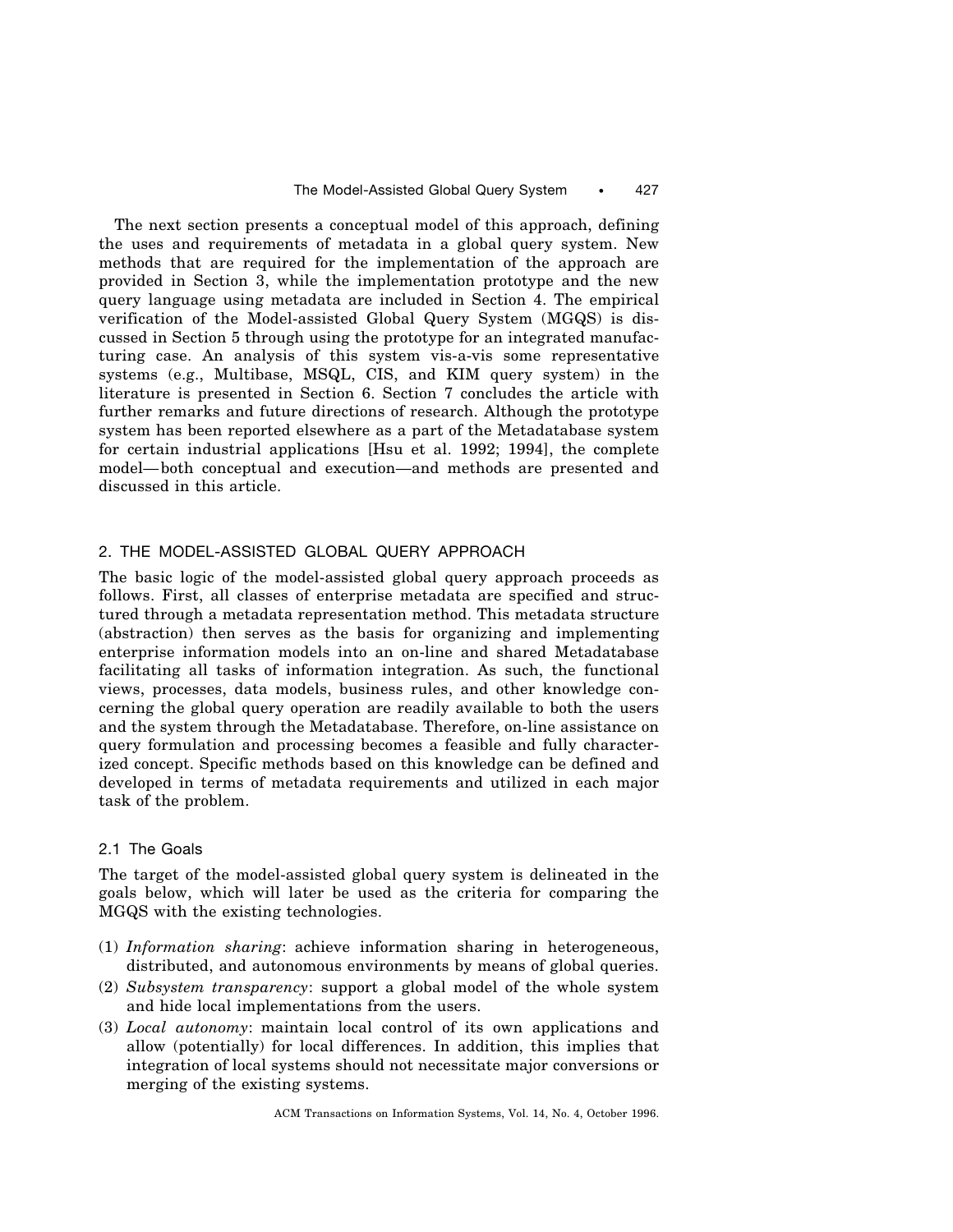- (4) *Interoperability*: accommodate local heterogeneities while resolving conflicts in data equivalency, different data models, and different data manipulation languages.
- (5) *Open-system architecture*: support the flexibility and adaptability for incorporating new application systems or updating old ones without imposing major recompilation of reconstruction efforts.
- (6) *Direct query formulation*: provide sufficient enterprise metadata to facilitate the articulation and representation of a global query using the information models directly via a noncommand user interface (or minimum-syntax query language for program interface). The user or programmer is not responsible for providing the technical details of the local systems.
- (7) *On-line assistance*: use enterprise metadata (including business rules and other contextual knowledge) and knowledge-processing capability to assist on difficult tasks for both query formulation and processing. These tasks include, but are not limited to, model traversal and semantic checks in direct query formulation, derivation of implied data items and operating rules in the query, context-based joint path optimization, and data equivalence in the assembly of local results.

## 2.2 The Definitive Model for Metadata Requirements

We first formally characterize the role of a Metadatabase as on-line knowledge for a global query operation. This characterization starts with a technical analysis of the major global query tasks and their basic metadata requirements. Since these tasks are generic and are not tied to any specific systems, the analysis applies to the general problem studied in this article.

2.2.1 *A Global Query Operation Algorithm.* Let GQ denote a global query characterized by a set of attributes/data items (A) that are involved in the query operation, a set of persistent, stored data objects (D) from which all the attributes are drawn, and an expression  $\langle C \rangle$  that specifies the retrieval conditions. Expression  $\langle C \rangle$  consists of subexpressions for selection conditions  $\langle SC \rangle$  and join conditions  $\langle JC \rangle$ . Finally, all data items, objects, and expressions are subject to specification in terms of systems metadata  $\langle M \rangle$ . These metadata, which may be either supplied by the user or provided by the global query system, must satisfy a minimum scope required by each particular query, specifically,

 $GQ = (A, D, \langle C \rangle | \langle M \rangle)$  where  $A = A^u \cup A^s$  with  $A^u \neq \emptyset$ ,  $D = D^u \cup D^s$  with  $D \neq \emptyset$  and  $D^u \cap D^s = \emptyset$ ,  $\langle C \rangle$  ::=[ $\langle SC \rangle$ | $\langle JC \rangle$ | $\langle SC \rangle$  AND  $\langle JC \rangle$ ],  $\langle M \rangle$  ::={ $\langle M^{\rm u} \rangle$ } $\cup$ { $\langle M^{\rm s} \rangle$ }.

Although this formalism is constructed at the most general level possible, it does inspire the particular syntax of a query language for MGQS—see Section 4.2. The additional data subsets are explained below: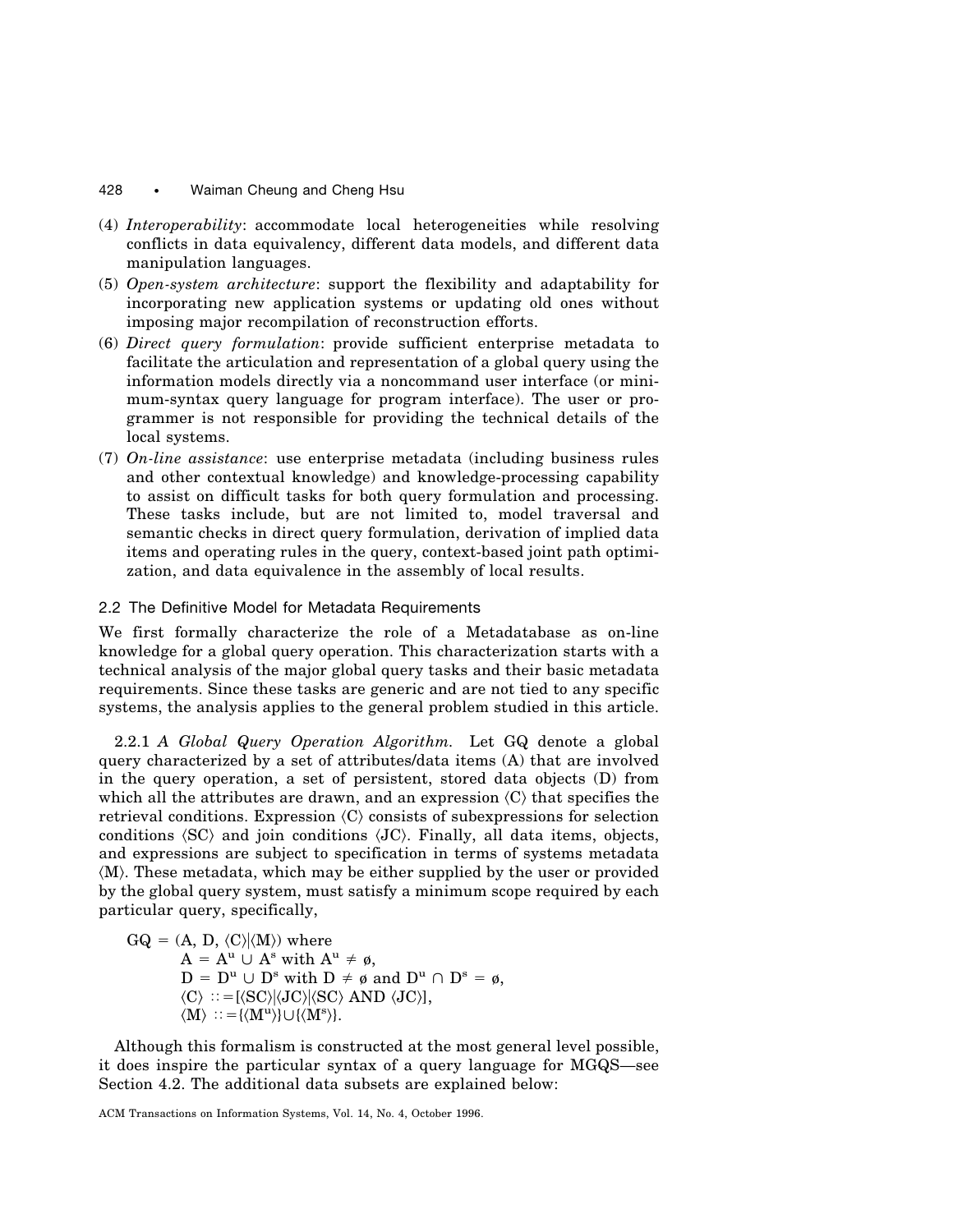- $-A<sup>u</sup>$ : this represents the set of data attributes selected by the user. It includes both the items requested directly for retrieval and the items indicated in the selection conditions. A global query must have at least one data item in A<sup>u</sup>.
- $-A<sup>s</sup>$ : the system may determine that additional data items are also needed or implied in the query, and hence fill in some data attribute (the set  $A^s$ ) for the purpose of query processing.
- $-D^u$ : the user could also specify the set of data object(s)  $D^u$  that contain the selected item(s) (i.e., the set  $A<sup>u</sup>$ ).
- $-D^s$ : since  $D^u$  may not contain all items in  $A^u$ , the system will again determine the remaining data objects  $(D<sup>s</sup>)$  that are involved in the global query operation.
- $-\langle M^u \rangle$ : this is the user-supplied metadata, which represents the technical knowledge that the user must possess about the enterprise information models and multiple systems in order to represent and specify a query sufficiently.
- $-\langle M^s \rangle$ : this is the system-supplied enterprise metadata. The set  $\langle M^s \rangle$  is the complement of  $\langle \langle M^u \rangle \rangle$  with respect to the minimum metadata requirements for a particular query.

The global query operation can be described as a process consisting of the following steps:

*Step* 1*. Global Query Formulation.* Since the user is not necessarily required to specify all of the technical details (the remaining ones will be filled in by the query system automatically), the result of the formulation is likely to be an incomplete global query IGQ defined as

 $IGQ = (A^u, [D^u], [\langle SC \rangle] | [\langle M \rangle])$ 

where the data objects  $D^u$  and selection conditions  $\langle SC \rangle$  may or may not be required. For example, a global query "Find part ID and quantity completed for Jane Doe's order which has a desired date of 5/10/91" could imply the following sets in the formulation step:

 $A<sup>u</sup> = {PARTID, NUM\_COMPLETED, CUST\_NAME, DATE\_DESIRED}$  $D^u = \{WORK\_ORDER, CUSTOMER\}$ 

 $\langle SC \rangle = CUST$  NAME = "Jane Doe" AND DATE DESIRED = "5/10/91"

 $\langle M \rangle$  = the exact names and syntax used to specify the elements of  $A^u$ ,  $D^u$ , and  $\langle SC \rangle$ .

A direct approach for end-user global query formulation may be employed to formulate the above query via model traversal where the user has the choice of picking as few as only some data items in  $A<sup>u</sup>$ , or as much as other information she or he wants to include.

*Model Traversal.* Model traversal is a direct approach whereby users utilize the enterprise metadata to articulate the query directly in terms of information models. The technical details and semantics of the heteroge-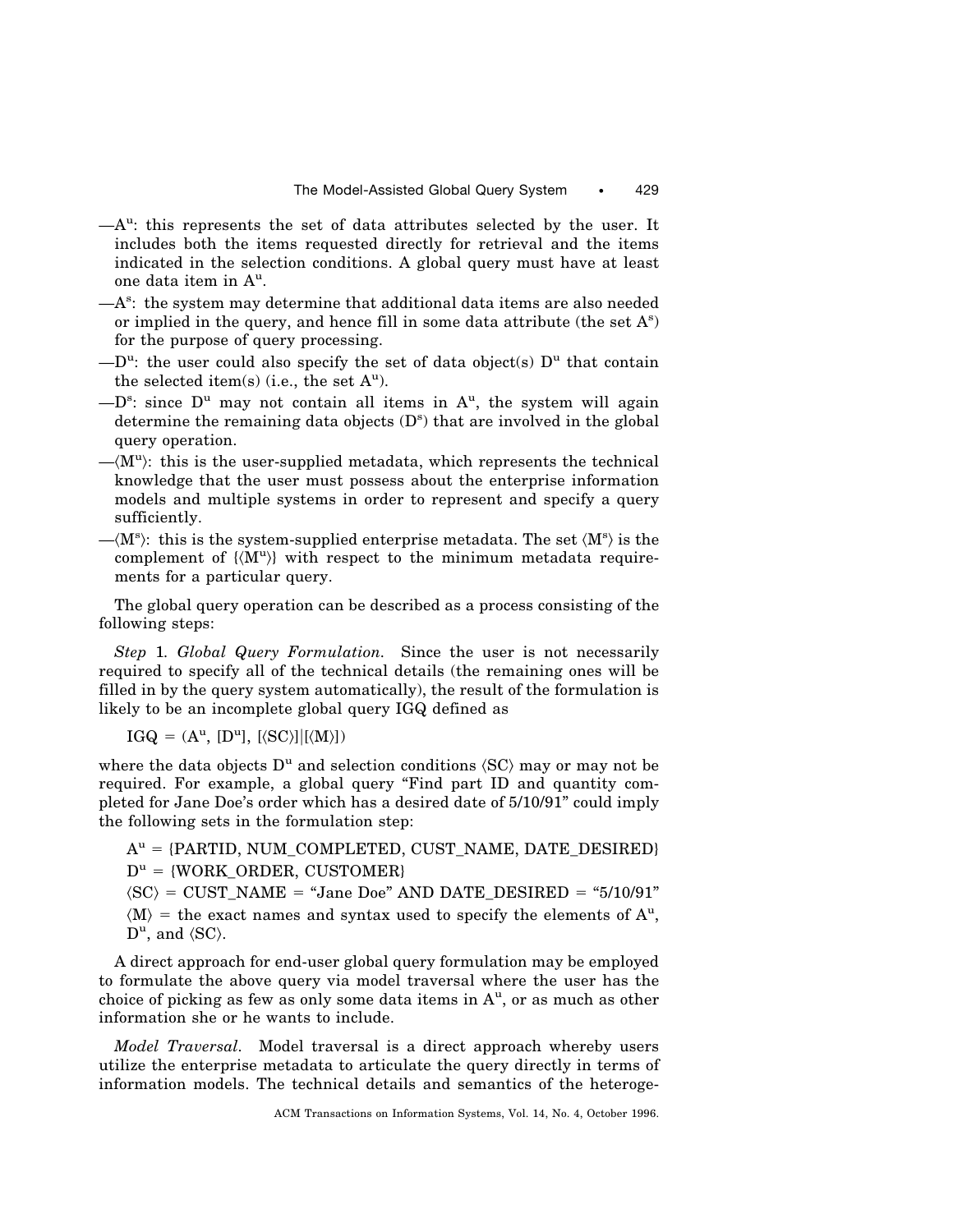neous systems are provided interactively and maybe iteratively. The user will, for example, "pick" the data items and objects directly from the models as opposed to "enter" their names to the query. Every step along the way, on-line assistance is provided to the user to traverse as well as pick. Some common semantic errors due to syntax-based translation or interpretation of information models in conventional "indirect" approaches are avoided, as the user sees and deals directly with the comprehensive and unequivocal system models. The purpose is to allow the user to formulate a global query while traversing the information models.

The specific traversal method is designed according to the characteristics of the model constructs and logical associations among the information models stored in the Metadatabase. The following is a basic model traversal process:

**Repeat** (for each visit)

- **Step 1.1** Traverse to the data object identified at the *i*th visit  $(d_i^u)$ and select the data item(s)  $(a_i^u)$  from  $d_i^u$  for retrieval.
	- Metadata required: names of the applications, functional views, data constructs, attributes and their associations (i.e., the global data model).
- **Step 1.2** Specify selection condition(s)  $\langle SC \rangle$  that will be imposed on a selected data item(s).
	- Metadata required: formats, domains, and operating constraints of the data items

**Step 1.3** Resolve semantic ambiguity.

Metadata required: semantic constraints, such as functional dependencies and business rules that describe the intended use of the data.

**Until** no more intended data attributes (i.e., all elements of  $A<sup>u</sup>$  are specified)  $A^u = \int_a^u (a_i^u)$  and  $D^u = \int_a^u (d_i^u)$ .

*Step* 2. *Join Condition Determination.* A global query may involve multiple data objects that are stored in one or more local systems. Normally, the user has to specify the equijoin conditions between these data objects for a complete global query. The specification would require detailed understanding of the information model. To relieve the user of this burden, the system with an on-line Metadatabase can perform this job through an automatic join condition determination algorithm using enterprise metadata, as follows:

*Step* 2.1. Determine the set of data objects,  $O_k$ , which contain all the user-selected attributes,  $A^u$  and their equivalent data items. This step establishes the maximum space of data objects that the query involves. The metadata required are the associations between the entities/relationships and their data items, plus data equivalence information.

ACM Transactions on Information Systems, Vol. 14, No. 4, October 1996.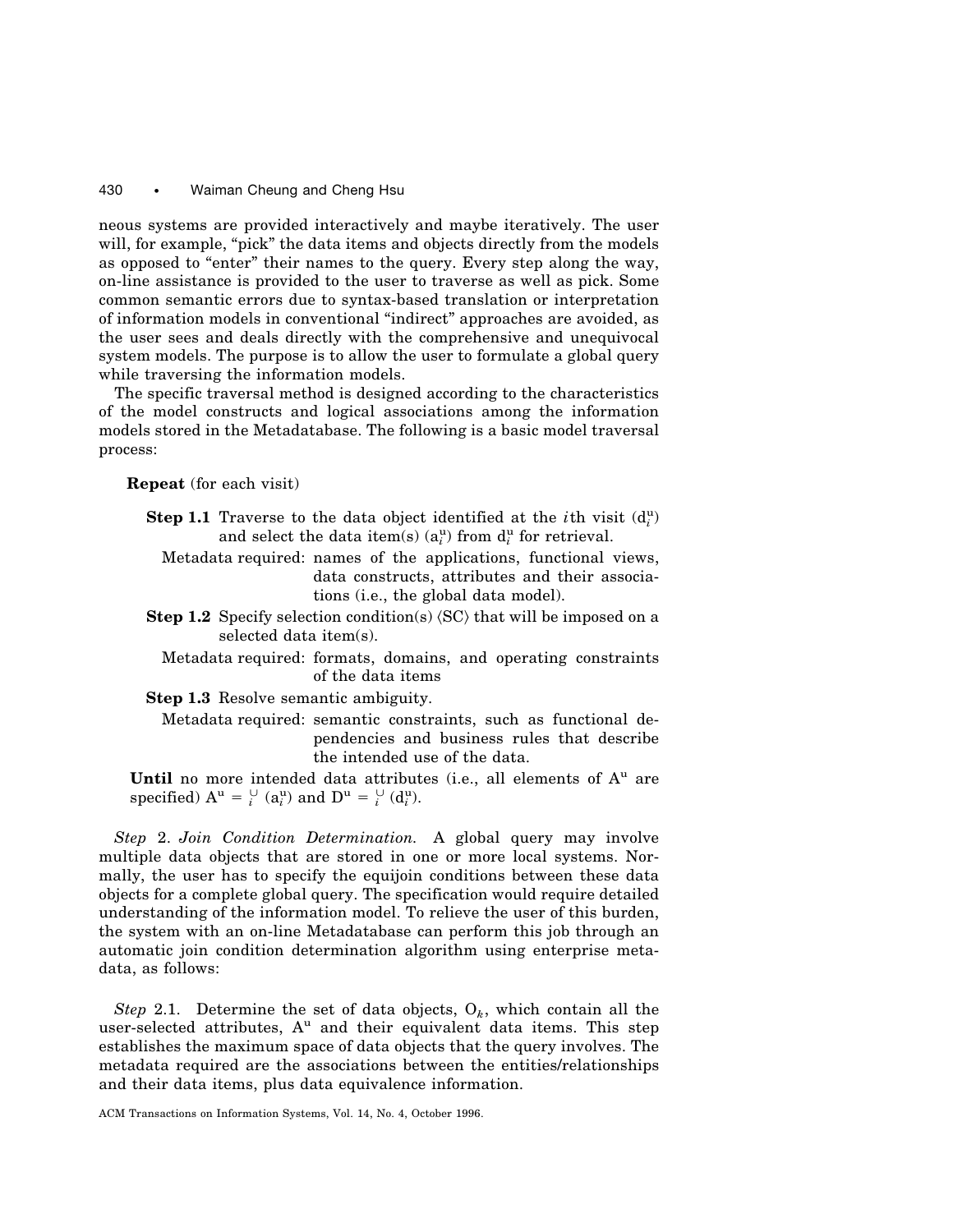*Step* 2.2. Determine a minimum set of data objects  $(O_{min})$  that contain all  $a_k^u \in A^u$  and  $D^u \subseteq O_{min}$ .

*Step* 2.3. Identify the shortest path  $(SP_{min})$  which connects all data objects  $d_m \in O_{\text{min}}$ . The metadata required are the associations between the entities and relationships (global data model).

*Step* 2.4. Insert join conditions for every connected pair of data objects in D. The results of step 2 for the earlier example would be:

 $A<sup>s</sup> = {ORDER ID CUST ID CUST ORDER ID}$  $D^s = \{ORDER\}$  $\langle JC \rangle = ORDER$  ID = CUST ORDER ID AND ORDER.CUST ID = CUSTOMER.CUST ID

*Step* 3. *Global Query Processing.* A formulated global query  $GQ = (A, D, D)$  $\langle C \rangle$  is decomposed into a set of local queries  ${LQ_i}$  where *i* indicates the local system. The decomposition is based on the physical whereabouts of the intended data. Each local query LQ*<sup>i</sup>* pertains to one and only one local system.

 $LQ_i = (LA_i, LF_i, \langle LC_i \rangle)$  where LA<sub>*i*</sub> is a set of local items with  $i^{\cup}$  (LA<sub>*i*</sub>) = A, LF<sub>i</sub> is a set of local files/base relations/record types/objects, and  $\langle LC_i\rangle$  is a condition expression concerning only the data item(s) that is (are) contained in the local system *i*.

*Step* 3.1. Determine all data files which contain  $a_i \in A$ . The metadata required are the data equivalence, physical storage—such as files—relation tables, and their data items (implementation models).

*Step* 3.2. Determine a minimum set of data files  $(F_{min})$  from which the query system retrieves data items (A).

*Step* 3.3. Formulate local query  $LQ_i$  for local system *i*, such that

(a)  $(lf_i)$   $(lf_i \in LF_i) \wedge (lf_i \in F_{\min}),$ 

(b)  $(la_i)$   $(lf_i)$   $(la_i \in LA_i) \wedge (lf_i$  contains  $la_i)$ 

(c) all items involved in  $\langle LC_i\rangle$  are elements of  $LA_i$ .

The metadata required are the physical storage methods—such as files relation tables, and their data items.

*Step* 3.4. Preserve global join conditions  $\langle GJC \rangle$  such that

 $\langle GJC \rangle$  :: =  $\langle j\_\text{condition}\rangle$  [AND  $\langle j\_\text{condition}\rangle$ ]

 $\langle$ j\_condition $\rangle$  :: = item1 = item2

where item1 and item2 belong to two different systems.

The metadata required are the same as for Step 3.3.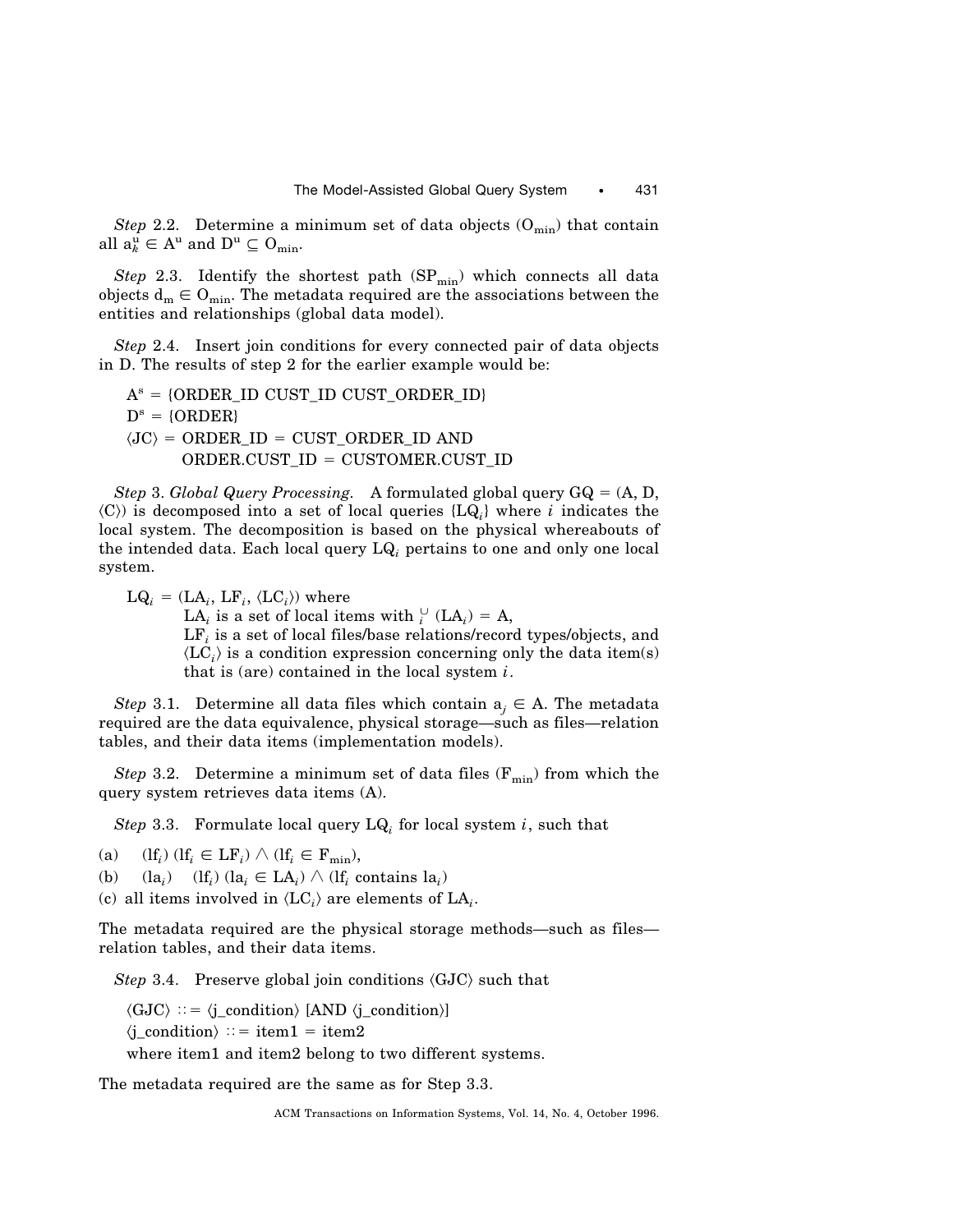Suppose two local systems—shop floor control and order entry system were involved in the query in the previous example, then two local queries would result from this step:

 $LQ<sub>SFC</sub>$ :  $li_{SFC}$  = {PART\_ID NUM\_COMPLETED ORDER\_ID}  $lf_{SFC} = \{WORK_ORBER\}$  $\langle LC_{SFC}\rangle$  :: = (no condition)

 $LQ_{OES}$ :

 $li_{OES}$  = {CUST\_NAME CUST\_ID DATA\_DESIRED ORDER\_ID}  $lf_{OES} = \{ORDER$  CUSTOMER}  $\langle LC_{OES} \rangle$  ::= CUST\_NAME = "Jane Doe" AND  $DATA$  $DESIRED = "5/10/91" AND$  $ORDER.CUST.ID = CUSTOMER.CUST-ID$  $\langle GJC \rangle$  ::= WORK\_ORDER.ORDER\_ID = ORDER.ORDER\_ID

*Step* 4. *Local Query Generation.* A language generator is needed for each distinctive data manipulation language used in the enterprise. A local query is generated using the local language for each LQ. For the earlier example, the query language  $LQ<sub>SFC</sub>$  generated for the shop floor is in Oracle/SQL:

| ${\rm SELECT}$ | WORK_ORDER.ORDER_ID, ' ',     |
|----------------|-------------------------------|
|                | WORK_ORDER.PART_ID, ' ',      |
|                | WORK_ORDER.NUM_COMPLETED, ' ' |
| <b>FROM</b>    | WORK_ORDER;                   |

The query language  $LQ<sub>OES</sub>$  generated for the shop floor is in Rdb/Rdo:

```
invoke database filename OES$DIR:OES
FOR A IN ORDER
 CROSS B IN CUSTOMER
   WITH A.DATE_DESIRED = "5/10/91"AND B.CUST NAME = "JANE DOE"
 PRINT "@",
   A.CUST_ID, "l",A.CUST_ORDER_ID, "|",
   A.DATE_DESIRED, "|",
   B.CUST_NAME, "|"
END_FOR
metadata required: implementation models: local DBMS, local DML,
                 and access path, and security metadata: user's
                 access authority and password.
```
ACM Transactions on Information Systems, Vol. 14, No. 4, October 1996.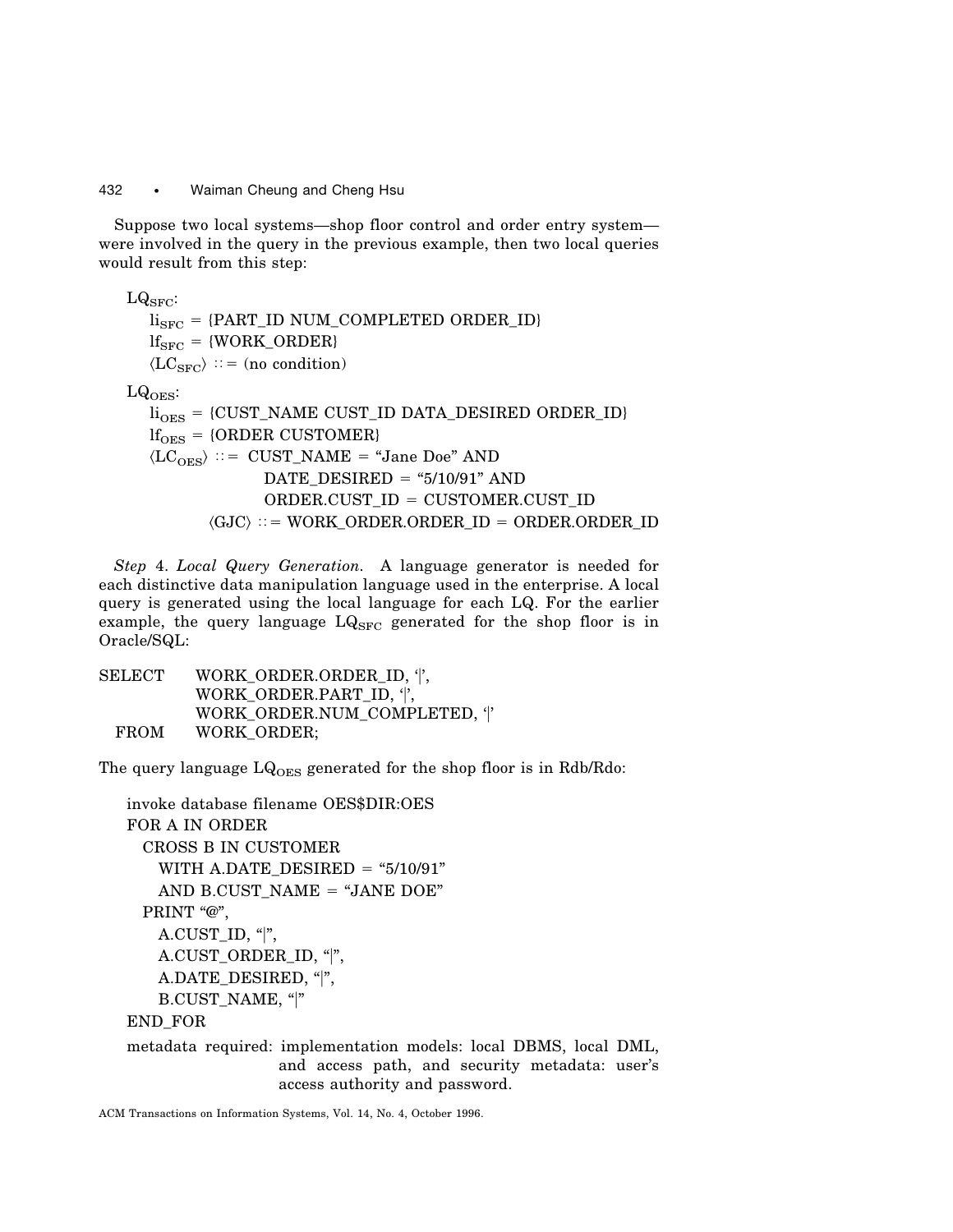*Step* 5. *Query Execution.* A local query, LQ, must be sent via the network to the destination for processing by the local database, and then the result will be sent back.

*Step* 5.1. A message is produced for each local query generated from step 4 containing destination, priority, and other metadata, in addition to the LQ.

*Step* 5.2. These messages are transmitted to the appropriate local system by a network administrator/monitor.

*Step* 5.3. At the local system shell, a message is received by the network administration/monitor and dispatched to the DBMS where the local query is executed.

*Step* 5.4. Local result is sent for Result Integration by the network administration/monitor as a message. Please note that the above description assumes a networking system using the message methods and possessing local as well as global administration monitoring capabilities. These assumptions are consistent with virtually all network protocols such as TCP/IP, MAP, and TOP.

For a minimum network, the metadata requirements can be satisfied by the previous steps. For more advanced systems, metadata such as priority and alternate sources can be used for flows management and optimization.

*Step* 6. *Result Integration.* The results of local queries (LQs) must be interpreted and assembled according to the global join conditions ( $\langle$ GJC $\rangle$ ) in Step 3.4. Logically equivalent data items may be implemented differently in terms of format, scale, and encoding in different local systems. In our example, ORDER\_ID in WORK\_ORDER and CUST\_ORDER\_ID in ORDER are encoded differently for local processing purposes. Therefore, data conversions must be performed on one or both of them before the results from these two systems can be joined and presented to the user. The metadata required are data equivalence and contextual knowledge: conversion rules and operation rules.

2.2.2 *A Basic Model for On-Line Knowledge.* The basic metadata requirements identified above are organized into a definitive model, as follows, to characterize the knowledge needed for the global query operation.

*Definition.* Enterprise metadata give rise to the knowledge required in global query formulation and processing for both end-users and application programs.

#### *Knowledge for Global Query Formulation*

—*Global data model*: a logical model representing the data resources of the enterprise. Specifically, the (names of) applications or functions, data constructs, and their relationships are needed for model traversal; format and domains of the data items are used for selection condition(s) specifi-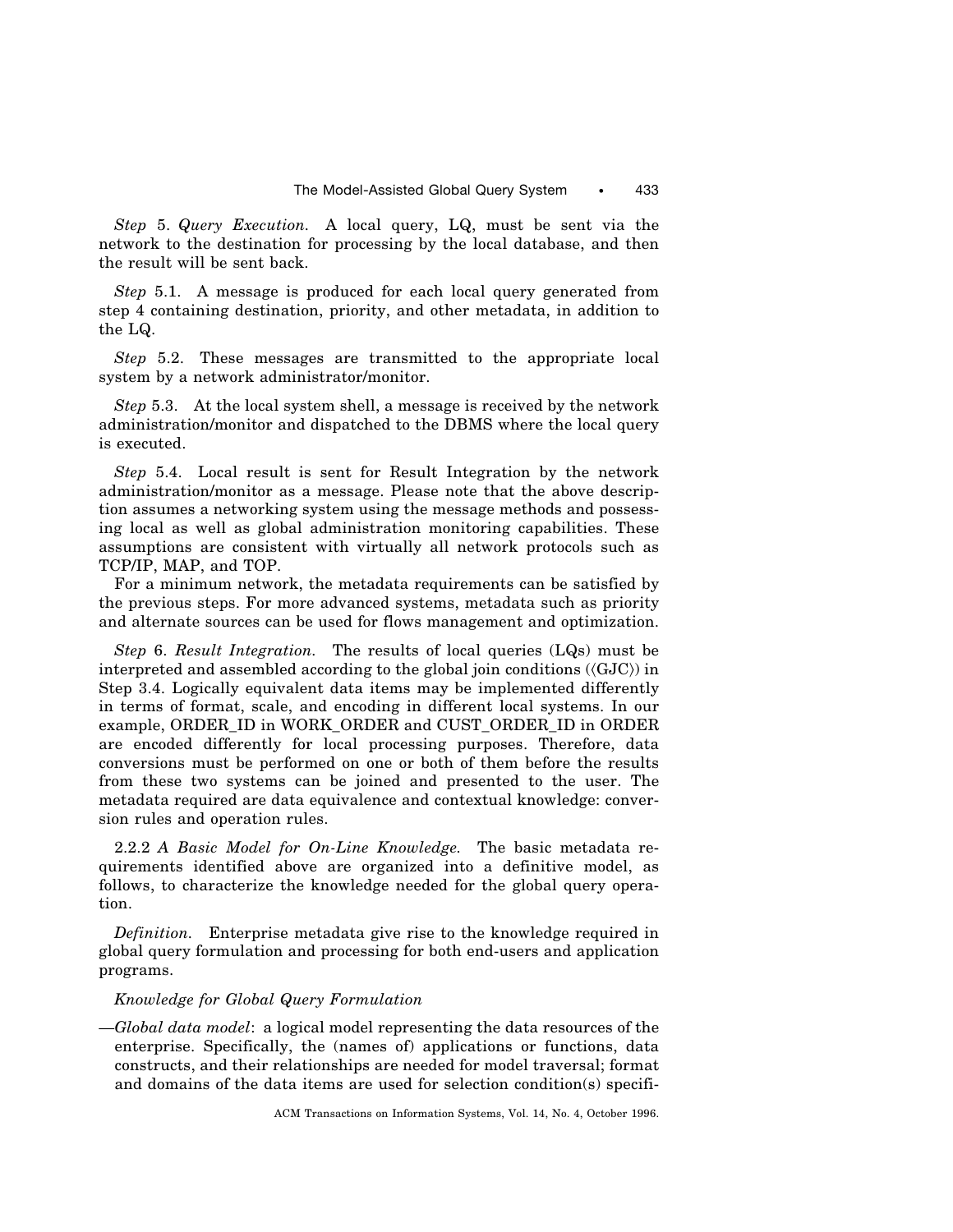cation; functional dependencies are for integrity checking of the selection conditions, and primary keys and foreign keys are for implicit join conditions determination.

- —*Data equivalence*: the knowledge needed in most steps to convert as well as identity/clarify multiple data definitions, including typing, semantic (interpretation of) presentation, and scale.
- —*Contextual knowledge*: business rules describing the intended use of the data and the needs of the user, also used for ambiguity checking of the selection conditions.

## *Knowledge for Global Query Optimization and Decomposition*

- —*Data equivalence*.
- —*Implementation models*: physical storage methods of the logical data items, including the size of the files or relation tables and the like used for query optimization and decomposition.

## *Knowledge for Global Query Generation*

- —*Implementation models*: metadata about local data language environments and access paths, used to determine the language generators to use and the heading of a query program.
- —*Security metadata*: users' access privileges, used to determine whether the retrieval requests are legitimate, and the passwords are used for obtaining access permission.

*Knowledge for Results Integration*

- —*Data equivalence*.
- —*Contextual knowledge*: conversion rules and operating rules needed for resolving conflicting data definitions and computing derived data items.

## 2.3 The Approach: The Conceptual Model

The above analysis, which applies to the global query problem in general, also defines the overall algorithm and the contents of the Metadatabase for the model-assisted global query approach. Thus, a defining characteristic of the MGQS approach is  $\langle M^s \rangle = \langle M \rangle$ , i.e., the system provides all of the metadata required. The methods that are required to implement this approach are discussed next.

## 3. NEW METHODS: UTILIZING THE METADATABASE FOR ON-LINE **ASSISTANCE**

The execution methods envisioned in the model-assisted GQS are developed below. The Metadatabase can be designed in a number of ways, of course. The particular execution model we developed is based on the particular Metadatabase developed in the past several years, whose structure is detailed by Hsu et al. [1991]. The Metadatabase structure itself is outlined first.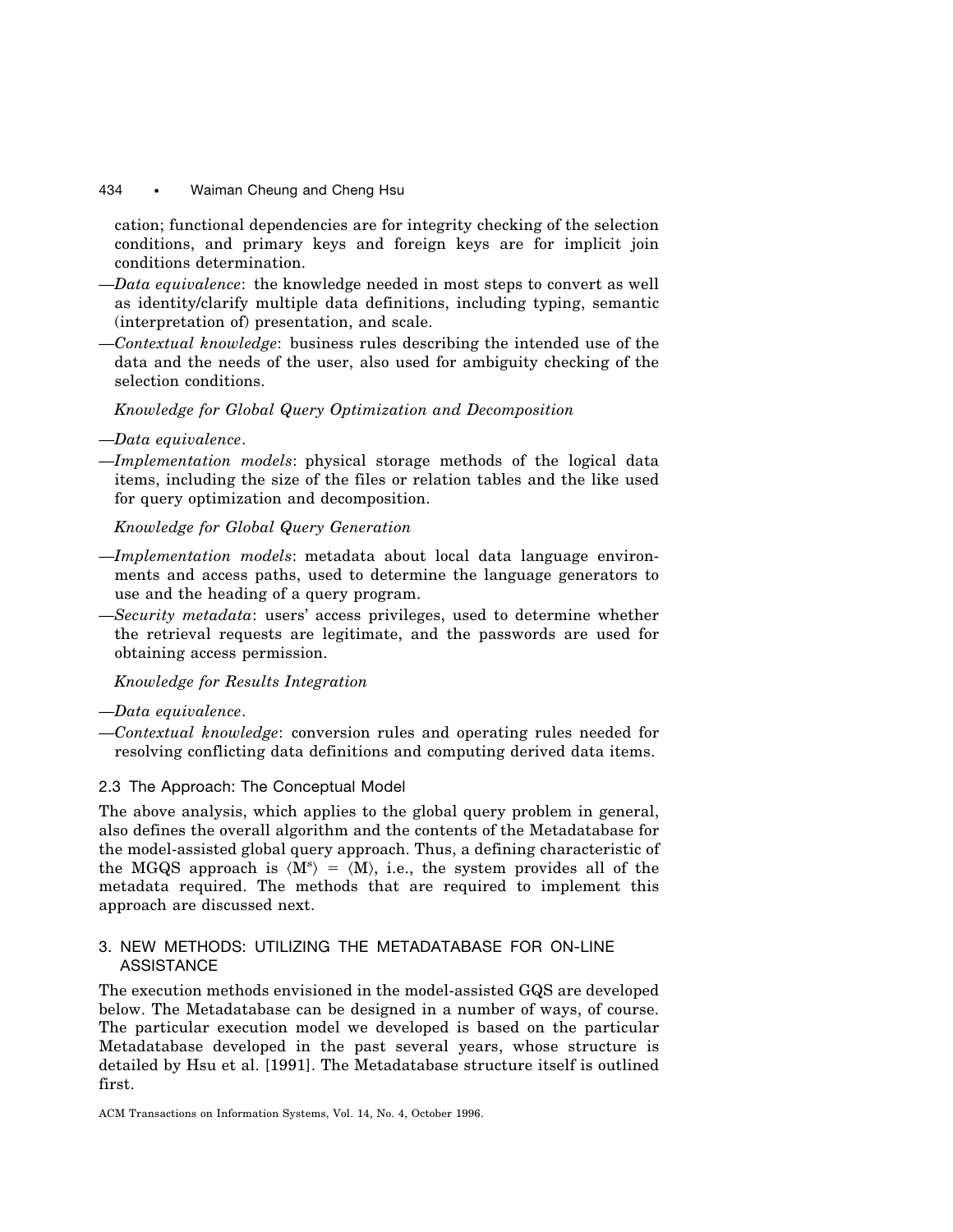

## The Model-Assisted Global Query System • 435

Fig. 2. The GIRD metamodel.

## 3.1 The Metadatabase Structure: The GIRD Model

The Metadatabase employs a generic metastructure, the Global Information Resources Dictionary (GIRD) model (see Figure 2 and Hsu et al. [1991] for details), for abstracting the enterprise metadata resources (including four categories: functional models, structural models, software and hardware resources, and enterprise/application families) contained in a metadatabase. The model in Figure 2 shows the types of the abstraction (e.g., all subjects from local data models are represented as instances into the SUBJECT metaentity, their attributes ITEM, and so on). Furthermore, all categories of medata are constructed in an integrated manner amenable for implementation using primarily relational technology (i.e., each type can be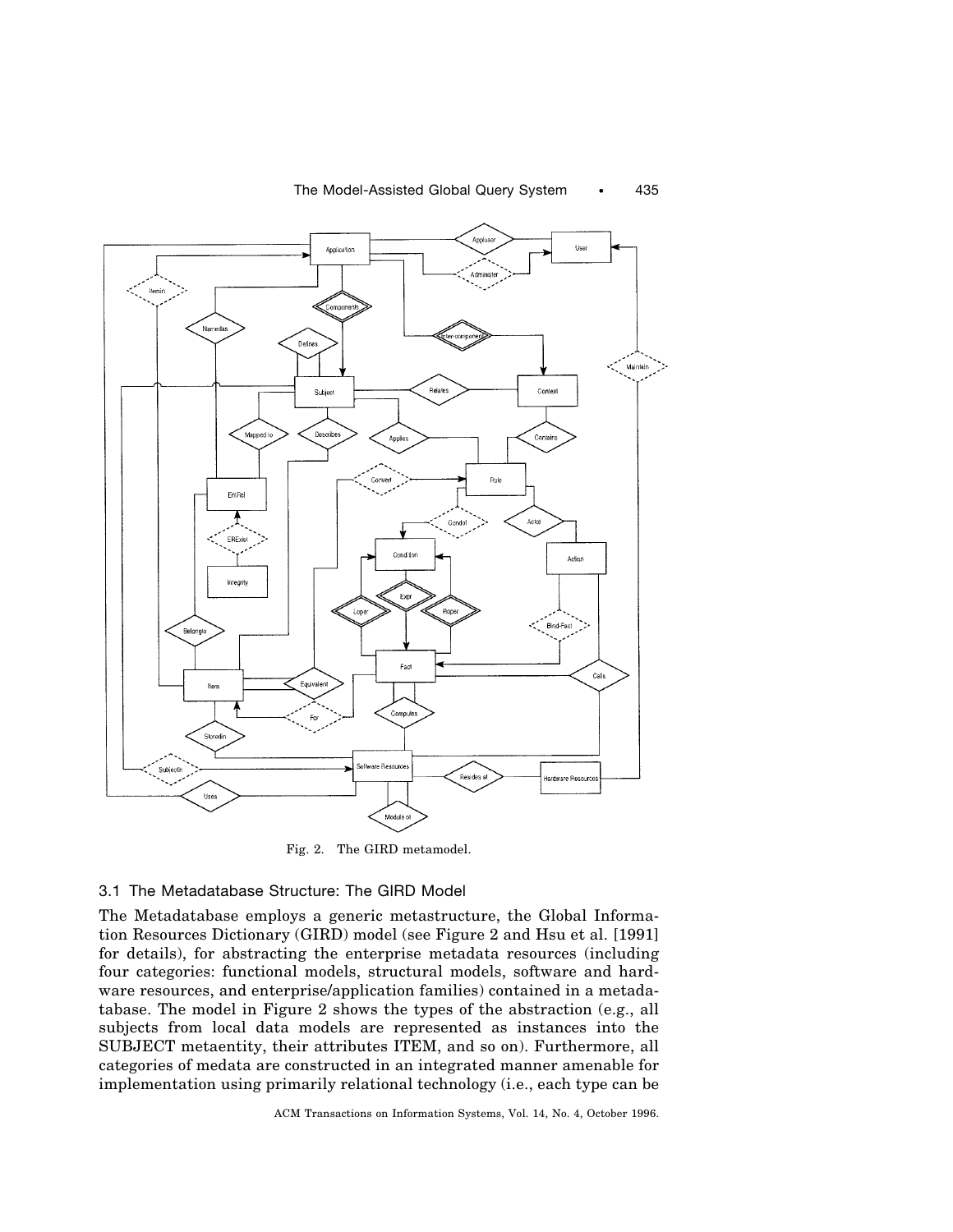mapped to and implemented as a base table). Thus, even though the local databases can be of a variety of classes, from relational to object oriented and flat files, the Metadatabase itself is always of a uniform environment. An object hierarchy defined in EXPRESS for a local engineering database would, for example, be represented as a set of subject tuples and a set of (data) item tuples, along with a few other sets of metadata tuples for inheritance/integrity, equivalence, rules, and so on for incorporation into the Metadatabase. As such, each and every local model is represented and integrated (but not duplicated, nor removed) into the Metadatabase as ordinary metadata tuples populating the structure. This design is based entirely on the logic of the representation for organizing metadata, and hence the metastructure in Figure 2 self-describes the modeling concepts prescribed. When a subject's attributes are recorded generically and globally in the ITEM metaentity separate from the SUBJECT, with their associations recorded as such, the global representation of local models is extensible without losing structural integrity; yet structural limitations are precisely a common problem with traditional cannonical data representations. Therefore, *metadata independence* [Hsu et al. 1992] at the model integration level is achieved, since any change in enterprise models (which are simply metadata instances) would involve only ordinary metadata transactions similar to the usual relational processing and does not require any change to the structure itself, nor reloading/recompilation. The term metadata independence is phrased in the same philosophy as the wellknown data independence concept.

The metastructure itself, as well as the global representation of local models as metadata instances, is developed using the Two-Stage Entity Relationship (TSER) method, which is reported elsewhere [Hsu 1985; Hsu et al. 1987; 1993]. TSER provides at the first, functional stage-two basic representation constructs: SUBJECT (similar to objects in object-oriented paradigm) and CONTEXT (rule-based description of process and other contextual knowledge). At the second, structural stage, ENTITY (characterized with singular keys) and RELATIONSHIP (characterized with composite keys) plus two more types of associations signifying special integrity rules (functional and mandatory) are defined. These constructs are in turn defined in terms of DATA ITEM and RULE, where the latter is further decomposed into CONDITION and ACTION, and then into FACT which relates to DATA ITEM. Associating constructs such as expressions are also defined along the way. All these constructs, combined with hardware and software classes of metadata, give rise to the GIRD model. This approach contrasts in a fundamental way with other repository systems in terms of its self-descriptiveness [Hsu et al. 1991] and metadata independence. Other than the ongoing ISO efforts on new IRDS, virtually all previous systems such as the NIST IRDS, IBM Repository, and Digital CDD plus do not support knowledge, nor heterogeneous environments. They all tend to focus on managing software rather than integrating enterprise information, as manifested in their inability to support a global query such as the proposed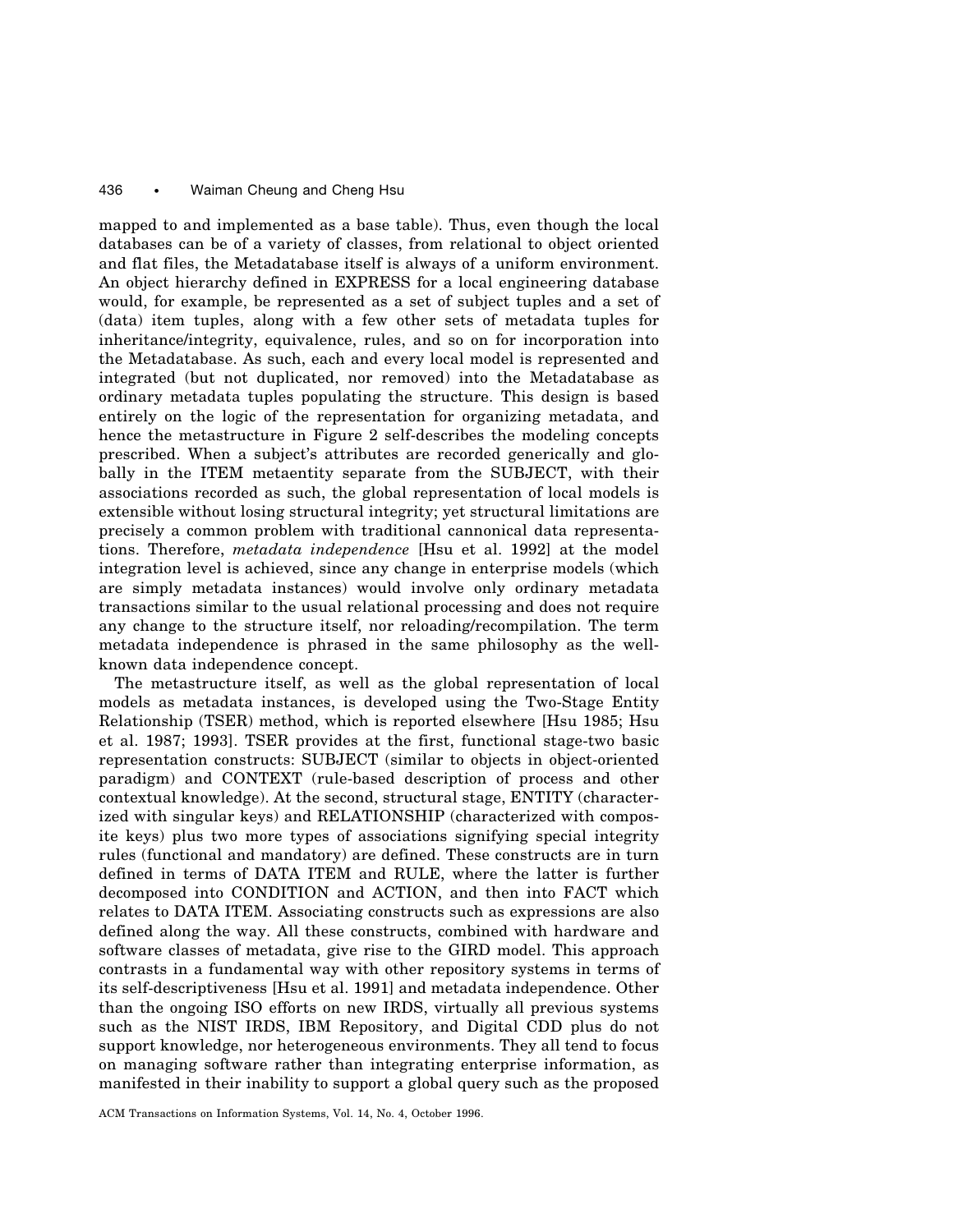MGQS approach. (The above description satisfies the purpose of this article; the full details are provided by Hsu et al. [1991].)

This design provides a few basic properties important to the execution model:

- (1) The GIRD model can be implemented in the same manner as a regular schema using a relational DBMS, where the TSER constructs of the model provide design specifications.
- (2) Local information models (represented in the Metadatabase as tuples) can be added, deleted, or modified without causing the Metadatabase to restructure or recompile.
- (3) All metarelations in the GIRD model (e.g., APPLICATIONS, SUBJECT, DEFINE, CONTEXT, RULE, ITEM, EQUIVALENT, and BELONGTO) are normalized. Thus, they can be managed and processed as a (relational) database implementing the model.
- (4) Contextual knowledge is represented in terms of relations as well. A particular class is the equivalence between data items. For instance, the fact that 5/31/94 in the American date format is equivalent to the European 31/5/94 is established through ITEM and EQUIVALENT, with the attendant conversion rules and routines represented through RULE. These rules and routines include any mapping models as needed.
- (5) The required metadata as defined in Section 2 are all included in the GIRD model. Thus, Figure 2 shows the high-level semantics of the Metadatabase.
- (6) In addition to effecting a full-fledged metadata management facility, the Metadatabase also simplifies the mapping requirements. Since all local databases map directly with the Metadatabase rather than among themselves, the complexity is  $O(N)$  as opposed to  $O(N^2)$ .
- (7) The usual concern of semantics loss during local-global mapping is also kept to a minimum, since the mapping is based on metadata constructs as opposed to relying on data structures. While the latter tends to be arbitrary and rigid, the former can be accomplished through rigorous (reverse) modeling at the time when the local databases are represented into the Metadatabase.
- (8) The modeling and creation of the Metadatabase follow the tradition of data and knowledge systems analysis and design. Full discussions of a particular methodology and its CASE implementation can be found in Hsu et al. [1992; 1993].
- (9) The metadata independence nature of the architecture supports scalability in terms of adding new systems, while its implementation using a regular DBMS assures scaling up in software engineering. When a new system is added, only the system's models (schema) need to be understood and reverse-engineered (or registered) into the Metadatabase using ordinary (meta-) tables transactions. The new metadata are then automatically integrated with those of existing systems through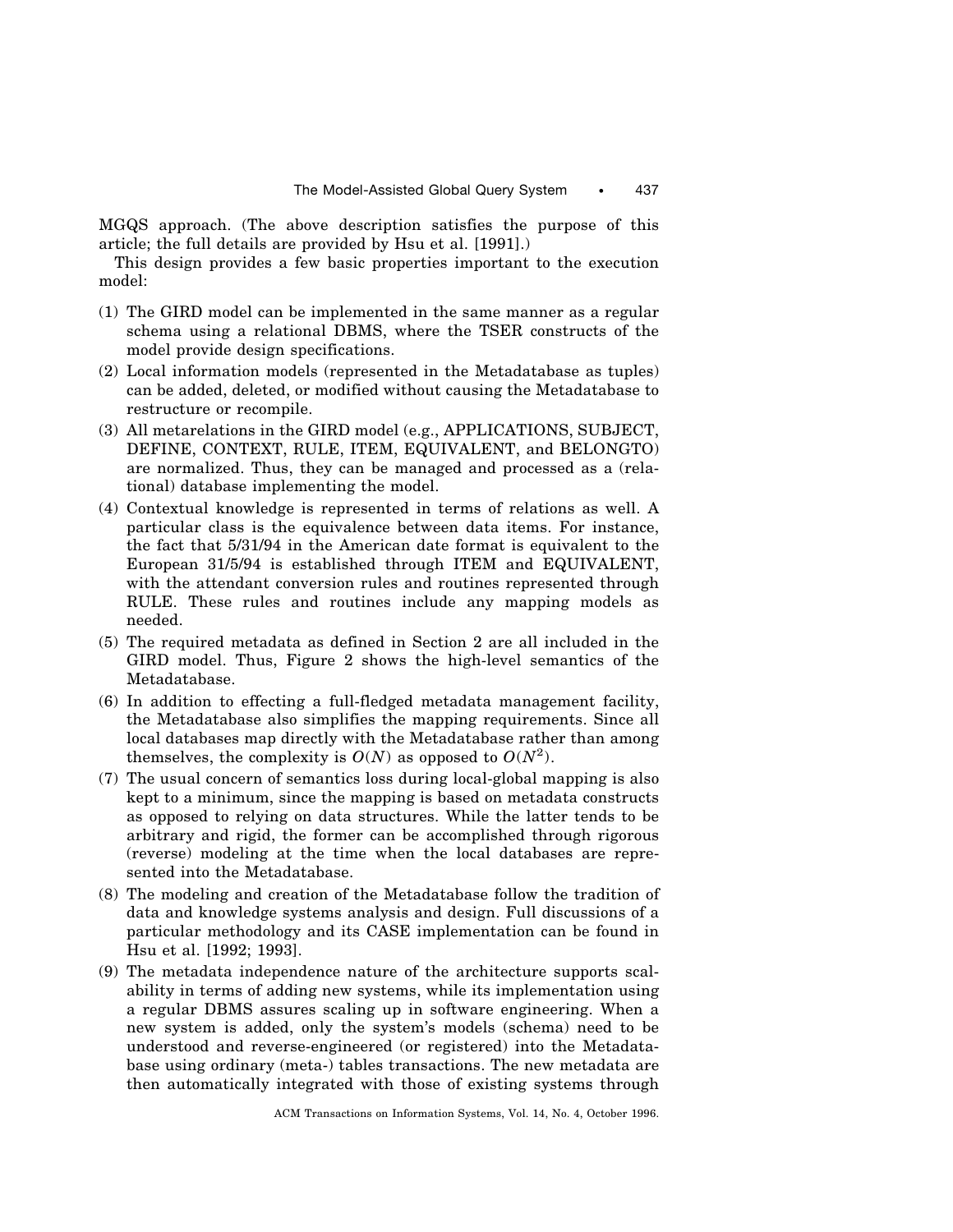

the GIRD semantics (see Section 6). This property is also discussed by Hsu et al. [1992; 1993].

#### 3.2 Query Formulation

3.2.1 *Model Traversal.* Two basic methods are employed for model traversal: vertical and horizontal (Figure 3). The vertical method specifies the traversal depth cutting across four layers: application systems, functional models, structural models, and data items, each of which can be entered independently before moving up or down therefrom. The horizontal method traverses the entity/relationship (ER) surface of the global model in a network manner. These two methods give rise to a fully connected three-dimensional traversal mode allowing users to formulate global queries from the global information constructs directly using GUI.

The user could page through the global model (i.e., the entire Figure 3) according to the logical associations between these modeling constructs. Depending on the user's experience with the information models, the traversal could be very pinpointing (specifying the exact constructs containing the data items needed) or very general (browsing through a list of data items with little precise specification or through only the applications) or anything in between. The different entry points shown in Figure 3 indicate how a user might choose to perceive and approach the global model. It is interesting to point out that the instances shown in Figure 3 would be stored as instances of the metastructure in Figure 2, and the system would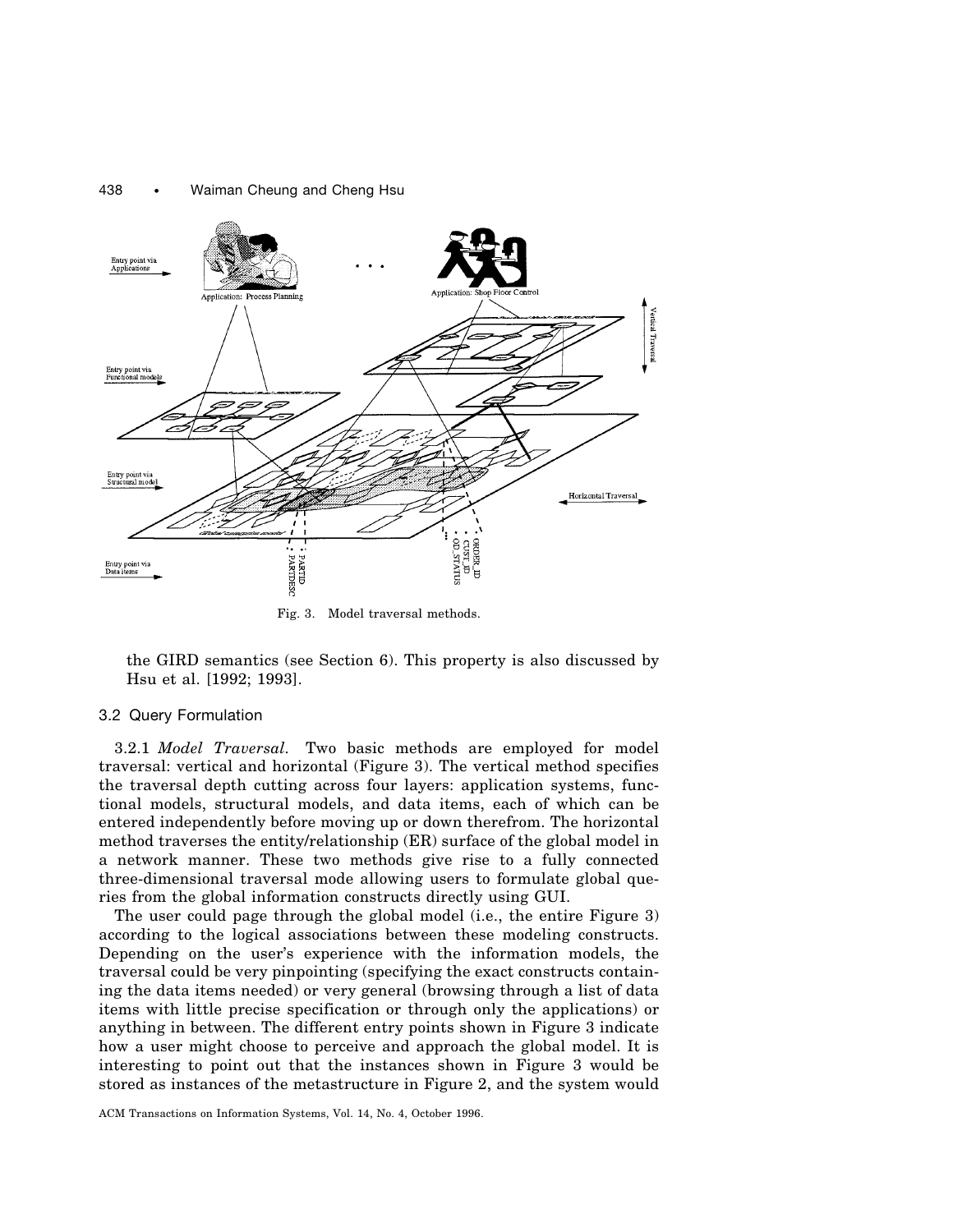generate the equivalent GUI of Figure 3 by deriving these instances directly from the Metadatabase. The traversal mode does not assume nor impose any a priori syntax other than the semantics of the constructs used. Thus, the semantics of a query formulated this way is specified completely through the selection of the constructs, their metadata instances, and particular data values.

*Selecting E/R and Data Items.* The result of a simple selection in global query formulation is equivalent to the projection operation of relational algebra, which reduces the number of columns in a table. For instance, selecting data items a and b from ER1 can be expressed as:

ER1 projected\_to a, b:  $\langle (r.a, r.b \rangle | ER1(r)) \rangle$ where r is a row (i.e., tuple) of an ER.

If the result of the selection involves data items contained in multiple ERs, the interpretation would be different depending on whether or not the automatic equijoin determination is used. The automatic determination will lead to first performing equijoins among the ERs and then the projection on the results of the joins. For example, consider a case where data items a and b are selected from ER1, and c and d are selected from ER2. Assuming ER1 and ER2 are directly connected in the global model  $(i.e., they share a common item (x) as part of their primary key or foreign$ key), the operation can be expressed as

- 1. ER1 join ER2 on x: ER =  ${r++t-\langle t,x\rangle|}\text{ER}(r) \wedge \text{ER}(t) \wedge (r,x = t,x) }$  $r++t$  denotes a row made by concatenating row t onto the end of row r
- 2. ER projected to a, b, c, d:  $\{(u.a, u.b, u.c, u.d) | ER(u)\}\$ .

If the selected ERs are not directly connected to each other, then a connected solution path needs to be determined (see Section 3.2.1) in order to determine the necessary equijoins.

When the equijoin determination is not used, it implies that a Cartesian product (\*) between ER1 and ER2 is performed among the ERs to precede the projection operation. The same example would be expressed as

- 1. ER1 \* ER2: ER =  ${r+}$ + $\text{ER1}(r)$  \* ER2(t) }
- 2. ER projected\_to a, b, c, d:  $\{(u.a, u.b, u.c, u.d) | ER(u)\}\$ .

*Selecting Derived Data Items.* Besides selecting the persistent (stored) data items, the user can also include derived (run-time) data items in a global query. A derived data item is not stored in any local system, but computed by using the persistent data item(s). Continuing the above example, suppose data item  $x = f(a,c)$ . The derived item  $(x)$  can be selected from either ER1 (ER1 projected\_to x) or ER2 (ER2 projected\_to x). The result of the selection causes both a and c to be included in the global query:

 $\{\langle t.a \rangle | ER1(t)\}, \{\langle r.c \rangle | ER2(r) \}$ .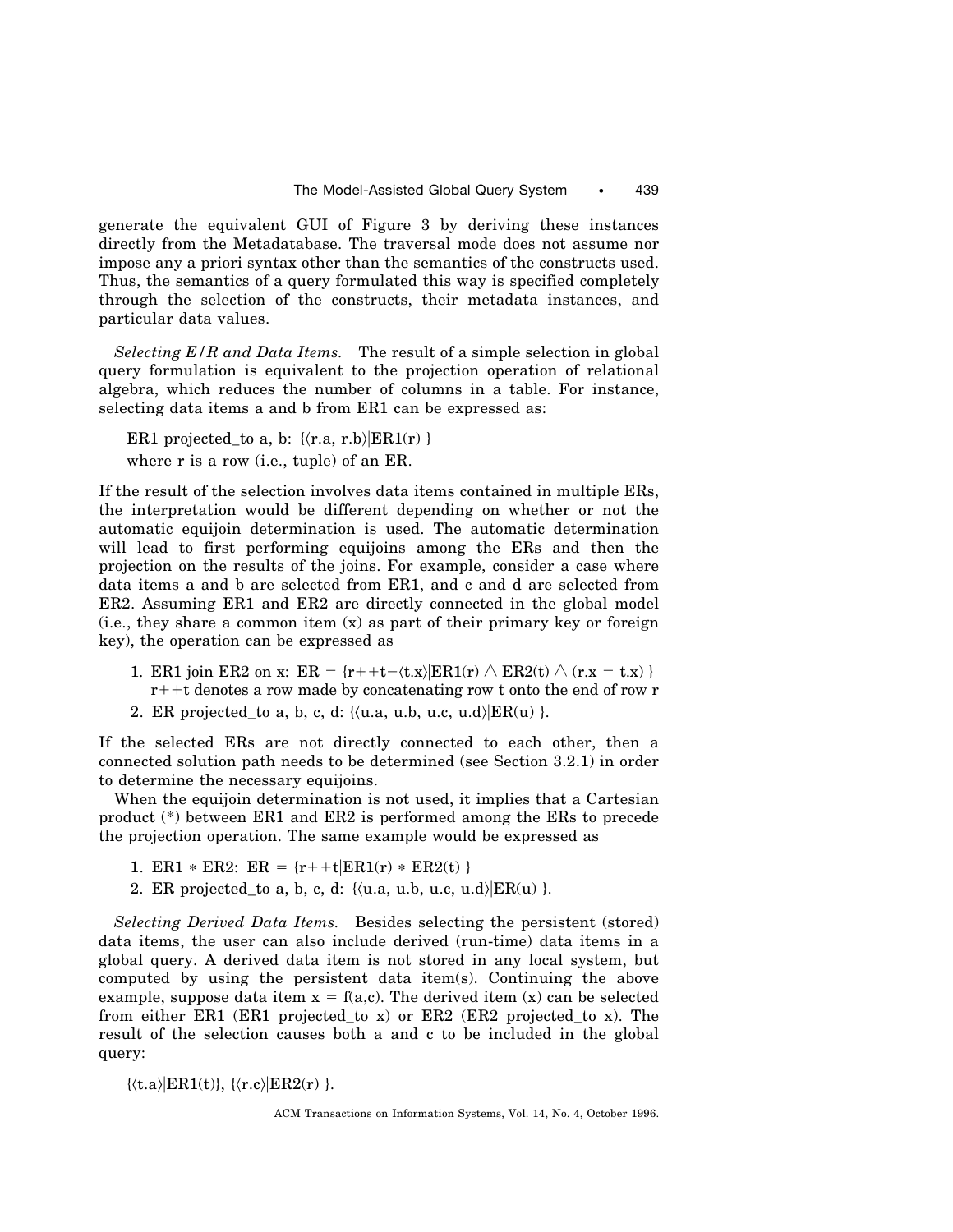The derived data items are defined via business rules in the Metadatabase. The computation of derived data items using a rule processor is discussed in Section 3.5.

*Specifying Selection Conditions.* Each selection condition (f(a)) imposes a restriction on a data item a. For example, specifying the selection conditions "f(a)  $\wedge$  (g(b)  $\vee$  h(c))" for an entity/relationship ER1 containing a, b, c would mean

 ${r|ER1(r) \wedge f(r.a) \wedge (g(r.b) \vee h(r.c)) }$ .

If, on the other hand, c is contained in ER2, then there are two different actions depending on whether equijoin determination is used. If the equijoin determination is used, it means to first perform an equijoin between ER1 and ER2 on the common item x

$$
ER = {r++t-\langle t.x \rangle}ER1(r) \wedge ER2(t) \wedge (r.x = t.x)
$$

and then a selection on ER

 ${u|ER(u) \wedge f(u.a) \wedge (g(u.b) \vee h(u.c)) }$ .

If the equijoin determination is not used, it means to perform a Cartesian product between ER1 and ER2

 $ER = {r+ + t|ER1(r) * ER2(t)}$ 

before the selection operation.

*Formulating a Nested Query.* A successfully formulated global query can be kept as a run-time view by giving a unique name, which can then be recalled to formulate a nested global query. MGQS supports two different methods of relating run-time views: UNION  $(+)$  and NOT EXISTS  $(-)$ . The user starts with selecting a method and two views to combine. Then the user selects items from the set of common items of these views presented by the system. The result of the UNION of views V1, V2 based on data items a,  $b (V1 + V2 \text{ on } a, b)$  could be expressed as

 ${r++t- \langle \text{duplicate columns} \rangle | V1(r) \setminus_{a,b} V2(t) }$ .

The result of V1 NOT EXISTS (i.e., NOT EXISTS works as the relational algebraic operator DIFFERENCE) in V2 based on data items a, b  $(V1 - V2)$ on a, b,) could be expressed as

 $\{r|V1(r) \bigwedge_{a,b} \sim V2(t) \}.$ 

The above discussions have also shown that the traversal mode includes analogs of the five primitive algebraic operations (i.e., selection, project, product, union, and difference) that define relational completeness, the common yardstick used for the expressive power of traditional query languages [Date 1995]. We might stress that MGQS supports nonrelational queries such as a nested query and an object-oriented query just like it does with the relational, although the Metadatabase itself is primarily relational (and hence is sufficed with relational completeness). The invoking of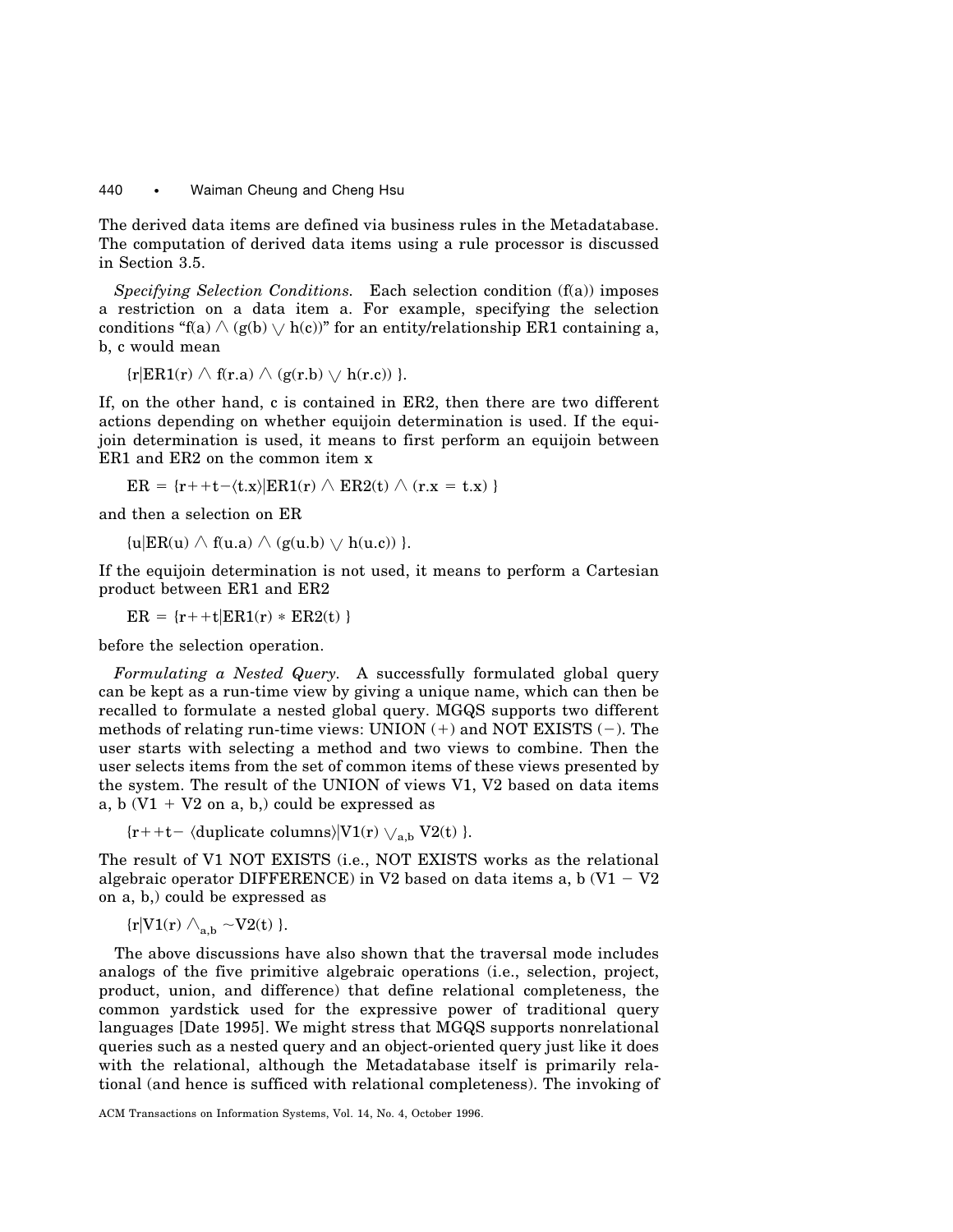local systems that have nested query capabilities or object-oriented languages (e.g.,  $C_{+}$ ) would be done via the local query code generators.

3.2.2 *Query Validation.* MGQS detects and prevents inconsistencies in the selection of join conditions by examining the knowledge in the Metadatabase. Specifically, assistance is provided for the following three potential problems:

- (1) *Domain incompatible conditions*: the system will use the properties of data domains to guide a user's entry of values for a selection condition. It will only allow values that conform with the type(s) (real, integer, character, etc.) of the data item(s) selected.
- (2) *Semantically inconsistent conditions*: the formal semantic constraints, such as a functional dependency model, are used to detect and prevent semantic inconsistencies.
- (3) *Conditions conflicting business rules*: business rules might implicitly nullify or render invalid certain selection conditions that the user intends. The system will perform this consistency checking via the rule-processing method provided in Section 3.4.

#### 3.3 Automatic Completion of Global Query Formulation

The MGQS method determines all of the required metadata that users do not provide to complete the query after model traversal. A key task here is the automatic determination of the join conditions implied in a user's (incomplete) formulation of a query by using the global data model from the Metadatabase. The data items and ERs that are not originally selected for the global query, but that are needed for the joins, will be added to the global query for completion.

The steps of metadata derivation for completing a global query include the following:

3.3.1 *Determining a Minimal Set of Data Objects.* Equivalent(a) is a function that requests the Metadatabase to retrieve all equivalent data items of the specified data item, a. DataObject $(A, \text{subject}, \text{application})$  is a function that requests the Metadatabase to retrieve an exclusive set of data objects within the boundary of the specified subject and/or application, such that every resulting data object contains at least one data item  $a \in A$ .

#### *The Minimum-Set-of-ERs Algorithm*

| Step 1. | Set $O_{\min} = D^u$ ;                                                             |
|---------|------------------------------------------------------------------------------------|
| Step 2. | For (each $a_{\mu}^{\mathrm{u}} \in A^{\mathrm{u}}$ )                              |
|         | $O_k = \text{DataObject}(\text{Equivalent}(a_k^u), \text{ subject, application});$ |
| Step 3. | For ((each $o \in O_{\min}$ ) and $(A^u \neq \emptyset)$ )                         |
|         | For ((each $a_k^u \in A^u$ ) and $(A^u \neq \emptyset)$ )                          |
|         | if $o \in O_k$                                                                     |
|         | $A^u = A^u - \{a^u_k\}$                                                            |
| Step 4. | if $A^u \neq \emptyset$ after Step 3 then Step 4.1 and Step 4.2                    |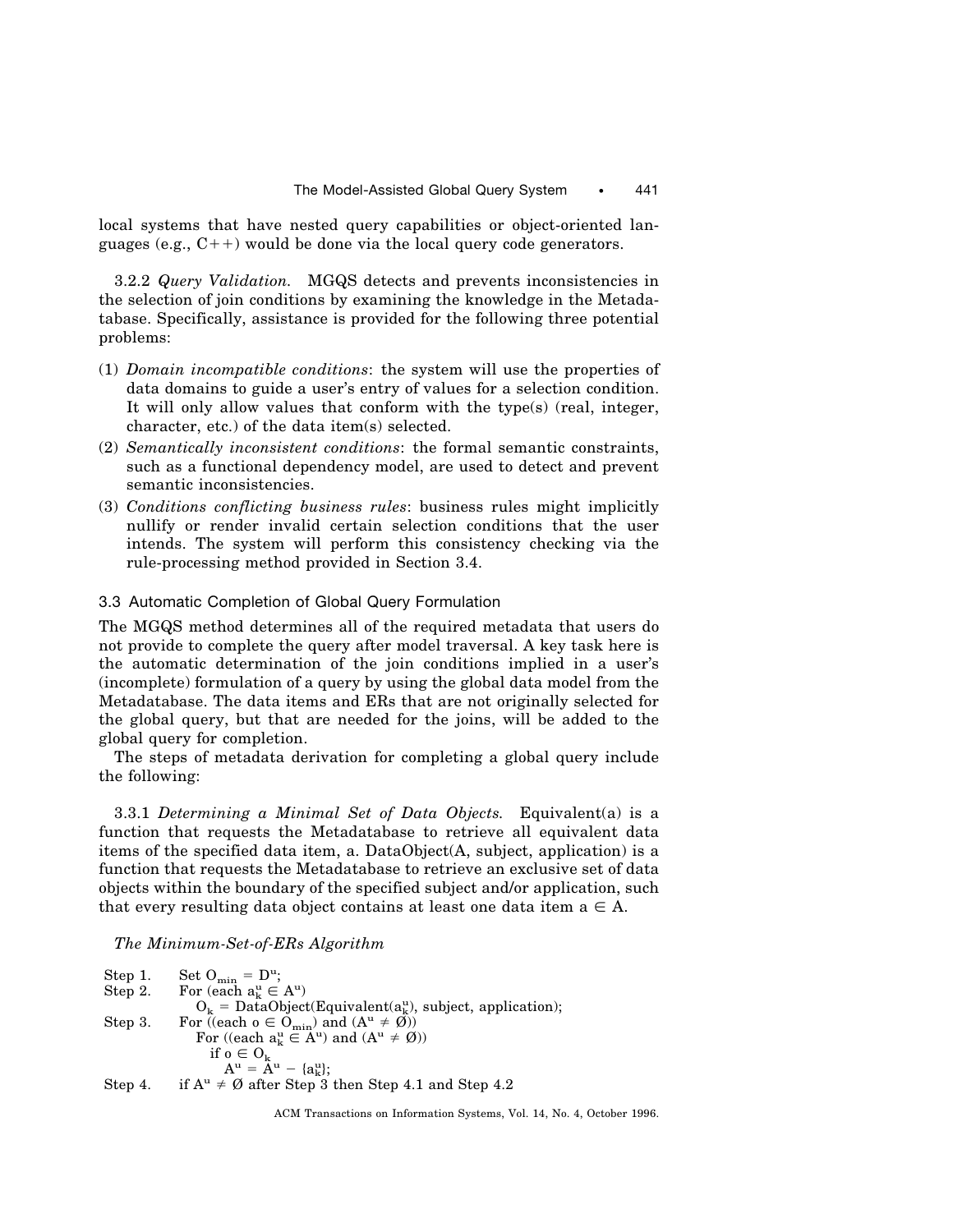```
Step 4.1 For ((a_k^u \in A^u) and (\|O_k\| = 1)){
                         A^u = A^u - {a^u_k};Omin = Omin \cup O_k;For each a_l^u \in A^u and A^u \neq \emptysetIf (o_k \in O_1)A_u = A_u - {a_1^u};Step 4.2 get_minimal_sets(O_{\text{min}}, A<sup>u</sup>, results) /* results = { } initially */
                      {
                      \text{current\_best} = \|\mathbf{A}^{\mathrm{u}}\| + \|\mathbf{O}_{\mathrm{min}}\|select a_k^u from A^u;
                      for ((each o_k \in O_k) and (O_k \neq \emptyset))
                         {
                         If A^u - {a^u_k} = \emptyset)
                            If \|O_{\min} \cup \{o_k\}\|(current_best
                               {
                              results = {O_{\min} \cup {o_k}};
                              current_best = \|O_{\min} \cup \{o_k\}\|;}
                            else If \|O_{\text{min}} \cup \{o_k\}\| = current_best
                              results = results \cup {O<sub>min</sub> \cup {o<sub>k</sub>}};
                         else
                            get_minimal_sets(O_{min} \cup \{o_k\}, A^u - \{a_k^u\}, results);
                         }
                      }
442 • Waiman Cheung and Cheng Hsu
```
3.3.2 *Determining the Shortest Solution Path.* In the context of global query formulation, the global data model is considered as a network G, which is a graph where all nodes (the set N) are connected with links (the set L). The set of selected entities and relationships representing the semantics of a global query defines the set of nodes  $(N^{\circ})$  to be connected by the solution path sought. The shortest solution path (SG) that connects all selected entities and relationships denotes the complete formulation of the global query. In the Metadatabase, all connected entities and relationships share some common prime attributes and hence always represent some meaning. In other words, the semantics of a global query is specified implicitly or explicitly by the user's selecting data objects (i.e., SUBJECTs, entities, relationships, and data items), while the shortest (connected) solution path signifies a meaningful query as well as guaranteeing a minimum number of equijoins to be performed.

An algorithm is presented for searching for the SG. Although there exists generic algorithms and even specialized entity-relationship algorithms for the SG problem, a new idea is employed to develop a, hopefully, more efficient SG algorithm to deal with large networks.

The algorithm begins by creating messages: one message for each of the nodes in  $N^{\circ}$ . A message contains a unique identifier of the message (ID), the cost (cost), and an indicator (from) signifying the preceding node of the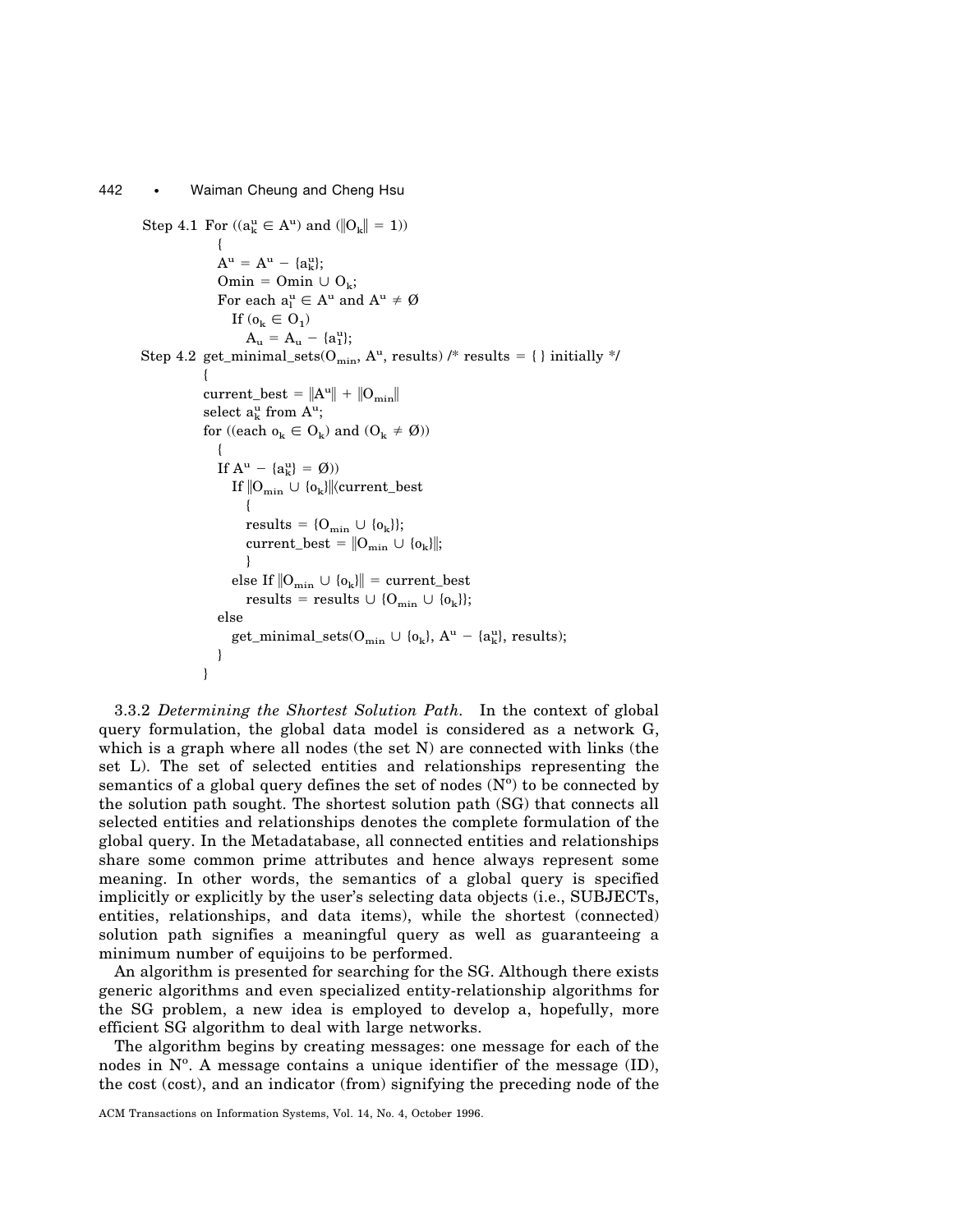message. When the name of the node (i.e., entity or relationship) in the global data model is unique, this name can be used as the ID; otherwise, the system would generate unique identifiers. The cost of a message represents the number of links that a message has been passed through, from the originating node (i.e., one in  $N^{\circ}$ ) to the current node. Last, "from" contains the ID of the previous node that sent the message.

The algorithm centers around messages. The idea is to send a message from the originating node to all its adjacent nodes, which, in turn, pass each message to new nodes one unit distance farther from their originating node. When two messages with the same IDs reach a node, only the one with the smallest cost is kept. This cycle continues until a node has collected all messages that were originally created; at this point a solution path has been found. The total cost of the path is then calculated by adding all costs of all collected messages. If the total cost of a new solution is less than the cost of the previous solution, a better solution is found. The new total cost is then recorded, and the node is marked as the current root R of the solution. This solution-searching process is continued until the shortest path is found. Two criteria are used to terminate the algorithm: (1) current\_cost =  $nb\_nodes - 1$  (current total cost equals to the number of nodes in N° minus one), which means all nodes are directly connected and  $(2)$  nb\_cycle = current\_cost - nb\_nodes + 2, where nb\_cycle is the number of cycles for message sending. The formal algorithm is given below, which is followed by a proof for the termination conditions.

LEMMA 3.3.2.1. *A lower bound for the best solution* (*shortest path*) *that*  $can\,$  be found for connecting the nodes in  $\mathrm{N}^\mathrm{o}$  has total cost  $\mathrm{C_R} = \|\mathrm{N}^\mathrm{o}\| - 1,$ where  $\Vert N^{\circ} \Vert$  is number of elements in  $N^{\circ}$ .

PROOF. The best solution occurs only when the root node  $R \in N^{\circ}$ , and all other nodes  $k (k \neq R, k \in N^{\circ})$ , are directly connected to R.

Thus,  $1_R = 0$ , (1 is the distance from a node to the root)

$$
1_k = 1, \ \forall k \in \ N^o, \text{ and } k \neq R
$$

$$
C_R=\quad \ \ 1_n=\quad \ \ 1_k+\,1_R=\|N^o\|-1.\quad \ \square
$$

LEMMA 3.3.2.2. *The longest possible distance* (Lm) *between a furthest node*  $n_1$  ( $n_1 \in N^o$ ) *to the root node* R *in a solution with the total cost of*  $C_R$  *is*  $L^m = \overline{C}_R - ||N^o|| + 2.$ 

PROOF. Let  $n_1$  be the furthest node from the root R, and  $K = N^{\circ} - {n_1}$ (Figure 4).

$$
C_R = \mathbf{1}_n = \mathbf{1}_k + \mathbf{1}_{n_1}, \text{ where } k \in K, \text{ and } k \neq n_1
$$
  

$$
\Rightarrow \mathbf{1}_{n_1} = C_R - \mathbf{1}_k
$$

From Lemma 3.3.2.1, the smallest possible cost to connect k nodes is  $1_k =$  $||K||-1$ , where  $K = N^{\circ} - 1$ . Thus  $L^{\overline{m}} = MAX (1_{n_1}) = C_R - ||N^{\circ}|| + 2$ .  $\Box$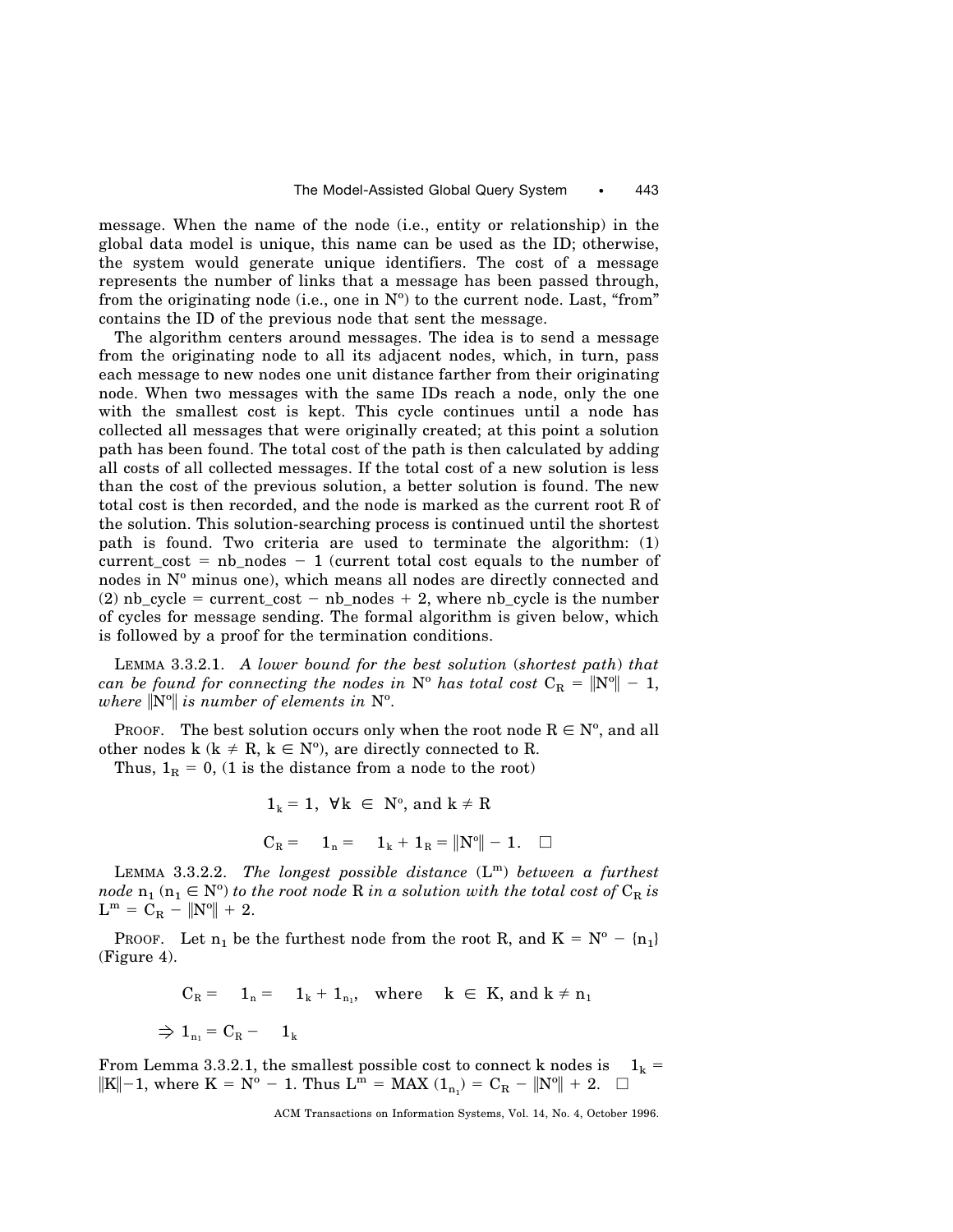

Fig. 4. Determining the number of cycles needed.

THEOREM 3.3.2.3. *The algorithm will reach the shortest path* (*all shortest paths if more than one exist*) *at the end of* i *message-sending cycles, where*  $i = C_R - ||N^o|| + 2.$ 

PROOF. From Lemma 3.3.2.2, the largest distance possible between a node (n<sub>1</sub>) to the root (R) is  $1_{n_1} = C_R - ||N^o|| + 2$ . Each cycle of message sending will pass the message  $(m_{n_1})$  one unit distance closer to the root. Thus exactly i (i =  $1_{n_1}$ ) cycles are needed for the furthest message  $m_n$  to reach R. Also, if a better solution with root R' exists  $(C_{R'} , < C_{R})$ , the number of cycles required to reach the solution is  $i' = C_{R'} - ||N^o|| + 2 \Rightarrow$  $i' < i$ .  $\Box$ 

#### *The Shortest-Path Algorithm*

```
{
current\_cost = a large number;root = NULL;create message for each node in N^{\circ};
initialize current_cycle;
next\_cycle = NULL;initialize visited_nodes;
nb_cycle = 1;for ((\text{current\_cost} > \text{nb\_nodes} - 1) and
  (nb_cycle \leq current_cost - nb\_nodes + 2){
  for (each message mi in current_cycle)
    {
    list_of\_nodes = get\_related\_entrel(m_i - \geq from);for (each node n_i in list_of_nodes)
      {
      if (n_i \in \text{visited\_nodes}){
```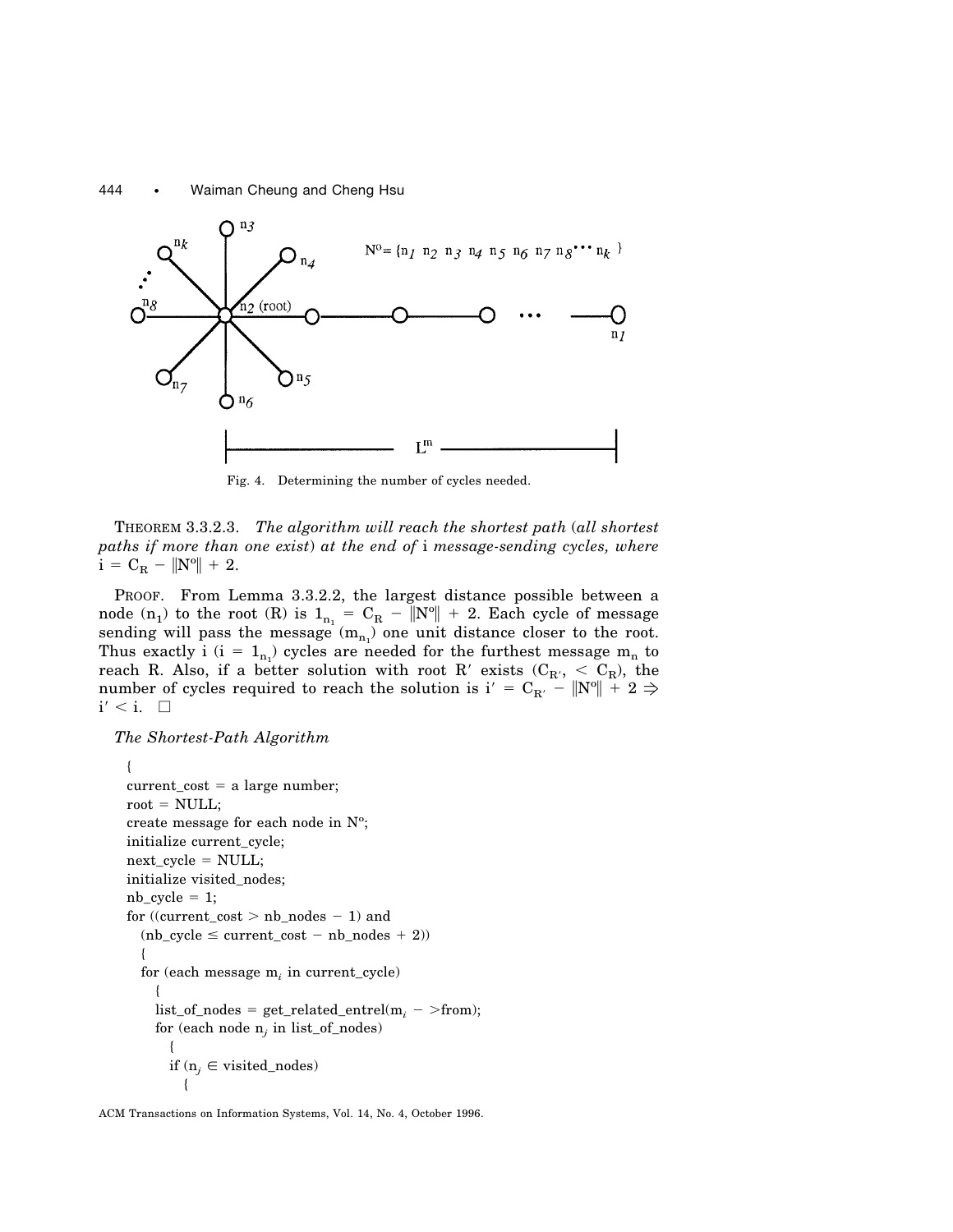```
add nj to visited_nodes;
         m_i ->cost = m_i ->cost + 1;
         m_i ->from = n_i ->key;
         add mi to next_cycle;
         }
      if (m_i \text{ not in } n_i){
         add message m_i to n_j;
         if (new_best_solution( ))
           {
           root = n_i;
           current cost = calculated cost( );
           }
         }
      }
    }
  }
current_{cycle} = next_{cycle};next cycle = NULL;nb\_cycle = nb\_cycle + 1;
```
}

*Semantic Ambiguity on Solution Paths.* Different solution paths represent different semantics. When the shortest-path determination algorithm returns two or more shortest solution paths, it indicates that further interaction with the user is needed to clarify the ambiguity. A straightforward method is to display all the alternative paths (graphically) with suggestions, interpretations, and possibly dialogues. Then, the user will select the correct path from the alternatives. Toward further automation, the MGQS will match the ERs involved in a path with the ERs of the SUBJECTs and user-defined views stored in the Metadatabase. If a match is found, the matching path is likely to be the correct one. Therefore, a recommendation could be made to the user. The idea is to offer more assistance by providing, or acquiring, more information about each path and the matching with SUBJECTs and views. However, the user will have to make the final decision for the correct solution path.

3.3.3 *Equijoin Conditions Determination.* To complete the query, join conditions needed to implement the solution path found must also be determined. The method starts from the root node. It backtracks the message-passing route (i.e., following the value of "from") for each message collected in the root to its originating node (i.e., when from  $=$  NULL). Along the route, join conditions are determined for each pair of adjacent nodes. Two routes may share a common section. Therefore, a list of processed adjacent pairs is maintained, and the results from the previous join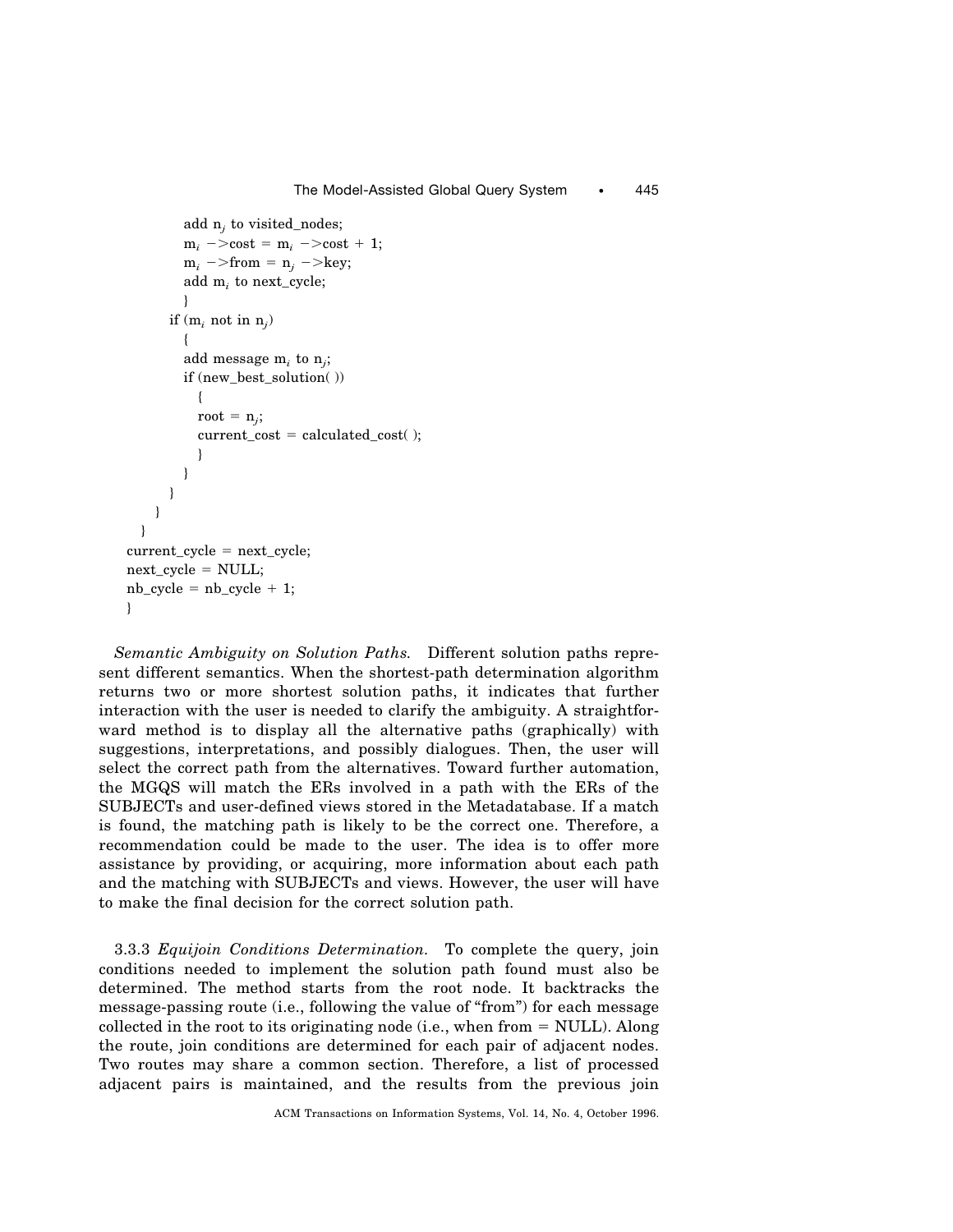determination process between the same adjacent nodes are used to improve performance.

The specific join condition between two nodes (ER1 and ER2) is determined based on the type of connection between them, which is model structure specific. A join condition is added to the GQ when matching items (i.e., two equivalent items) are found from the two nodes. The particular methods for the TSER model used in the MGQS prototype (see Section 4) can be found in Cheung [1991].

#### 3.4 Query Processing

3.4.1 *Query Optimization and Decomposition.* Two heuristics are used for global query optimization: (1) minimizing the number of equijoins between ERs and (2) minimizing the number of local files being accessed. During the query formulation, data items may be selected from SUBJECTs, applications, or the enterprise as a whole instead of explicitly from ERs. Determining a minimal set of ERs that contains all of these data items and provides the shortest solution path will minimize equijoins. Determining a minimal set of files is done in the following way:

Step 1. Determine the set of files  $(F_k)$  containing the data item  $(a_k)$ :

For each  $a_k \in A$ , the set of data items selected by the user and determined for the join conditions by the system:

 $F_k = GET\_FILE(a_k);$ 

GET\_FILE() returns all files containing  $a_k$  from the Metadatabase.

Step 2. Determine the minimal set of files that contain all  $a_k \in A$ :

Same as step 4 in the minimal set of ERs algorithm, but replace ERs with files,  $O_{\min}$  with  $F_{\min}$ ,  $O_k$  with  $F_k$ ,  $a_k^u$  with  $a_k$ , and  $A^u$  with A.

Step 3. Determine the set of data items  $A<sup>f</sup>$  that will be retrieved from each file,  $(f \in F_{\min}).$ 

*Decompose Global Query into Local Queries.* The purpose of the decomposition procedure is to decompose the global query into subqueries, such that each subquery concerns only one local system. The decomposition procedure has the following steps:

Step 1. Decompose the global query (GQ) into multiple global queries (GQ*i*). Let  $A^F = U_f \{A^f\}, f \in F_{min}$ .

Let GQ = { $F_{\text{min}}$ , A<sup>F</sup>, C(A<sup>c</sup>)}, transform the logical expression C(A<sup>c</sup>) into disjunctive normal form using the laws of Boolean algebra:

 $C(A^c) = C_1(A^c) \vee C_2(A^c) \vee \ldots \vee C_i(A^c)$ 

where  $\mathrm{C}_i(\mathrm{A}^c)$  is an elementary conjunct of the form  $\mathrm{X}_1 \wedge \mathrm{X}_2 \wedge \ldots \wedge \mathrm{X}_i$ . The result of this step is  $\mathrm{GQ}_i = \{\mathrm{Fmin}, \mathrm{A}^{\mathrm{F}}, \mathrm{C}_i(\mathrm{A}^{\mathrm{c}})\}$  (i.e.,  $\mathrm{GQ} = \mathrm{U}_i^{\mathrm{F}} \mathrm{GQ}_i$ ).

Step 2. Decompose each GQ*<sup>i</sup>* into local queries.

Step 2.1. Group file  $f \in F$ min by application (local system) For each  $f \in F$ min {

 $s = GET_APPL(f);$  /\*returns the application that file f belongs to \*/  $F_s = F_s \cup \{f\};$ }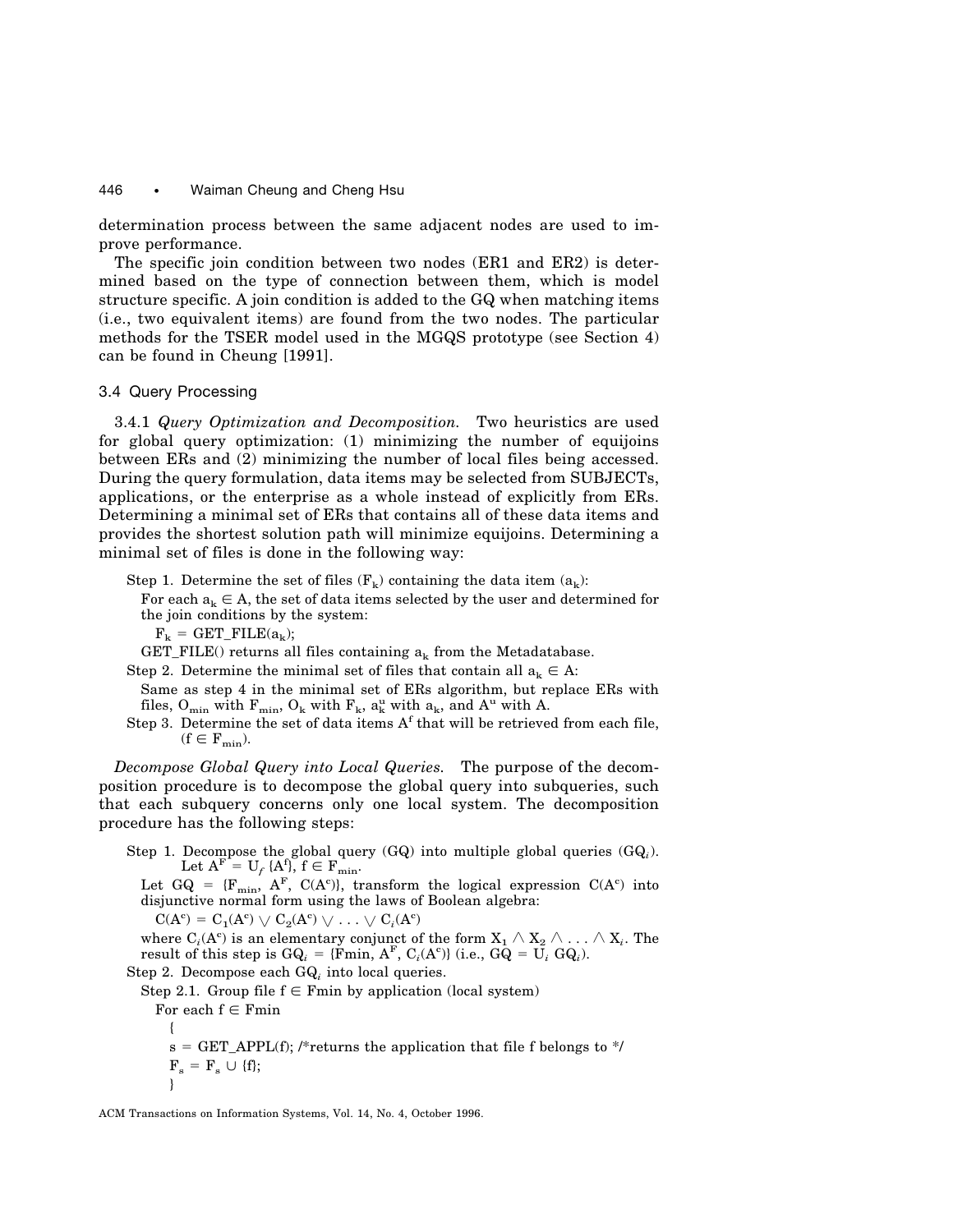Step 2.2. Separate conditions  $C<sub>i</sub>(A<sup>c</sup>)$  by applications.

Let  $C_{si}(A^c)$  be the condition expression that concerns only application system s.

 $C_i(A^c) = (\bigwedge_{si} C_{si}) \bigwedge J_i(A^c)$ 

where  $J_i(A^c)$  are join conditions that involve item from two different applications.

The result of this step is a set of local queries (i.e.,  $\text{LQ}_{si} = \{\text{F}_s, \text{A}^{\text{F}}, \text{C}_{si}(\text{A}^{\text{c}}), \text{N}\}$ and the join conditions  $J_i(A^c)$ .

3.4.2 *Generating Local Queries.* A local query using the local data manipulation language (or local retrieval language for a file system) is generated for each  $LQ_{si} = \{F_s, A^F, C_{si}(A^c)\}$ . A code generator is designed specifically for a particular DML (e.g.,  $C++$  for EXPRESS, SQL, Rdo/Rdb, and dBASE languages) based on the structure of LQ and the syntax of the DML.

#### 3.4.3 *Result Integration*

Step 1. Assemble local results,  $R_{si}$ , into the result of global query  $GQ_i$ .

 $R_i = {r1 + r2 + \dots | R_{1i}(r1) \land R_{2i}(r2) \land \dots \land J_i(A^c)}$ 

r1 and r2 are the rows in local results  $R_{1i}(r1)$  and  $R_{2i}(r2)$  respectively, and  $r1++r2$  denotes a row made by concatenating row r2 onto the end of row r1.

**Data conversion** is needed during these join operations, if the two items involved in a join condition are equivalent data (Section 3.4).

Step 2. final result,  $R_{GQ} = {r|R_1(r) \vee R_2(r) \vee \dots}$ 

**Derived data items** are computed according to the business rules, at the end of this step. The persistent items used for the derivation will be replaced by the derived data item (Section 3.5).

If the global query GQ is formulated by relating two run-time views using the operators UNION or NOT EXISTS, the result  $R_{GQ}$  would be:

- (1) UNION views V1, V2 based on data items d:  $R_{GQ} = {u|V1(u) \vee d V2(u)}$
- (2) V1 NOT EXISTS in V2 based on data items d:  $R_{GO} = {u|V1(u) \wedge d}$  $\sim$ V2(u)}.

3.5 Knowledge Processing Using a Rule-Based Approach

3.5.1 *Convert Equivalent Data.* Function Join\_condition\_satisfied( ) returns TRUE if the two rows in the join operation satisfy all conditions in  $J_{abi}(A^c)$ , and returns FALSE otherwise.

Join\_conditions\_satisfied(rowA, rowB,  $J_{abi}(A^c)$ ) { For (each condition (itemA operator itemB) in  $J_{abi}(A^c)$ ) { valueA = extract(rowA, itemA); /\* returns value of itemA in rowA \*/  $valueB = extract(rowB, itemB);$  $C_{\text{rules}} = \text{find\_convert\_rules}(\text{itemA}, \text{itemB});$ If  $(C_{rules} \neq NULL)$  $valueA = convert\_item(itemA, itemB, valueA, C_rules);$ 

If  $(compare(valueA, valueB, operator) == FALSE)$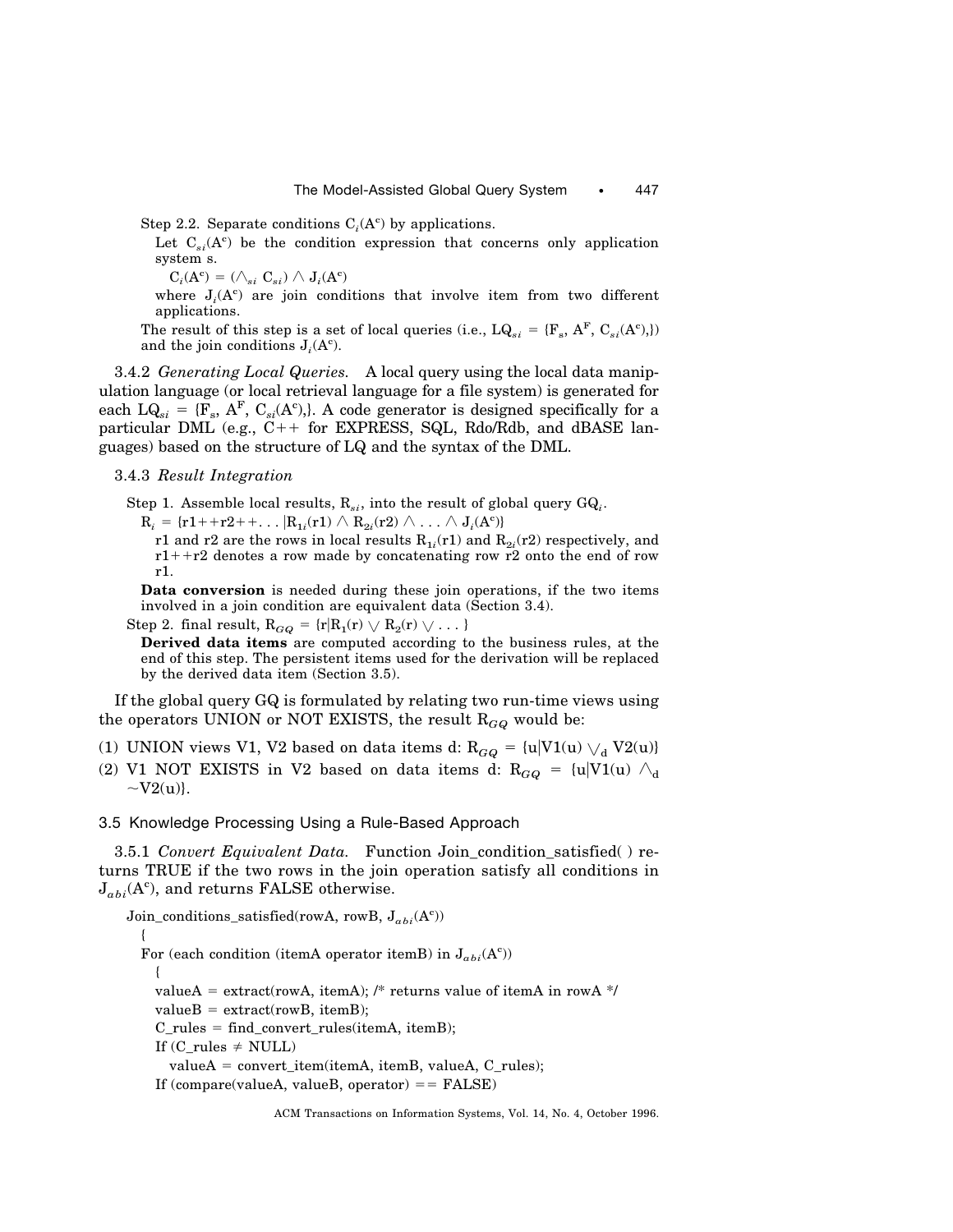

Fig. 5. Data conversion and derivation through a rule-based approach.

```
return(FALSE);
 }
return(TRUE);
}
```
The function find\_convert\_rules(itemA, itemB) searches the equivalent table of the Metadatabase for the conversion rule(s) (Figure 5) that could convert the value of itemA (valueA) into the format of itemB. As an example, in Figure 6 find\_convert\_rules(itemA, itemB) returns two rules (i.e., rule2 and rule4), which will first convert the value of itemA to itemC format (using rule2) then to itemB format (using rule4). The function returns "NULL" if no conversion is needed for comparing itemA and itemB.

The function convert\_item( ) triggers the rule processor that will search and fire the actions of the conversion rules [Bouziane 1991].

3.5.2 *Compute Derived Data Item.* Function get\_involved\_items( $d_d$ ,  $D_p$ ) returns the list of persistent items D*<sup>p</sup>* and the action ID (Actid) of the action that binds a value to  $d_d$ . For example, as shown in Figure 4, the search of  $d_p$  starts from identifying a fact (Factid) that binds a value to PROFIT (i.e., factname = "PROFIT" and Facttype =  $5$ ) in the Fact table of the Metadatabase. Using the Factid through the Action table we find all the rules (R) that may cause the binding. Therefore, all the involved persistent items  $D_p$  can be identified through the Actions and Conditions that are related to R (see Bouziane [1991, chapt. 9]).  $D_p$  is first used for

```
ACM Transactions on Information Systems, Vol. 14, No. 4, October 1996.
```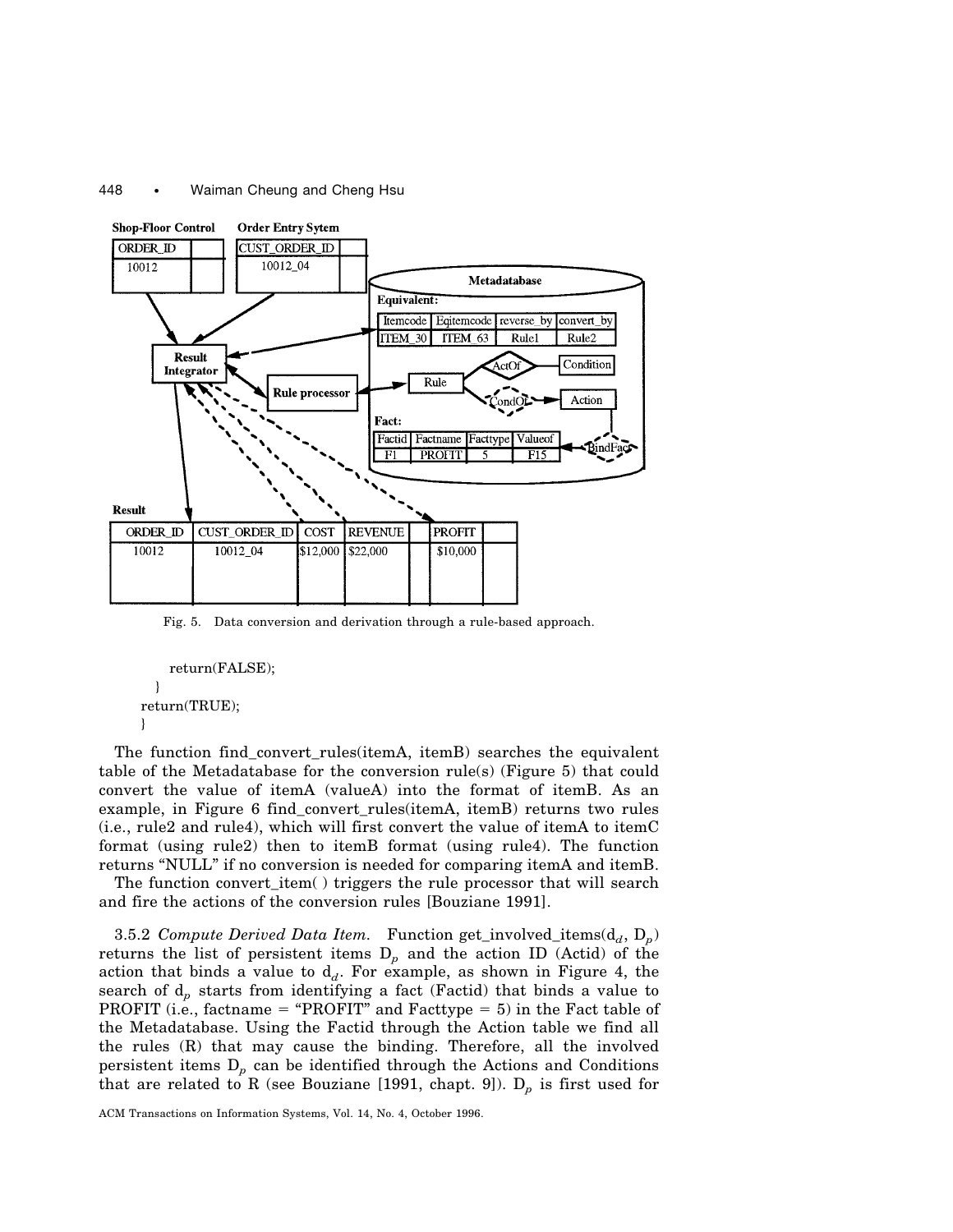| Itemcode | Eqitemcode | reverse_by | convert_by |
|----------|------------|------------|------------|
| itemA    | itemC      | Rule1      | Rule2      |
| itemB    | itemC      | Rule4      | Rule3      |

Fig. 6. Equivalent table.

global query formulation and retrieval; then the values of  $D_p$  ( $V_{dp}$ ) are used to compute  $d_d$ .

Let Result be the result from assembling the local results, and let  $V_{dd}$  be the computed result of the derived item.

```
Compute_derived_item( )
  {
  For each row (r) in Result
    {
    ActionID = get_involved_items(d_d, D<sub>p</sub>);
    V_{dp} = extract(r, D<sub>p</sub>);
    populate_fact_table(Dp, Vdp);
    V_{dd} = BChainer(ActionID);
    insert (row, V_{dd});
     }
  }
```
The procedure populate\_fact\_table( ) builds the fact table using the persistent items code and their values  $V_{dp}$ . Function BChainer(ActionID) triggers the rule processor, which uses backward chaining to try to reach the goal (ActionID) according to the fact table. The computed value of the derived item is returned by the function.

3.5.3 *Check Business Rules.* Consider the following example. Rule12 and Rule14 are stored in the metadatabase:

Rule12: If WO\_SEQ.WS\_ID = '0001' Then WORK ORDER is a Milling job Rule14: If WORK\_ORDER is a Milling job And  $WO\_SEQ.START\_DATE \neq WO\_SEQ.END\_DATE$ Then PRINT("Warning: END\_DATE should be the same as START\_DATE for a milling job")

If the users select a condition such as

 $WO\_SEQ.WS_ID = '0001' AND$  $WO\_SEQ.START\_DATE \neq WO\_SEQ.END\_DATE$ 

then MGQS will detect the inconsistency and issue a warning to the users. This method calls for a forward-chaining inferencing strategy for the rule processor. The consistency checking can be triggered whenever a new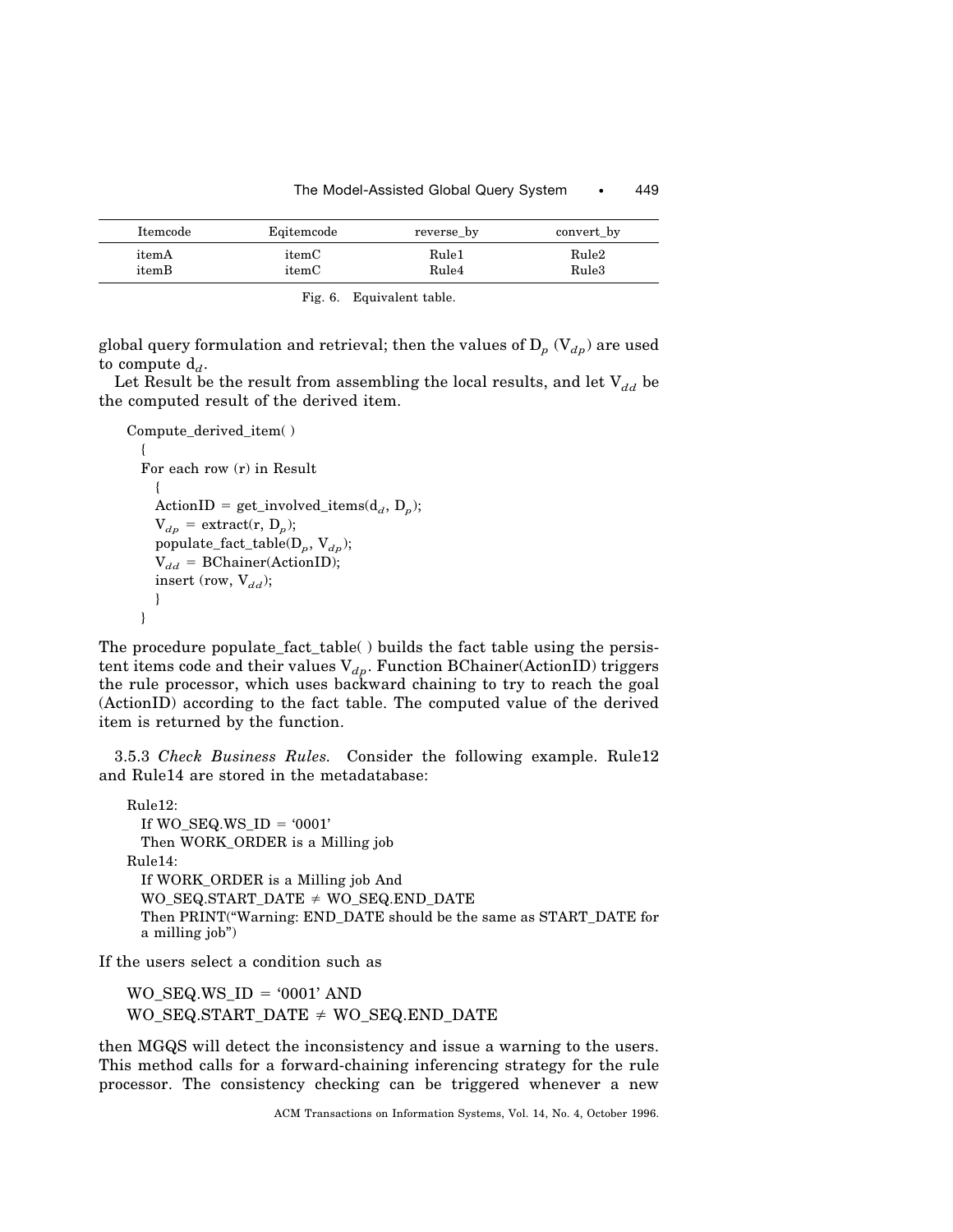condition is specified or by request (e.g., when a user requests the processing of a global query).

Step 1. Populate the fact table.

Step 2. Activate the forward chainer.

The function FChainer( ) triggers the forward chainer, which will fire rule(s) according to the fact table.

Note: details of all of the functions described in this section can be found in Bouziane [1991] and Cheung [1991].

## 4. THE IMPLEMENTATION

#### 4.1 The MGQS Architecture and Prototype Method

The general approach discussed above is implemented with particular designs. The Metadatabase and its attendant concurrent architecture [Babin 1993; Hsu and Rattner 1990; Hsu and Skevington 1987; Hsu et al. 1992; 1994] provide the technological basis for the particular MGQS methods.

An MGQS architecture that complies with the basic requirements described in the earlier sections and the idea of model assistance is developed, as shown in Figure 7. It can be conceptually divided into two major components: (1) metadata manager and (2) global query manager. The metadata manager consists of the Metadatabase management system shell, rule processor, metarelation manager, and routine manager [Bouziane 1991]. It acquires pertinent knowledge from the Metadatabase, and thereby it provides model assistance for the global query operation through the user interface. The global query manager, on the other hand, includes the necessary modules, such as a query formulator, processor, translator, and result integrator, that would fulfill the basic requirements of global query operations.

## 4.2 Metadatabase Query Language

The Metadatabase Query Language (MQL) allows programs to query a collection of autonomous local information system(s) in a nonprocedural way. Its ability, supported by the metadatabase, to accommodate the logical and physical heterogeneities of the local systems distinguishes MQL from other distributed database query languages. The semantics of an MQL query is provided in precisely the same way as the traversal mode discussed in Section 3.2.1. Instead of using the GUI of the MGQS, a syntactical structure is employed in its place.

The major functionalities which MQL provides are the following:

- —retrieve metadata against the Metadatabase,
- —support queries requiring joins of data from different local systems operating under different schemata,

ACM Transactions on Information Systems, Vol. 14, No. 4, October 1996.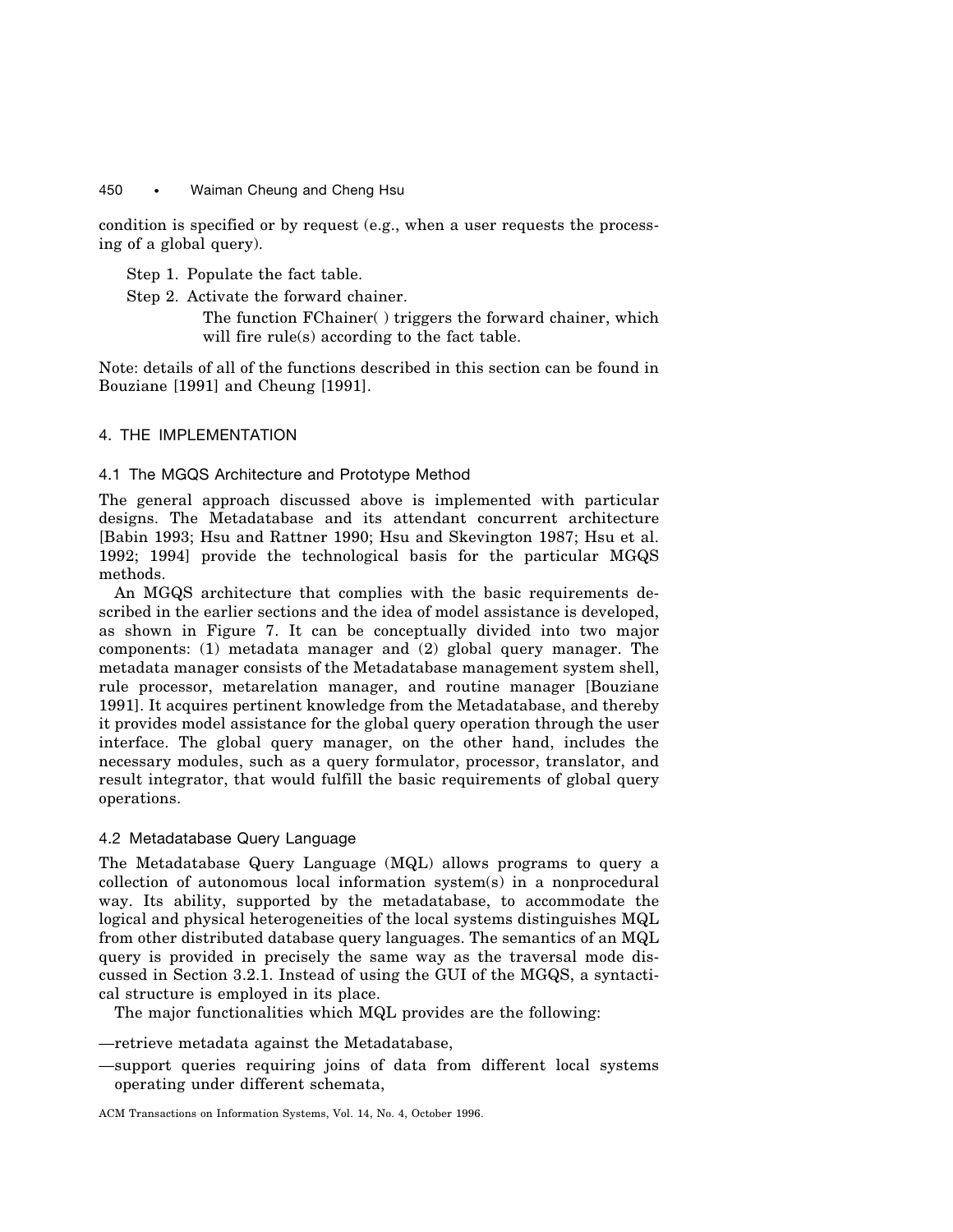

Fig. 7. The architecture of the model-assisted GQS.

- —support queries involving data with multiple definitions (i.e., differing names, formats, units, and/or value coding) within a single system or across different local systems,
- —use user-familiar names in queries to qualify data elements in different databases,
- —minimize technical details expected of users for the global query formulation while supporting the above functionalities (e.g., the physical locations, local names, and implicit join conditions).

*The Syntax.* The conceptual structure of MQL is based on the Two-Stage Entity-Relationship representation method. In Figure 8, the GET command is the only command that must be stated in a global query. It is used to specify the list of items for retrieval.  $I_i$  denotes the list of item names that are delimited by a blank character "space," and NULL is a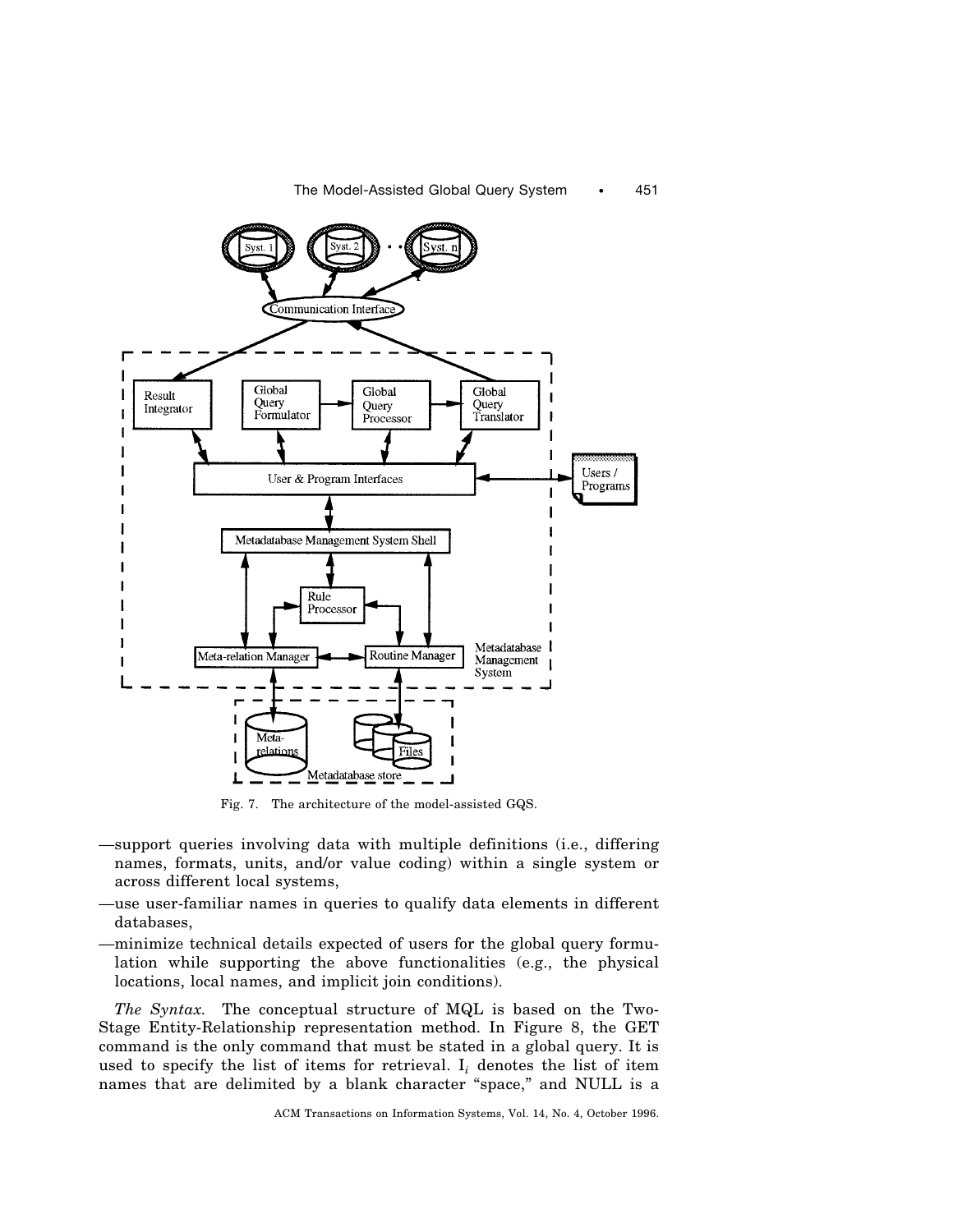$<$ GQ> ::=

 $\langle C \rangle ::= \langle condition \rangle$  [ $\langle conjoin \rangle \langle condition \rangle$ ]\*

 $\leq$ conjoin> ::= AND | OR



 $\text{} ::=$   $=$   $| <$   $| >$   $| <$   $=$   $| >$ 

Fig. 8. The syntax of MQL.

symbol to indicate that no data item will be retrieved. In the syntax expression, v*<sup>i</sup>* denotes a run-time view name; a*<sup>i</sup>* denotes an application name; s*<sup>i</sup>* denotes a subject name; oe*<sup>i</sup>* denotes an entity name; and pr*<sup>i</sup>* denotes a plural-relationship name.

The FROM clause is used to indicate where the items are to be retrieved from. There are four ways of using the FROM command, depending on the level of detail a user specifies in the global query: FROM VIEW, FROM APPLICATION, FROM SUBJECT, and FROM E/R. If the items are selected from a user-defined run-time view, the view name must be provided by using the FROM VIEW clause. Otherwise, FROM is optional in this syntax, especially when the user does not know where specific data items can be retrieved from. During the global query formulation, the FROM and GET commands can be used repeatedly until all of the items to be retrieved are specified (see Figure 9 for an example).

Last, the FOR clause is used for specifying the selection condition(s) and join condition(s)  $(\langle C \rangle)$ . The conditions are conjoined by the logical operators AND or OR. Each condition states the binding of an item with a constant value or another item. The logical location of an item involved in a condition can be further specified with the OF clause. The OF clause works in the same manner as the FROM clause.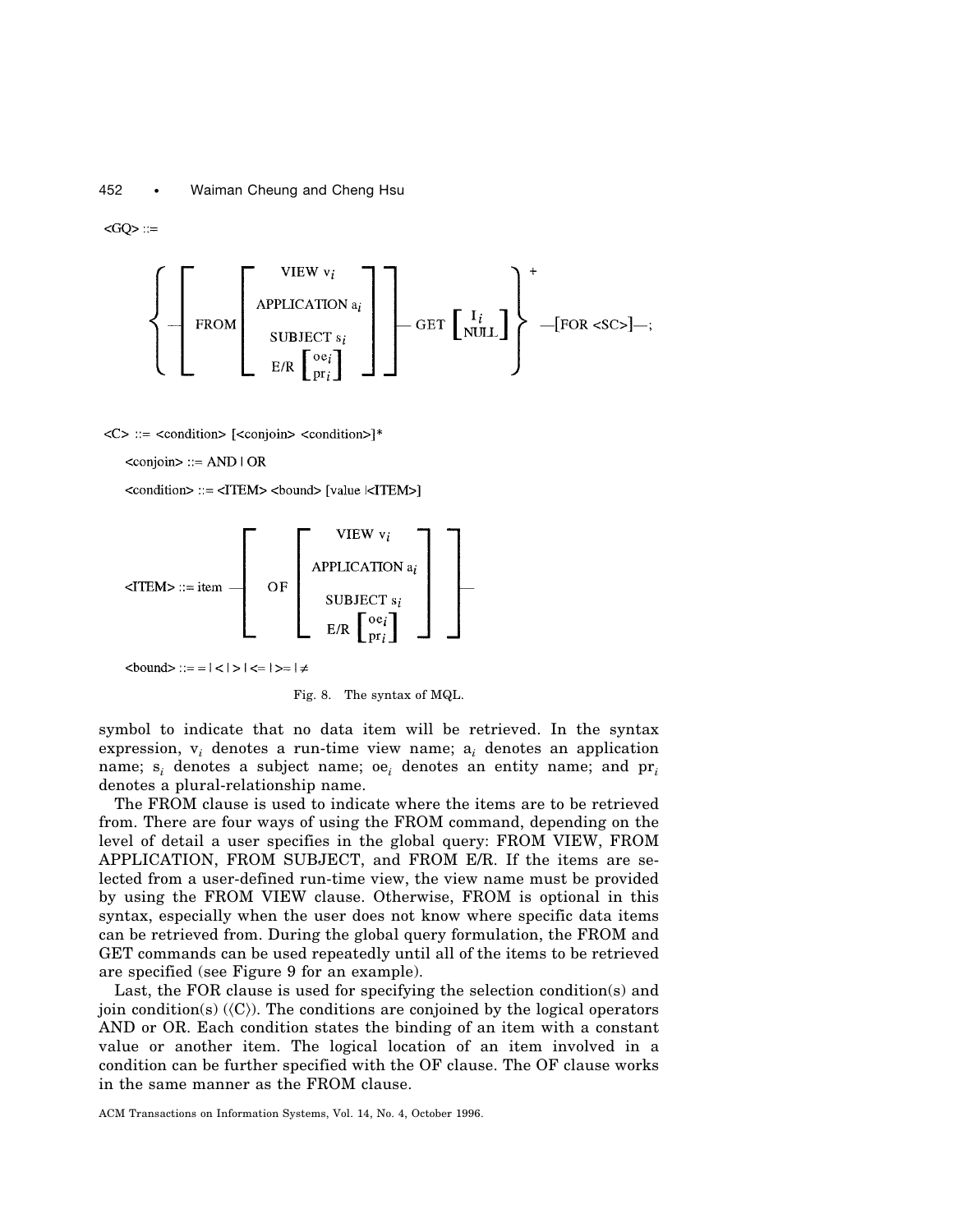"Find part ID and quantity completed for Jane Doe's order which Global query: has a desired date of 5/10/91"

FROM APPLICATION SHOP FLOOR GET PARTID NUM COMPLETED

FROM SUBJECT CUST\_ORDER GET DATE\_DESIRED

FROM OE/PR CUSTOMER GET CUST\_NAME

**FOR**  $CUST\_NAME = "Jane Doe" AND$ 

DATE\_DESIRED =  $"5/10/91"$ ;

Fig. 9. An MQL example.

*Defining Run-Time View.* A run-time view is a user-defined information view based on the existing information model. After its creation, the view is kept as a virtual relational table during the global query operation. To define a run-time view, the user uses the command

DEFINE VIEW v<sub>i</sub>  $\langle GQ \rangle$ ; where  $\langle GQ \rangle$  is a global query in MQL.

 $v_i$  is the name given to the new defined view. In essence, view  $v_i$  is the result of a global query.

A global query can be formulated based on a run-time view (using the FROM VIEW and OF VIEW clauses) or by relating run-time views using the UNION and EXIST functions (described below). With the MQL syntax, a view can be built recursively on another run-time view. The capability of view definition allows complex (nested) global queries to be formulated using the MQL.

*Standard Functions.* Standard functions are provided in MQL, including

AVG( )—average of the values (numeric values only) in the column,

COUNT( )—number of values in the column,

MAX( )—largest value in the column,

MIN( )—smallest value in the column, and

SUM( )—sum of the numeric values in the column.

Three functions DISTINCT, GROUP BY, and ORDER BY are provided for arranging the resulting tables. DISTINCT eliminates tuples with duplicate values in the column. GROUP BY arranges tuples into groups such that within any one group all tuples have the same values for the column. ORDER BY sorts tuples (ascending or descending) according to the values of a column.

Last, UNION and NOT EXISTS are used in MQL to formulate a nested global query by relating two run-time views. The syntax of UNION and NOT EXISTS is as follows: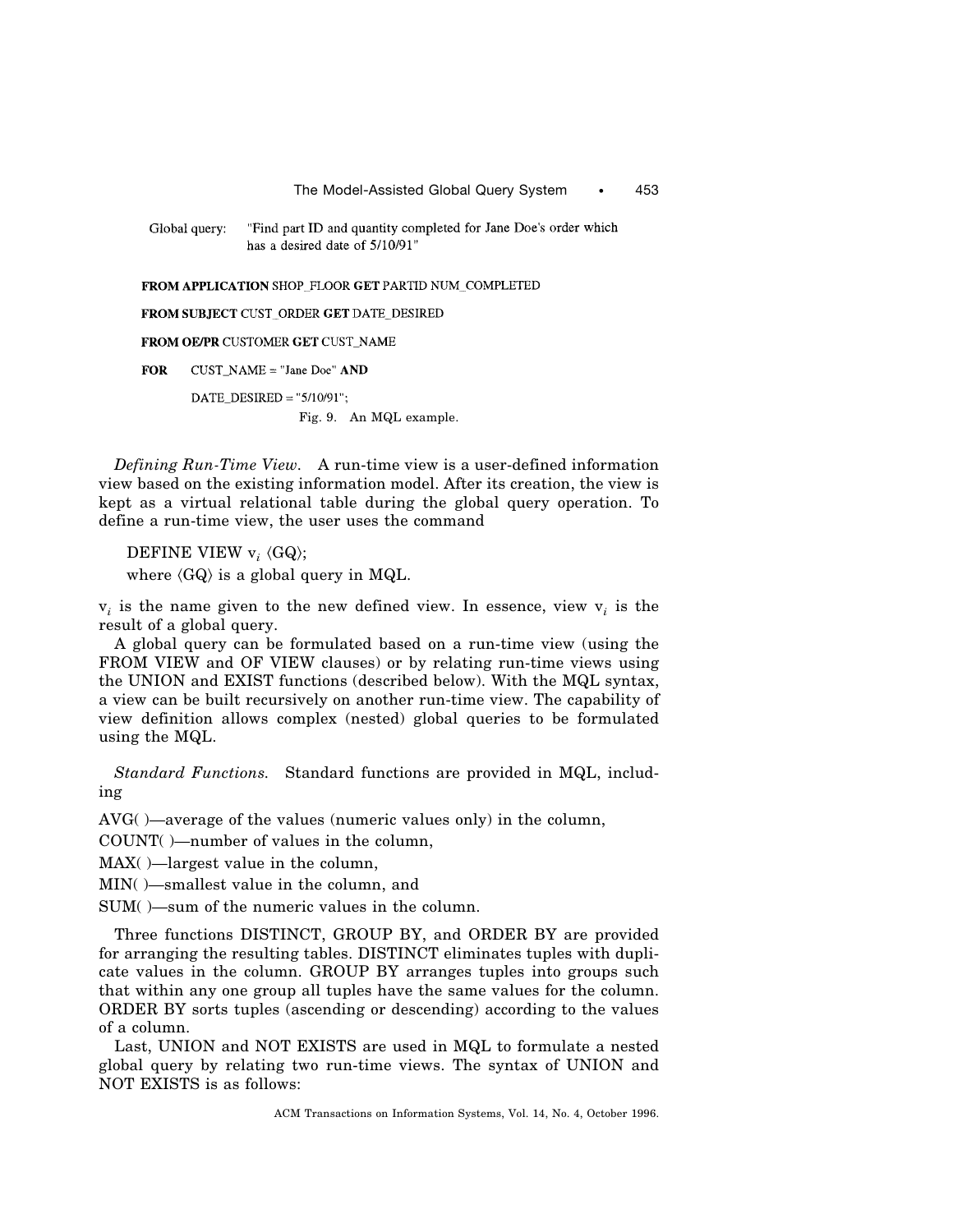

Fig. 10. MGQS user interface for global query formulation.

 $\langle view_i \rangle$  UNION  $\langle view_i \rangle$  on I<sub>i</sub>  $\langle$ view<sub>*i</sub>* $\rangle$  NOT EXISTS  $\langle$ view<sub>*j*</sub> $\rangle$ </sub> on I<sub>*i*</sub>

 $I_i$  is a list of data item(s) contained in both view  $i$  and view  $i$ . UNION works as the union operator of set theory; the result of a UNION operation is a table with all unique data items from both views. Rows with duplicate values on  $I_i$  are eliminated from the result of the UNION. NOT EXISTS works as the difference operator of set theory. The result of a NOT EXISTS operation is a table containing rows from view *<sup>i</sup>*, such that there is no value of its  $I_i$  that matches any values of  $I_i$  in view<sub>*j*</sub>.

## 4.3 Implementation of the Design

A prototype model-assisted global query system based on the architecture described in the previous section is built for the purpose of concept verification [Babin 1993; Bouziane 1991; Cheung 1991; Rattner 1990]. This prototype is written in the C language and has two versions running respectively on a Micro VAX workstation and an RS6000 workstation. It provides functions of global query formulation, global query optimization, local query translation, result integration, and on-line intelligence using a rule-based approach.

The prototype MGQS user interface is designed according to the model traversal method described in Figure 3. Figure 10 illustrates the implementation in a window environments. The upper left window entitled "SPECIFY SCOPE FOR FORMULATION" is used for model traversal (browsing), where horizontal movement realizes horizontal navigation, and a pull-down menu enables vertical immersion for each subtitle (i.e., Application, Subject, and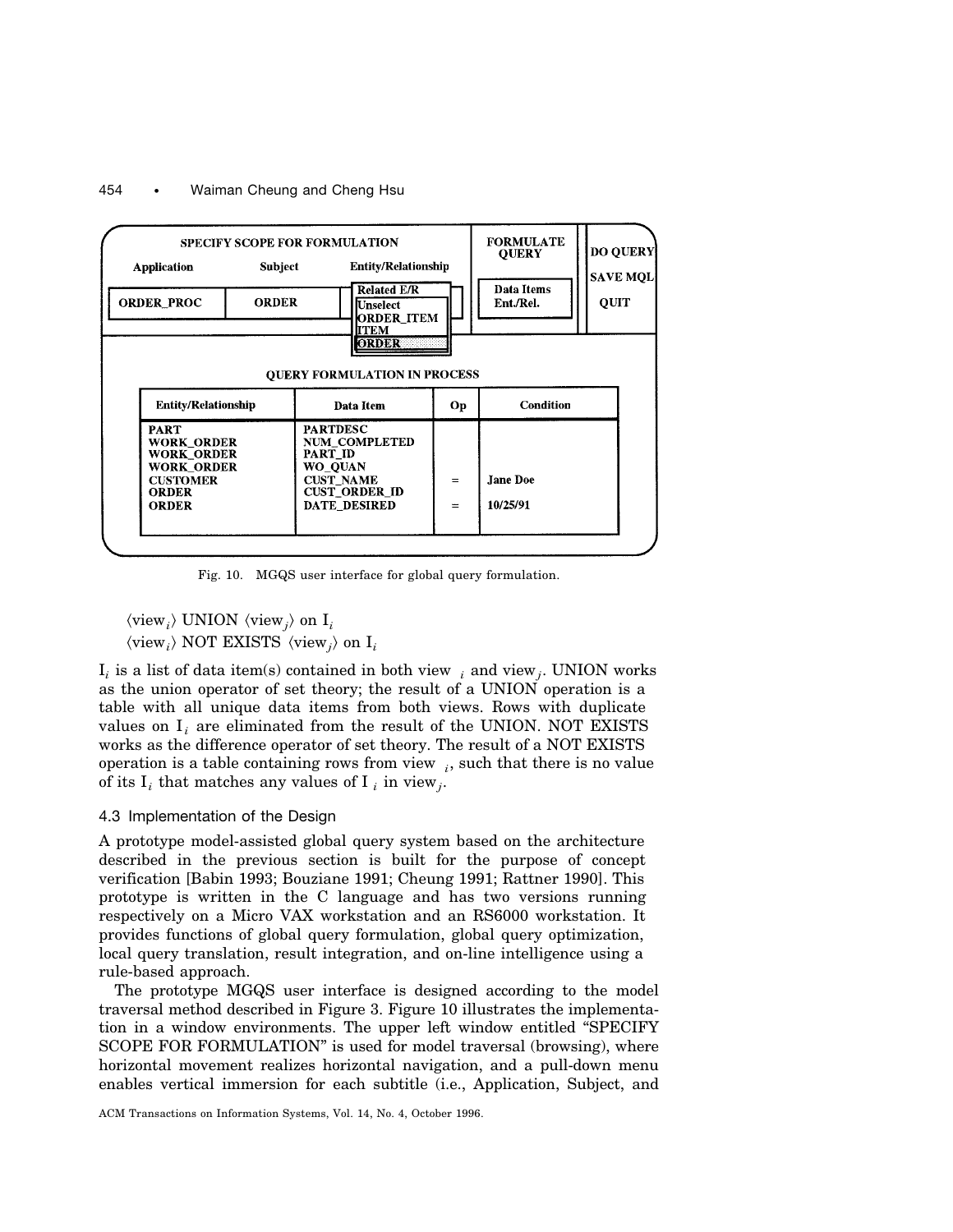Entity/Relationship). Pertinent objects (application, subject, and entity/relationship) are displayed in the entry fields.

The center window, "FORMULATE QUERY," is for selecting data objects (two types: data item and entity/relationship) into the global query. This way, a user can explicitly include an entity/relationship in a global query for semantic purposes even though no data item will be retrieved from it. The progress of the formulation is displayed in the window on the lower half of the screen. Selection conditions for the query can be specified via the "QUERY FORMULATION IN PROCESS" window.

The "Do Query" button in the upper right side of the screen will execute the formulated global query. The "Save MQL" button will translate the formulated global query into the syntax of the Metadatabase query language (see Section 4.2) and save it into a file. Last, the "QUIT" button will exit from the MGQS system.

The formulated global queries will be decomposed into optimized subqueries through the global query processor. The query translator then generates local DML code for each subquery before it is sent to the local system for processing. Finally, as local results arrive, they are interpreted and assembled by the result integrator.

#### 5. AN EMPIRICAL CASE STUDY

#### 5.1 The Heterogeneous Environment

The computer-integrated manufacturing (CIM) facility at Rensselaer is used as a test bed for this research. Four functional systems are employed—namely, a process-planning system developed as a dBASE  $III$ + application on an IBM PC/AT, a shop floor control system running under the PC/Oracle DBMS, an order entry system implemented as a Rdb/VAX application, and a product database designed in the EXPRESS language and implemented on an object-oriented ROSE platform running on an IBM RS6000. The metadatabase is the fifth system residing on an IBM RS6000. This setup provides a heterogeneous, distributed environment for MGQS prototyping and verification.

*The Enterprise Model.* A rigorous modeling and reverse-engineering (for paradigm translation) process was engaged to create the enterprise information models and populate the Metadatabase. The process, while beyond the scope of this article, is reported by Hsu et al. [1992; 1993]. This process yielded a global data model and other information models created expressly for local systems, and resulted in the enterprise metadata stored into the Metadatabase. Thus, all local systems were not disturbed at all by this process; only a separated Metadatabase was added to the environment. The global data model for this case is shown in Figure 11. When stored into the Metadatabase, this model is logically corresponded to the structural layer in Figure 3 while physically populated as instances into EnRel, Integrity, and Item metaentities in Figure 2.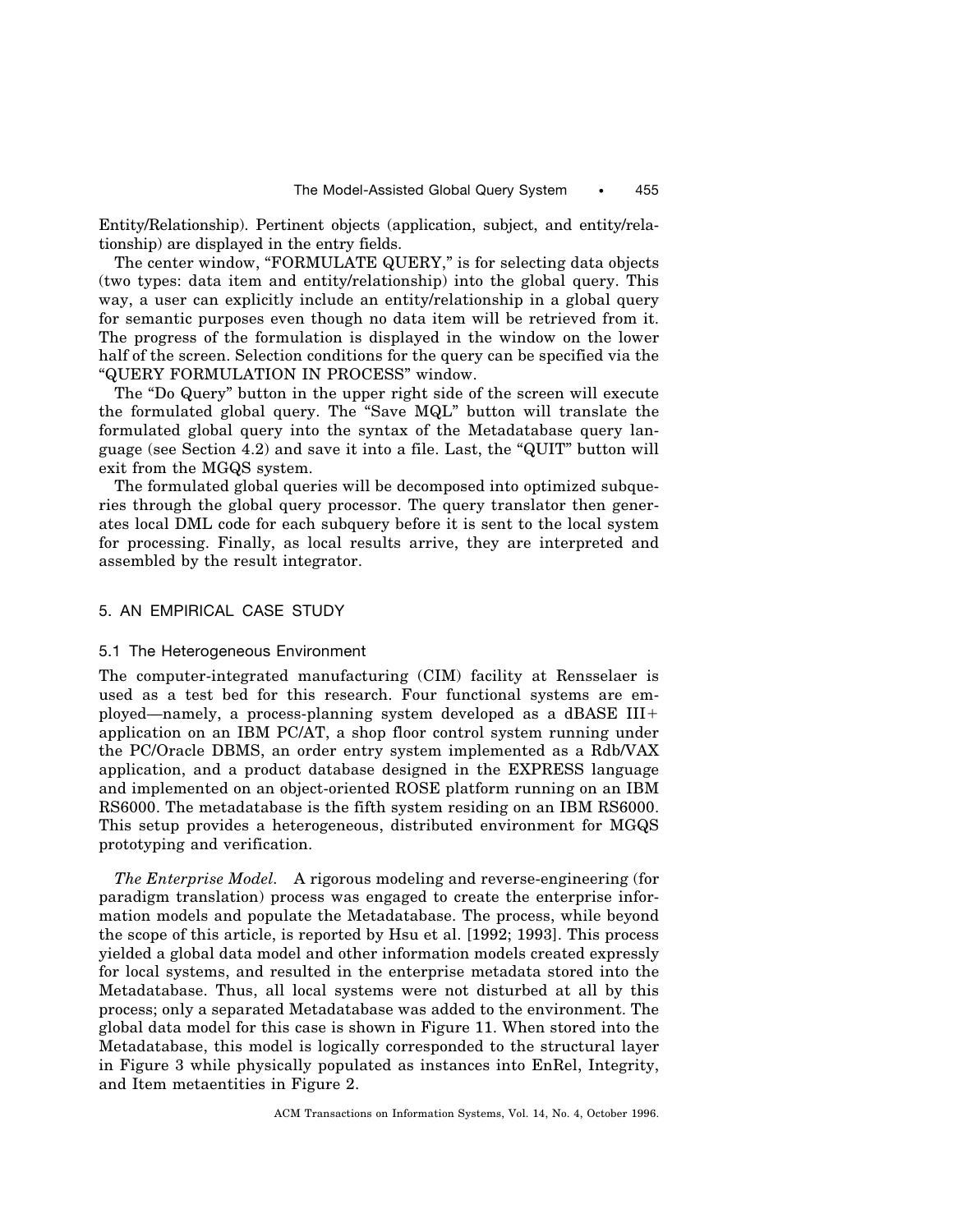

Fig. 11. The global model for CIM at Rensselaer.

It is worth noting that MGQS not only does away with imposing data standardization or naming convention on any of the local systems, but also preserves high local autonomy by dealing changes among the local systems dynamically via updating data equivalence, the conversion rules, and other metadata (as pertinent). These changes to the Metadatabase require only ordinary database transactions, since the GIRD model features metadata independence [Hsu et al. 1991].

## 5.2 A Global Query Scenario

Consider the following global query example:

"Find the customer order ID, part ID, part description, and quantity completed for Jane Doe's order which has a desired date of 10/25/90."

This request involves data from three application systems, i.e., order entry, shop floor control, and process planning. (Note that the user posing this query may not know that the query traverses multiple systems.) The user engages the system through the model-assisted dialog menus and windows to formulate the query while paging through the models. The model traversal starts with selecting an application as an entry point which is very general. As shown in Figure 12, the shaded lines show the particular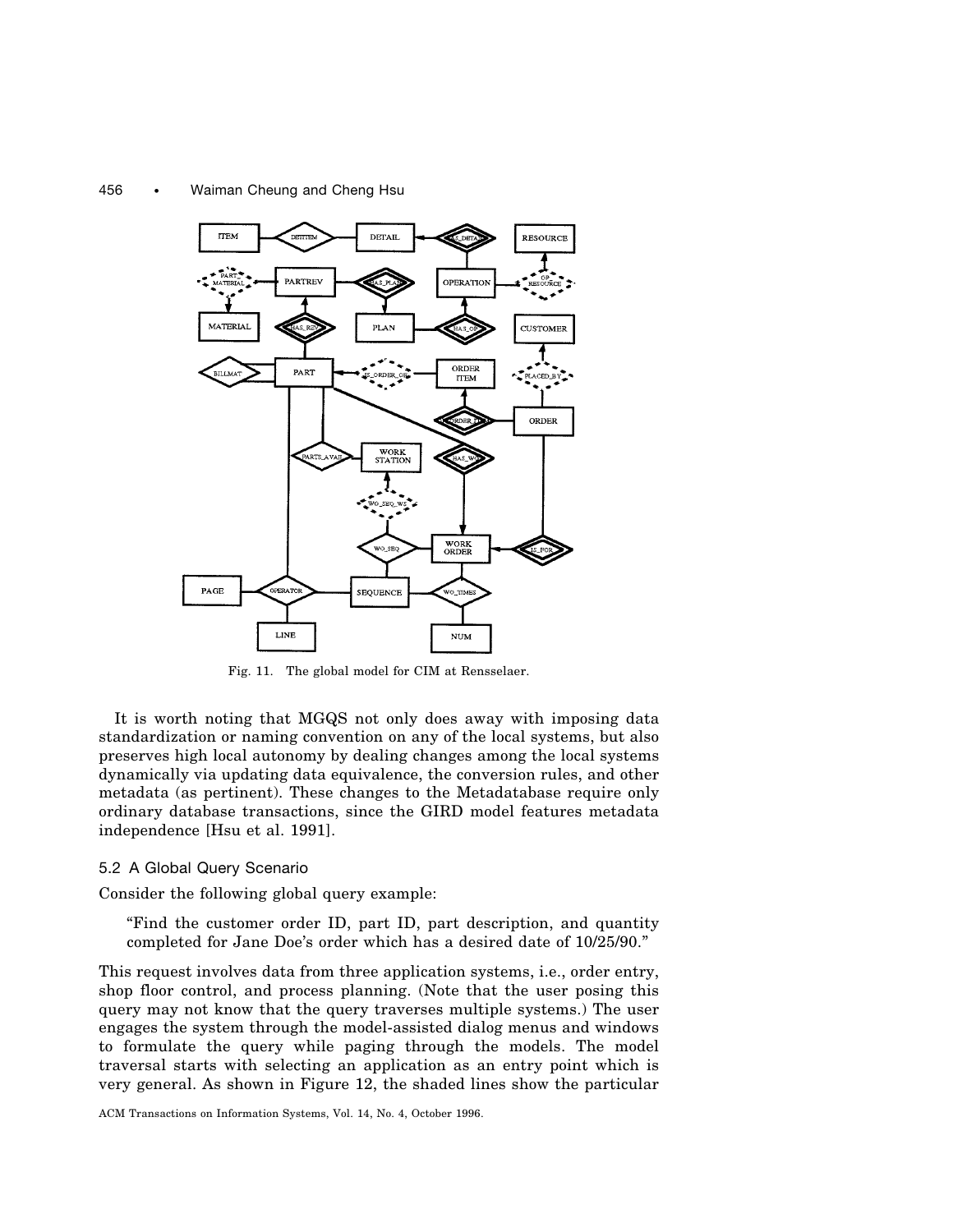

Querv:" Find the customer order ID, part ID, part description, quantity, and quantity completed for Jane Doe's customer order which has a desired date of 10/25/90."

Fig. 12. Query example: Model traversal tree.

path followed by the user to formulate this query. Note the relationship between the data items (listed at the bottom of the model) and the systems in which they are stored (shown at the top). The user does not need to know the information model; it is presented here as an illustration of the global data model network stored in the Metadatabase. This network is used by MGQS itself to guide the query formulation process. The items tagged with asterisks have been requested in the query. Also observe that the rounded boxes in the figure represent SUBJECTs and the Squared boxes the corresponding Entities and Relationships of the enterprise model. During the process the user marks the data fields needed along with any conditional statements. (In this query example, DATE DESIRED  $=$  "10/25/90" and CUST NAME  $=$  "Jane Doe") The formulation is completed when all the items are selected and when the selection conditions are specified.

Once the formulation is completed, MGQS will first determine the solution path for the global query from the enterprise model. Equijoin conditions are then inserted to the formulated global query according to the path. The join conditions for this example are:

## PART.PARTID = WORK\_ORDER.PART\_ID WORK ORDER.ORDER ID = ORDER.CUST ORDER ID  $ORDER.CUST\_ID = CUSTOMER.CUST\_ID$

Note the synonyms PARTID vs. PART\_ID and ORDER\_ID vs. CUST\_OR-DER\_ID are identified by the prototype system. Also, PARTID in PART, PART\_ID in WORK\_ORDER, CUST\_ORDER\_ID and CUST\_ID in ORDER, and CUST\_ID in CUSTOMER are not selected during the formulation; therefore, MGQS will have to add these items into the global query. Then,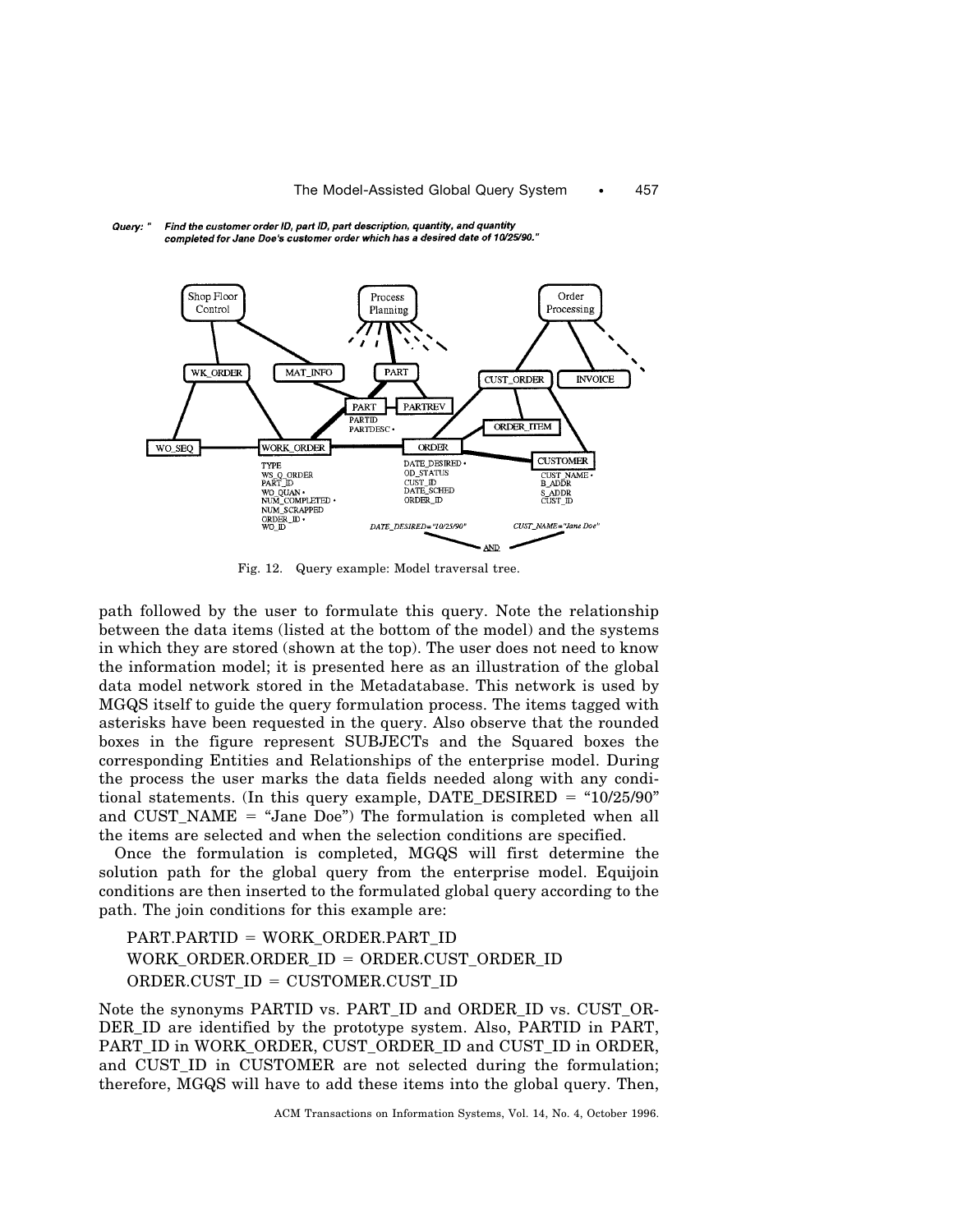PART\_IIORDER\_IIWO\_QUANINUM\_COMICUST\_IDICUST\_ORDERIDATE\_DESIRICUST\_NAMEIPART\_DESC |

PZ1 12345 0 1 UD001 12345 15 10/25/90 Jane Doel PUZZLE#1 PZ51 | 12346 | 0 | 3 | JD001 | 12346\_16 | 10/25/90 | Jane Doel PUZZLE#51 |

Fig. 13. Final result of the global query.

MGQS decomposes the global query into a set of optimized, locally bound subqueries using the implementation models in the Metadatabase. Each subquery requires data retrieval from one and only one local system. MGQS will disseminate these requests using the native query languages of the local systems involved. These local queries are sent out across the network to the respective local systems to be serviced. A rule-based shell system for each and every local systems was included in the prototype to provide data update and other active database functionalities [Babin 1993; Hsu et al. 1992]. This aspect, however, is beyond MGQS and is not needed in the discussion here. It suffices the purpose to simply consider that there is a shell at each node serving as the interface between the metadatabase and these local systems.

Each local application system's shell receives a request to process the local query. Upon reception, the subquery is executed by calling the local DBMS with the file containing the generated local query. The results are then sent back to the MGQS where they are assembled logically and presented to the user (Figure 13).

As shown in Figure 13, the values of the ORDER\_ID and CUST\_ORDER\_ID are coded differently. Data conversion is required in order to complete the join operation correctly. MGQS calls upon the rule processor to fire the proper conversion rule containing contextual knowledge, which manipulates raw data or triggers the desired procedures for the conversion before the join.

*A Test for the Metadatabase Query Language.* The same global query example is used for testing the Metadatabase query language (MQL). Two formulations for the example using MQL are shown in Figures 14 and 15. Both formulations provide the same result as in Figure 13. Note the formulation in Figure 15 is less precise. The user does not pinpoint the entities and relationships that are involved in the global query. Instead, only the involved applications are specified. The MGQS fills in the necessary information by consulting the contents of the Metadatabase. Minimally, a user will only need to specify the data item(s) and the necessary selection condition(s) for a global query. The rest of the query processing is the same as described before.

## 5.3 Discussion

It is worth noting that the OES was originally implemented as a VAX/VMS file system. New OES using the Rdb, a relational DBMS on a Micro VAX, was designed and built after the MGQS prototype had been functionalized. The adaptation to the new system for MGQS was done rather quickly. First, we removed the old OES models from the contents of the Metadatabase. Then the TSER models of the OES, obtained from the top-down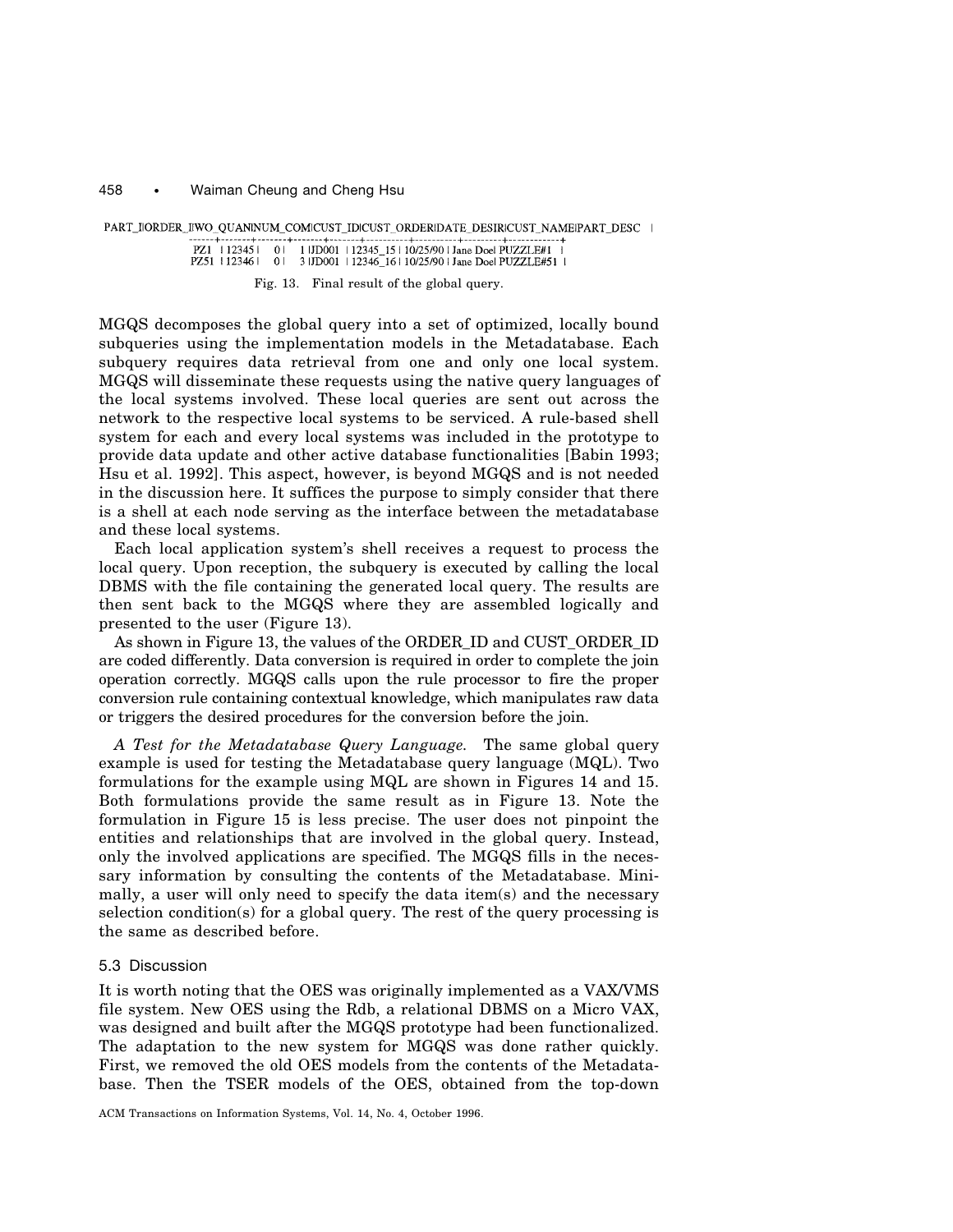FROM OE/PR PART GET PARTID PARTDESC

FROM OE/PR WORK\_ORDER GET ORDER ID WO OUAN NUM COMPLETED

```
FROM OE/PR ORDER GET DATE DESIRED
```
FROM OE/PR CUSTOMER GET CUST\_NAME

FOR DATE\_DESIRED =  $"10/25/90"$  AND

 $CUST\_NAME = "Jane Doe";$ 

Fig. 14. MQL formulation.

## FROM APPLICATION PROCESS PLAN GET PARTID PARTDESC FROM APPLICATION SHOP\_FLOOR GET WO\_QUAN NUM\_COMPLETED FROM APPLICATION ORDER\_ENTRY GET DATE\_DESIRED

**CUST\_NAME** 

FOR DATE\_DESIRED = " $10/25/90$ " AND

 $CUST\_NAME = "Jane Doe";$ 

Fig. 15. MQL formulation.

modeling effort, were incorporated automatically into the Metadatabase (i.e., consolidating the new model with the existing enterprise model and populating the Metadatabase with the new models). Finally a customized code generator for Rdo, a DML for Rdb, is programmed. The total effort for the changes essentially was completed when the code generator was completed. This situation illustrates the idea of changes under metadata independence as mentioned before.

In the whole, the CIM facility at Rensselaer provides an environment with a reasonable complexity to test the prototype MGQS and the model assistance concept. All major objectives (i.e., information sharing, local system autonomy, and model assistance) of the MGQS are achieved and proven to be feasible with the prototype system. Most of the envisioned functionalities (with the exception of ambiguity checking and derived item querying) are implemented. In addition, the data conversion capability has demonstrated a use of the contextual knowledge and rule processor for providing on-line intelligence. This same method can be applied to the function of ambiguity checking and derived data querying.

There are, however, the needs to investigate the performance issues especially when run-time data conversion and other rule operations are involved. The empirical study did not provide sufficient observations to draw scientific conclusions from. Nonetheless, the preliminary results do not appear to suggest that these operations are a bottleneck. One reason might be the fact that data conversion in MGQS is performed at local nodes in a truly distributed manner by local systems using concurrently the common global representations as the target. Most other rules are processed in a similar concurrent design using the Metadatabase's distributed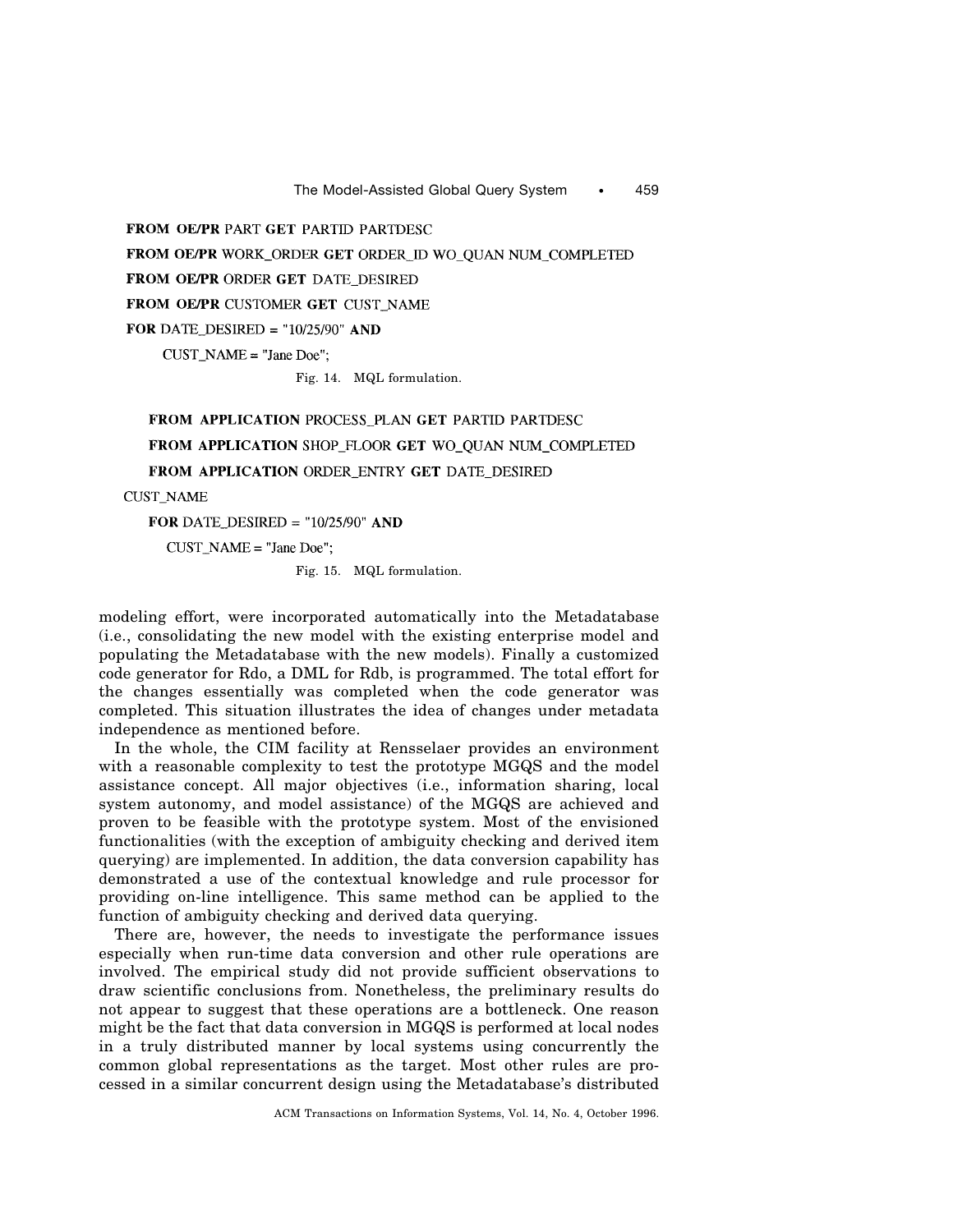| Site                        | Database | Data Objects    | <b>Attributes</b> | Format/Domain     |
|-----------------------------|----------|-----------------|-------------------|-------------------|
| A                           | РJ       | <b>PROJECT</b>  | <b>JNO</b>        | <b>INTEGER</b>    |
|                             |          |                 | J LOC             | CHAR(40)          |
|                             |          | <b>SUPPLY</b>   | <b>SNO</b>        | <b>INTEGER</b>    |
|                             |          |                 | <b>PNO</b>        | CODE <sub>2</sub> |
|                             |          |                 | <b>JNO</b>        | <b>INTEGER</b>    |
| в                           | S        | <b>SUPPLIER</b> | <b>SID</b>        | <b>INTEGER</b>    |
|                             |          |                 | S_LOC             | CHAR(40)          |
| $\mathcal{C}_{\mathcal{C}}$ | P        | <b>PART</b>     | <b>PNO</b>        | CODE1             |
|                             |          |                 | <b>PNAME</b>      | CHAR(20)          |
|                             |          |                 | <b>LENGHT</b>     | REAL              |
|                             |          |                 |                   |                   |

Fig. 16. An example of three systems A, B, and C.

shells for local systems (see Babin [1993] and Hsu et al. [1992; 1994] for details, which are beyond the scope of this article).

## 6. ANALYSIS

The MGQS approach is justified in this section through a comparison with previous results with respect to the objectives (Section 2.1) of information sharing in heterogeneous distributed environments. A comment on the generalizability of the MGQS results is also provided.

## 6.1 Metadata Modeling versus Schema Integration

A key element in conventional distributed databases is schema integration. All databases are logically structured and controlled under a single integrated schema in a homogeneous environment [Cardenas 1987; Rem 1991; Thomas et al. 1990]. The user would be able to share information across all databases as if there were only one classical centralized database. Therefore, local transparency and conflict resolution are achieved through enforcing an integrated schema under a single data model. The primary problem with this approach, however, is lack of local system autonomy and adaptability.

To illustrate, consider the example in Figure 16. In this example SNO and SID are two synonyms of the same logical attribute (one in data object SUPPLY of database PJ at site A and the other in data object SUPPLIER of database S at side B). Further, PNO in PART and the PNO in SUPPLY are structured differently with different domains CODE1 and CODE2, respectively. The integrated schema could be developed as shown in Figure 17 (assuming a relational system). In the integrated schema, the two conflicting definitions are reconciled by changing attribute name SID to SNO in SUPPLIER and the value domains of PNO in both SUPPLY and PART to type integer. The local systems will recompile and reload so as to implement the changes according to the integrated schema.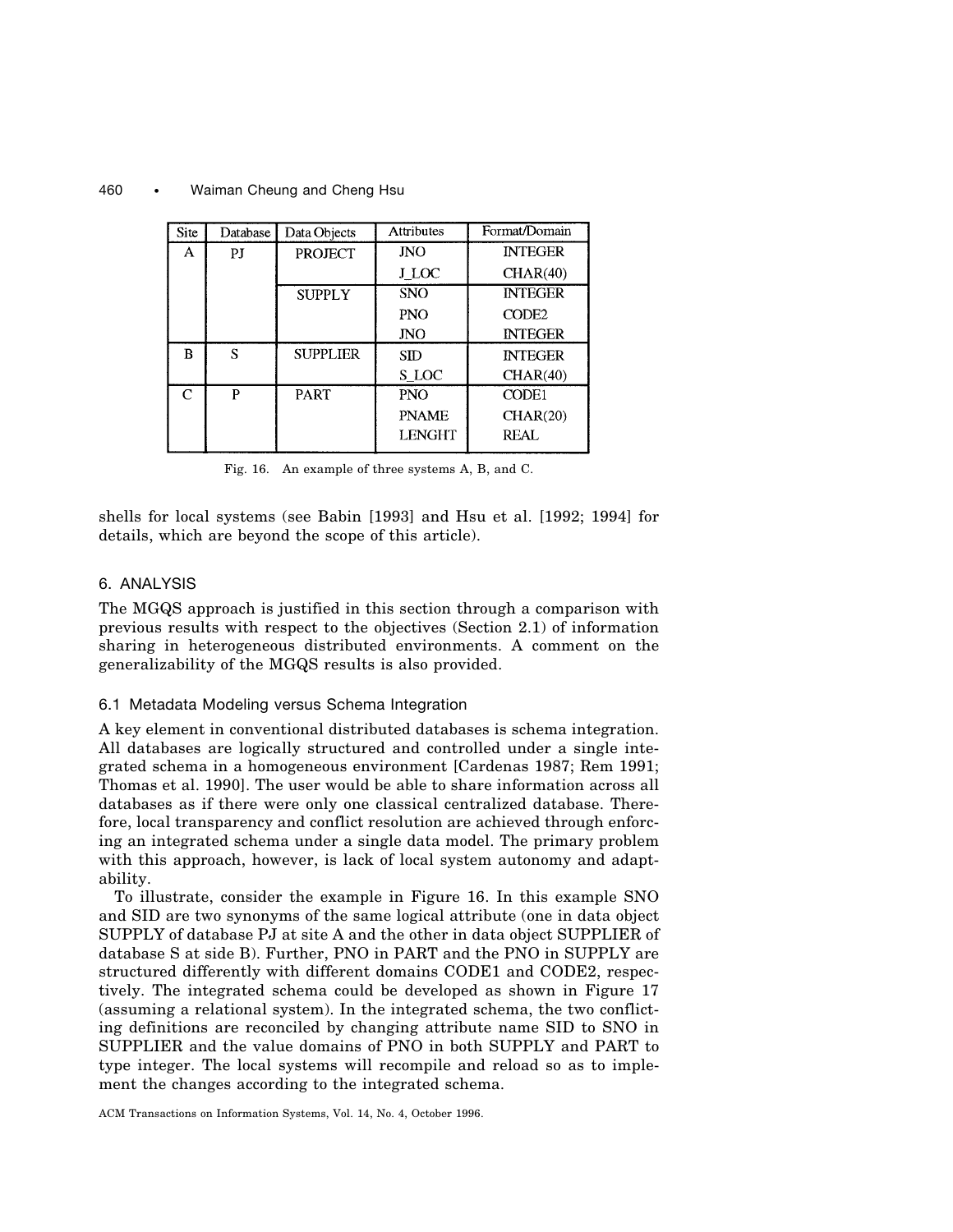| <b>CREATE TABLE PROJECT (</b> | <b>CREATE TABLE PART(</b>      |
|-------------------------------|--------------------------------|
| <b>JNO INTEGER,</b>           | PNO INTEGER,                   |
| $J$ LOC CHAR $(40)$ ;         | PNAME CHAR(20),                |
| <b>CREATE TABLE SUPPLY (</b>  | LENGTH REAL);                  |
| SNO INTEGER,                  | <b>CREATE TABLE SUPPLIER (</b> |
| PNO INTEGER,                  | SNO INTEGER,                   |
| <b>INO INTEGER);</b>          | $S\_LOC$ CHAR(4O));            |
|                               |                                |

Fig. 17. Integrated schema for the example using DDBMS approach.

Figure 18 shows the global model that MGQS would employ for this example. Note that each data item in the global model is assigned with a unique item code. For instance, the two PNOs in PART and SUPPLY are logically the same attributes with the same name, but reside in different local systems, and hence they have different item codes. However, the attribute JNO in the database PJ is only a single data item, since, albeit shared by both SUPPLY and PROJECT, it is the same attribute with the same name in the same system; therefore they have the same item code. The fact that PNO in PART and SUPPLY are coded differently is represented as a tuple in **Equivalent** along with the conversion rules Rule1 and Rule2. Synonyms SID and SNO are also reflected in **Equivalent**. Therefore, no change is required of the local systems using this method, while any names could be used by users in any systems to address the attributes and obtain globally consolidated results. The same process is utilized to effect, equivalent with respect to types, semantic formats (e.g., dates) and user-dependent presentation. Note that the process does not require an integrated global schema. Concerning adaptability, such as modifying, adding, or deleting (local) models, any such changes to the enterprise models can be simply handled as metadata transactions against the Metadatabase without affecting its schema (the GIRD model). This, as mentioned in Section 3.1, is the significance of metadata independence. Most previous results, some of which avail the similar local system autonomy as discussed in the above example, do not satisfy metadata independence.

#### 6.2 MQL versus MSQL

The MSQL [Litwin et al. 1989; 1990] facility is an extension of SQL for manipulating data managed by the multidatabase. The major results include (1) additional commands for multiple databases and (2) enhanced naming convention for data objects. Applying MSQL to the same global query example in Figure 12 would yield the following result:

#### *Create Multidatabase* CIM (SHOPFLOOR PROCESS\_PLAN ORDER)

*Use* CIM **Select** SHOPFLOOR.WORK\_ORDER.PART\_ID, SHOPFLOOR.WORK\_ORDER.ORDER\_ID, SHOPFLOOR.WORK\_ORDER.QUAN, SHOPFLOOR.WORK\_ORDER.COMPLETED,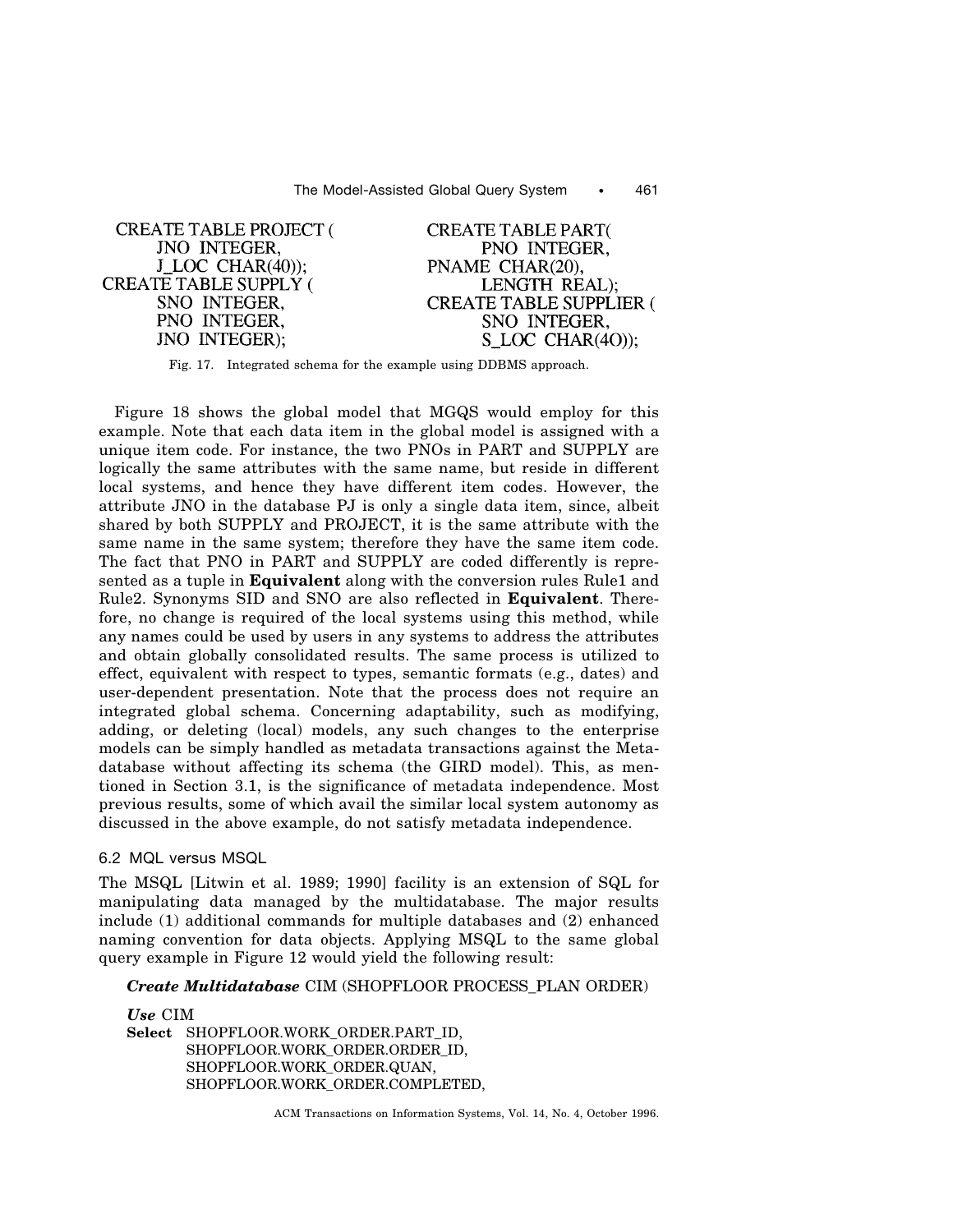

| Equivalent        |         |                            |                                           |
|-------------------|---------|----------------------------|-------------------------------------------|
|                   |         |                            | Itemcode Eqitemcode reverse by convert by |
| ITEM 10           | ITEM 14 | Rule1                      | Rule <sub>2</sub>                         |
| TTEM <sub>2</sub> | ITEM 9  | <b>NULL</b>                | NULL.                                     |
| <b>RULE</b>       |         |                            |                                           |
| Rname             | rtype   | description                |                                           |
| Rule1             | M       | convert item 14 to item 10 |                                           |
| Rule <sub>2</sub> | M       |                            | convert item 10 to item 14                |

Fig. 18. Global model for the example using the MGQS.

PROCESS\_PLAN.PART.PARTDES,

| ORDER.ORDER.DATE DESIRED, ORDER.CUSTOMER.CUST NAME |
|----------------------------------------------------|
|                                                    |
| CESS_PLANORDER, PROCESS_PLAN.PART, ORDER.CUSTOMER  |
|                                                    |
|                                                    |
| $SHOPFLOOR.WORK$ ORDER.ORDER $ID = ORDER.ORDER$ .  |
|                                                    |
|                                                    |
|                                                    |
| ORDER.CUSTOMERCUST_ID = ORDER.ORDER.CUST_ID        |

The above example is evidently more complicated than using MQL (see Figures 14 and 15). The reason is simple: MSQL does not utilize a metadata facility for global query formulation. Users have to provide all the technical details, including precise location of data items, data equivalence, and join conditions. Furthermore, two equivalent data items, PARTID in PART and PART\_ID in WORK\_ORDER, in a join condition must have the same format in order for MSQL to integrate the results.

## 6.3 MGQS versus Multibase

Multibase [Dayal and Hwang 1984; Smith et al. 1981] is one of the pioneering research efforts and arguably the most well known practical system in the field of heterogeneous, distributed DBMS. A single query language (DAPLEX) based on the functional data model is employed for information retrieval. Preserving local system autonomy and resolving data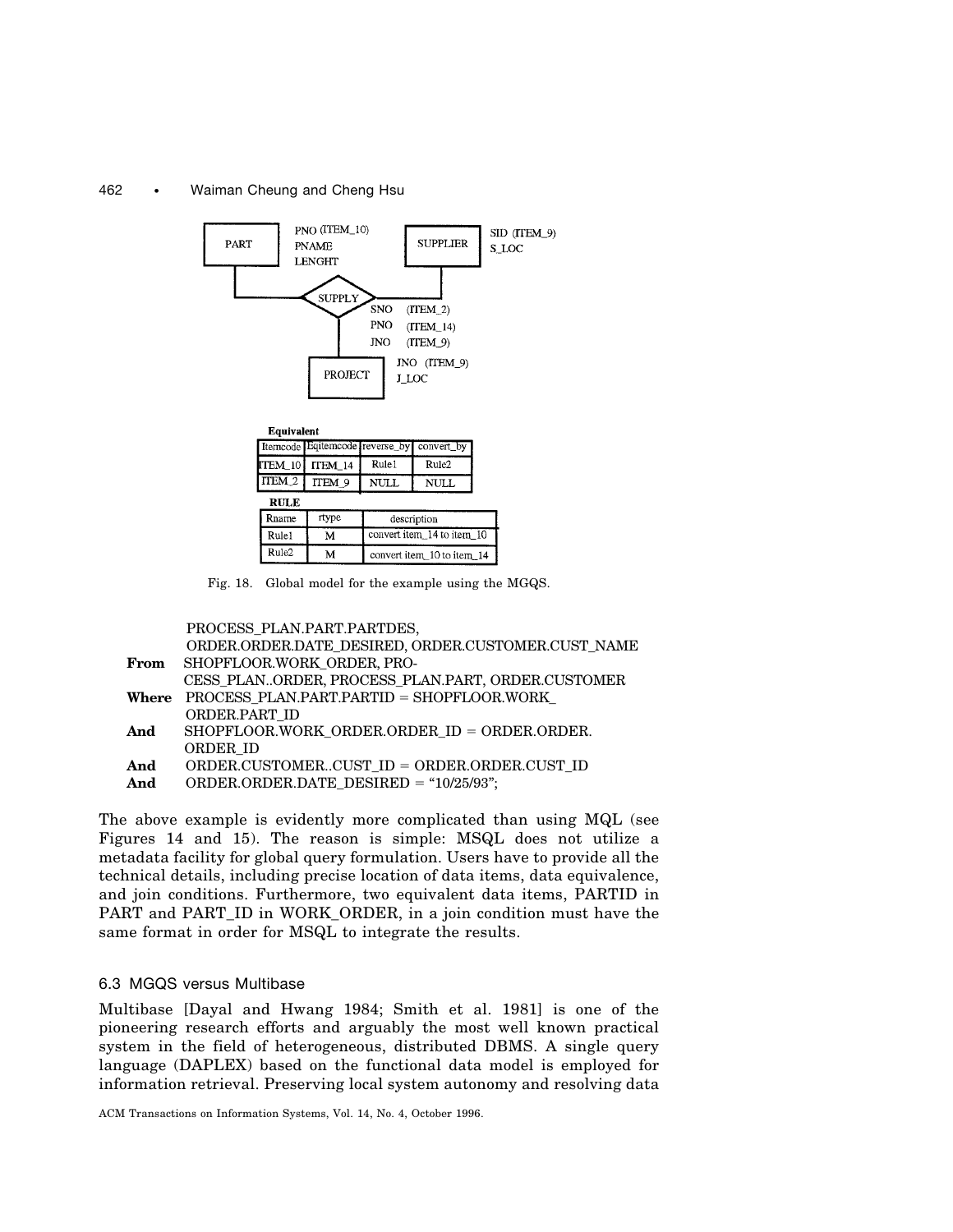incompatibilities are the major design objectives for the Multibase. Thus, it is a natural reference point for MGQS to be compared with.

Multibase has three levels of schema: (1) a global schema at the top level, (2) an integration schema and one local schema for each local system at the middle level, and (3) one local host schema per local database at the bottom level. The global schema, local schemata, and the integration schema are all defined according to and in terms of the functional data model. Each of the local host schemata is translated into a local schema, and the integration schema is used to describe the so-called integration database containing information needed for integrating results from local databases (i.e., information about mapping between conflicting data definitions). The local schemata and integration schema are then mapped into global schema.

To provide a single query language for information retrieval from heterogeneous systems, Multibase has to synchronize multiple data definitions at the global schema level. Also, multiple data definitions for the logically identical data are not allowed. This is the classical case of integrated schema as discussed in Section 6.1. In contrast, MGQS supports a single global query environment by consulting the Metadatabase instead of imposing restrictions via the global model. Multiple data definitions are allowed, and they are stored in the metadatabase along with the conversion methods.

#### 6.4 MGQS versus Other HD\_DBMSs

Other heterogeneous, distributed DBMSs such as Federated databases [Sheth and Larson 1990] have proposed similar three-level schema structures as Multibase to achieve local system autonomy. The basic difference from the latter is, in order to promote an open architecture, these approaches do not enforce a single global model. Instead, several logically related subsystems are grouped together with an integrated model (referred to as external schema) developed for them. Multiple external schemata are coexisting in the global system. This approach provides more flexibility for integration design and reduces the scope of schema integration by cutting down the number of subsystems involved in an integrated model. However, since each subsystem may participate in multiple external schemata that are custom developed, evolving the overall structure, such as incorporating a new subsystem to the environment, is still fundamentally more complicated.

Moreover, there are no metadata management facilities used. Global query formulation relies, therefore, on an extended query language and the user's technical knowledge of the subsystems and their external schemata. A minimal extension of the language is to allow relation names to be qualified with database names in case of naming conflicts. To address an attribute, the user has to know precisely which relation of what database the attribute belongs to. For instance, PNO of PART is referred to as P.PART.PNO. Thus local system transparency is not completely supported in these approaches.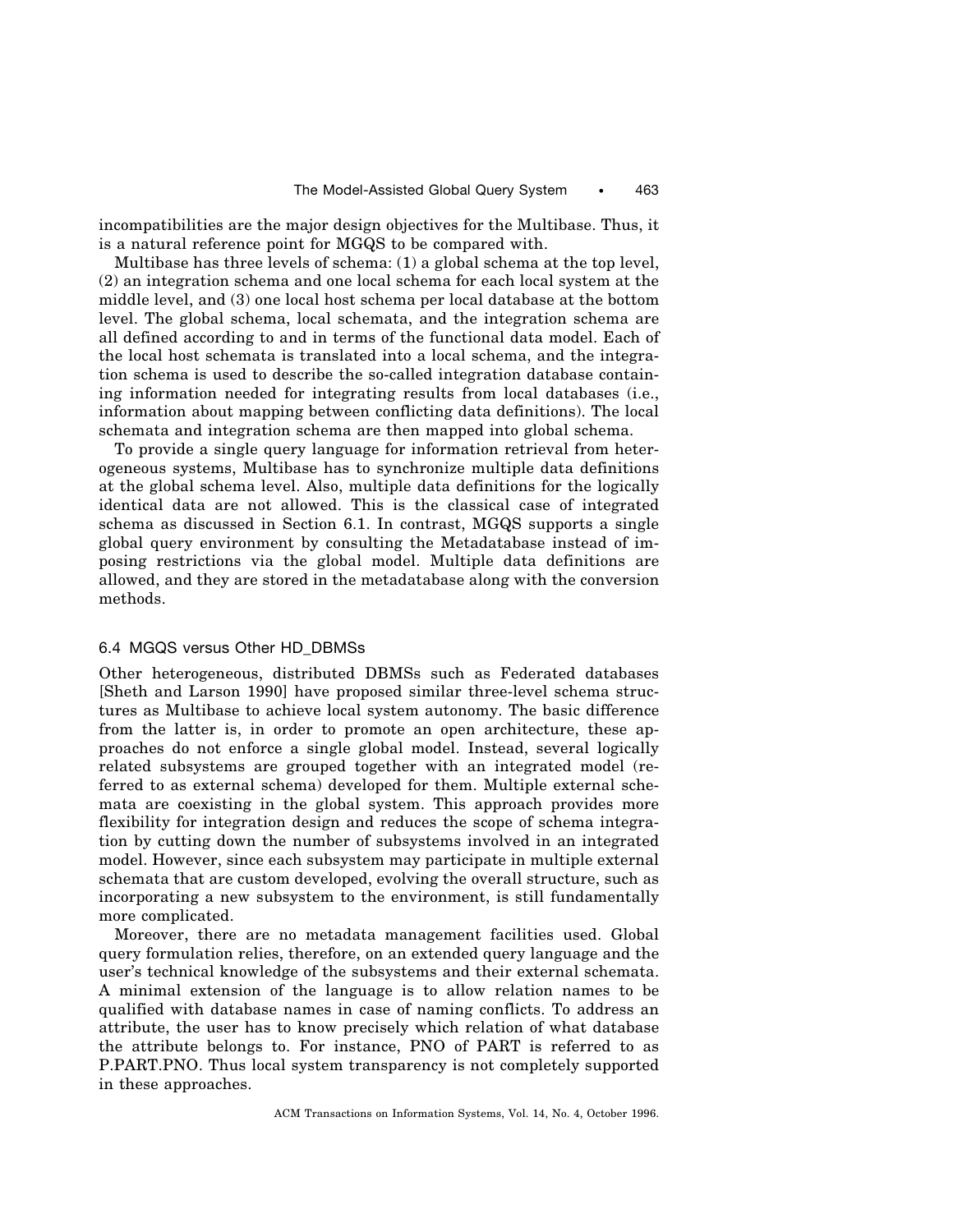#### 6.5 MGQS versus Other Metadata-Supported Systems

Increasingly, more global query systems have come to the same conclusion of utilizing metadata to resolve some well-known problems in query processing. The driving issues include semantics, optimization path selection, and result integration, which correspond respectively to steps 1.3, 2 (particularly 2.3), and 6 of the MGQS definitional algorithm in Section 2.2.1. Some metadata management facilities may also be used in the forms of a knowledge base or a repository. Their main difference from the MGQS approach lies in the scope of metadata and the metadata independence of the management facilities. A prime example is the Composite Information Systems (CIS) [Siegel and Madnick 1991; Wang and Madnick 1989; 1990] of MIT. It is one of the first works to emphasize the significance of metadata and use it to resolve some semantic conflicts in query translation and result integration. Since there are no formal knowledge methods included in its metadata facility used, the scope and functionality would be affected. In addition, CIS assumes all local systems and the global schema are relational.

The Carnot approach of MCC (Microelectronics and Computer Technology Corporation) [Collet et al. 1991] differs from the CIS approach in its global schema construction and the use of metadata representation model—namely, the Cyc knowledge base. This approach makes the global schema much easier to construct and maintain. However, Collet et al. state, there are two major problems that the Carnot approach has not yet resolved—i.e., (1) how to integrate the results returned from subsystem queries and (2) how to develop a graphical entity-relationship representation of the global schema and an intelligent interface for specifying queries. Both of these are direct results of the Cyc knowledge base design. The MGQS approach facilitates both, due in part to the scope and the structure of the Metadatabase (see Figures 2 and 3, and Sections 3.5 and 6.1).

In contrast to CIS and Carnot, the recently reported KIM (Knowledgebase Information Manager) Query System [Ferrara 1994] provides an iconic ER-based user interface for global query formulation, but does not seem to address such issues as system evolution, optimization path, and result integration. Again, although KIM features a repository similar to Carnot, its design does not support a full vision of enterprise metadata.

## 6.6 Conceptual Evaluation of the MGQS Approach

The model-assisted global query approach provides several important functionalities for sharing information in heterogeneous distributed environments. The defining and enabling characteristic is the Metadatabase implementing the global model in a metadata-independent design. Based on the discussions in the above sections, these properties are categorized into five areas, as discussed below.

*Maintain Local System Autonomy Using the Metadatabase.* As mentioned above, MGQS employs a Metadatabase for identifying and resolving the heterogeneities among these systems. Instead of imposing an inte-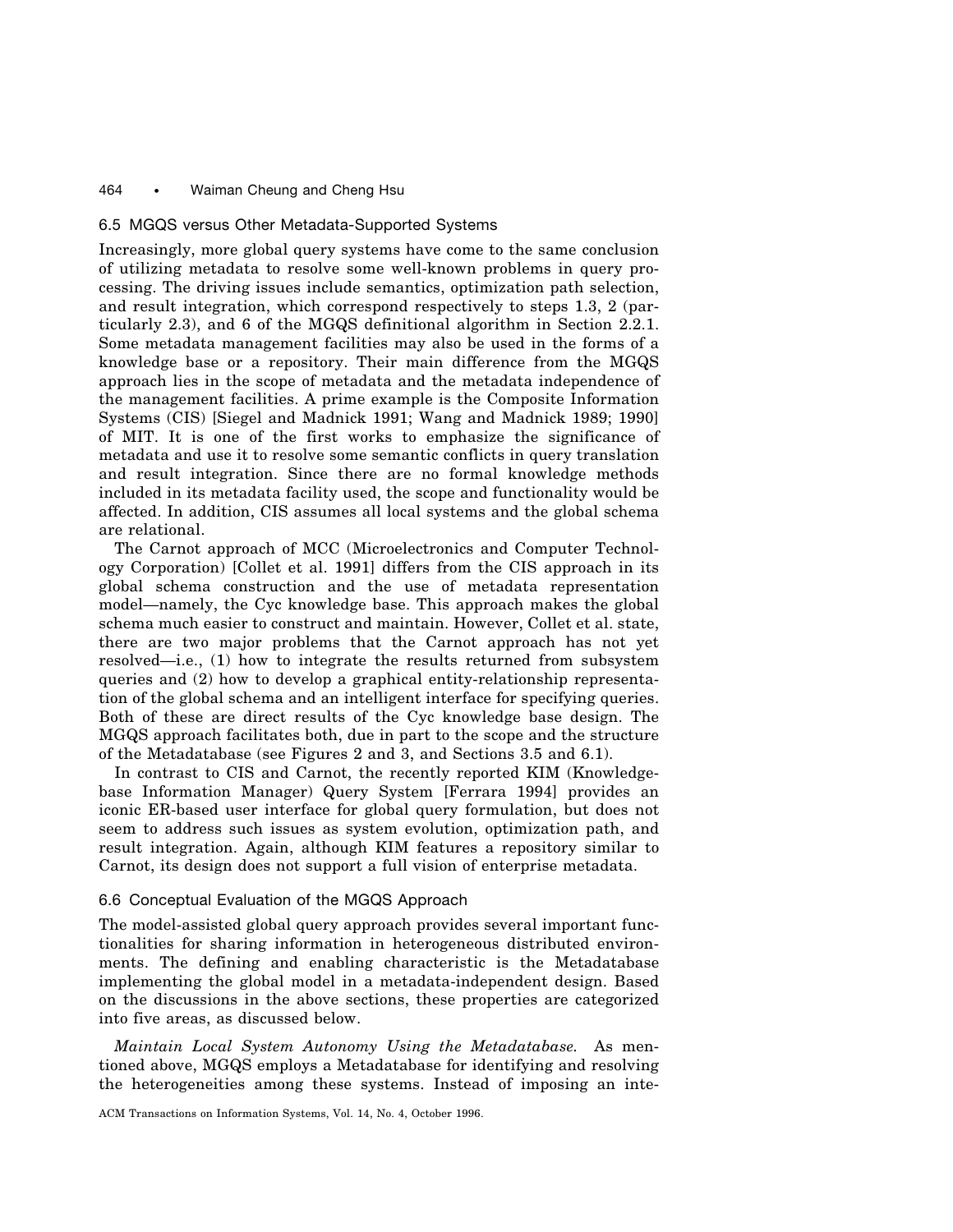grated schema over all the local systems, the Metadatabase approach allows the local systems to keep their environments insulated and to control their own data definitions and everything. The functional model, structural model, implementation model, and the associations among these models of each local system are independently represented, consolidated, and stored in the Metadatabase. Thus, their manipulation and management are as easy as any ordinary data in a database.

*Allow Direct and Visual Query Formulation from Enterprise Metadata.* A global query is formulated by selecting the data constructs while browsing the global enterprise information models. Regardless of the entry point chosen, the user will eventually lead to the needed data constructs by paging through the global model without noticing the boundary of local systems. This is a high level of direct manipulation (of information objects) that researchers have advocated for a cognitive user interface. The constructs used (see Figure 2) are clearly compatible with a graphical representation and hence support visual methods for query formulation.

*Provide On-Line Intelligence and Assistance for Challenging Tasks such as Semantics, Path Selection, and Result Integration.* MGQS provides on-line knowledge to facilitate both global query formulation and processing. During query formulation, the pertinent information contents and semantics of the heterogeneous systems are either provided interactively to the user, or MGQS utilizes them to automate certain tasks for the user (see Sections 2 and 3). The on-line knowledge provided to the global query processing is transparent to the user. They include the automatic decomposition and optimization of global query and the recognition and conversion of equivalent data resources across local systems. Combined, the approaches provide a broad range of metadata support covering the entirety of the definition discussed in Section 2.2. They are sufficient for certain difficult tasks, including semantics, path selection for query optimization, and result integration using data equivalence knowledge (see above comparisons). Since the Metadatabase contains both enterprise knowledge resources and data models, its extent of metadata is unique and is capable of providing significant on-line intelligence and assistance.

*Include Rule-Based Knowledge Processing for Extensibility.* MGQS acquires contextual knowledge from the knowledge model of the Metadatabase to provide on-line intelligence for the global query operation. Two representative examples of contextual knowledge are business rules, which describe the intended use of data, and operating rules, which facilitate decision processes across systems. Global queries involving derived items is another example on the use of contextual knowledge. A rule base model and an inference engine are part of the Metadatabase system. New rules concerning MGQS can be relatively easily incorporated into its architecture and execution model.

*Achieve Open-System Architecture through Metadata Independence.* The MGQS approach provides an open-system architecture that is flexible for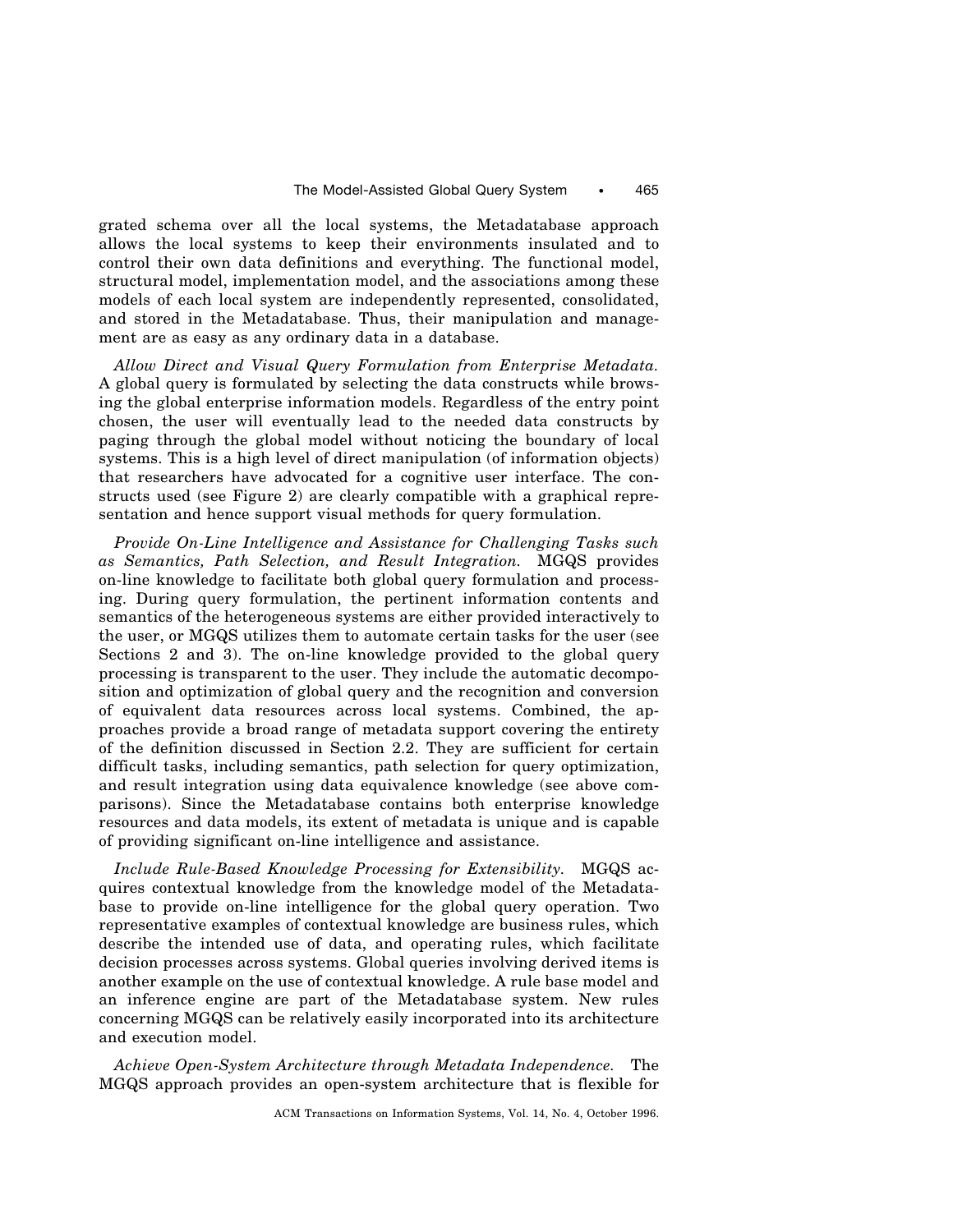adding, deleting, or modifying a local system in the integrated enterprise. The property is referred as metadata independence in Section 3.1. For instance, to remove the shop floor control system from the CIM enterprise in Section 5, no change is required of the MGQS. The metadata pertaining to the shop floor system will be removed from the Metadatabase through ordinary transactions (i.e., deleting tuples from the metarelations). Accepting a new subsystem to the integrated enterprise requires primarily a modeling effort, which is no more than that required by conventional approaches. However, the addition of this new model to the existing global model is merely a matter of performing, again, ordinary Metadatabase addition transactions. A documentation of this modeling process is provided, for example, by Hsu et al. [1992; 1994].

#### 6.7 The Generalizability of the MGQS Approach

How much of the MGQS approach can be utilized by other systems than the prototype at Rensselaer, which makes heavy use of a particular Metadatabase and a particular modeling method TSER? The answer turns out to be correlated in steps with the development from Sections 2 to 4. The conceptual model in Section 2 is most general and generic. Any system may be able to develop its own metadata facility (be it a knowledge base, a repository, or a metadatabase) utilizing the metadata requirements specified in the model. At the next level, the particular MGQS execution model is based on the particular Metadatabase. Although its design is rooted in TSER, the GIRD model is simply a specification for creation of the metadatabase. Therefore, the model may be implemented in any system supporting the usual relational-compatible facilities. The third level, the most specific, involves TSER modeling and the Metadatabase management system. The full repetition of the results reported in Sections 5 and 6 will require all elements in Sections 2, 3, and 4. However, these elements are available in the open literature and can be adopted by the general readership.

## 7. CONCLUSIONS AND CONTRIBUTIONS

The model-assisted global query system accomplishes information sharing in heterogeneous, distributed environments. The goals of the approach and its conceptual model were discussed in Sections 1 and 2, justified in Sections 5 and 6, while the execution methods were established in Sections 3 and 4.

In particular, MGQS contributes a direct method to end-user query formulation through on-line assistance using metadata (Section 2). It allows the user to articulate directly in terms of information models with which they are familiar. The pertinent information contents and data semantics of the heterogeneous multiple systems are provided interactively to the user, thereby further alleviating the technical complexities and semantic ambiguity during formulation. In a similar manner, some technical support is also afforded, including diagnosis and feedback of query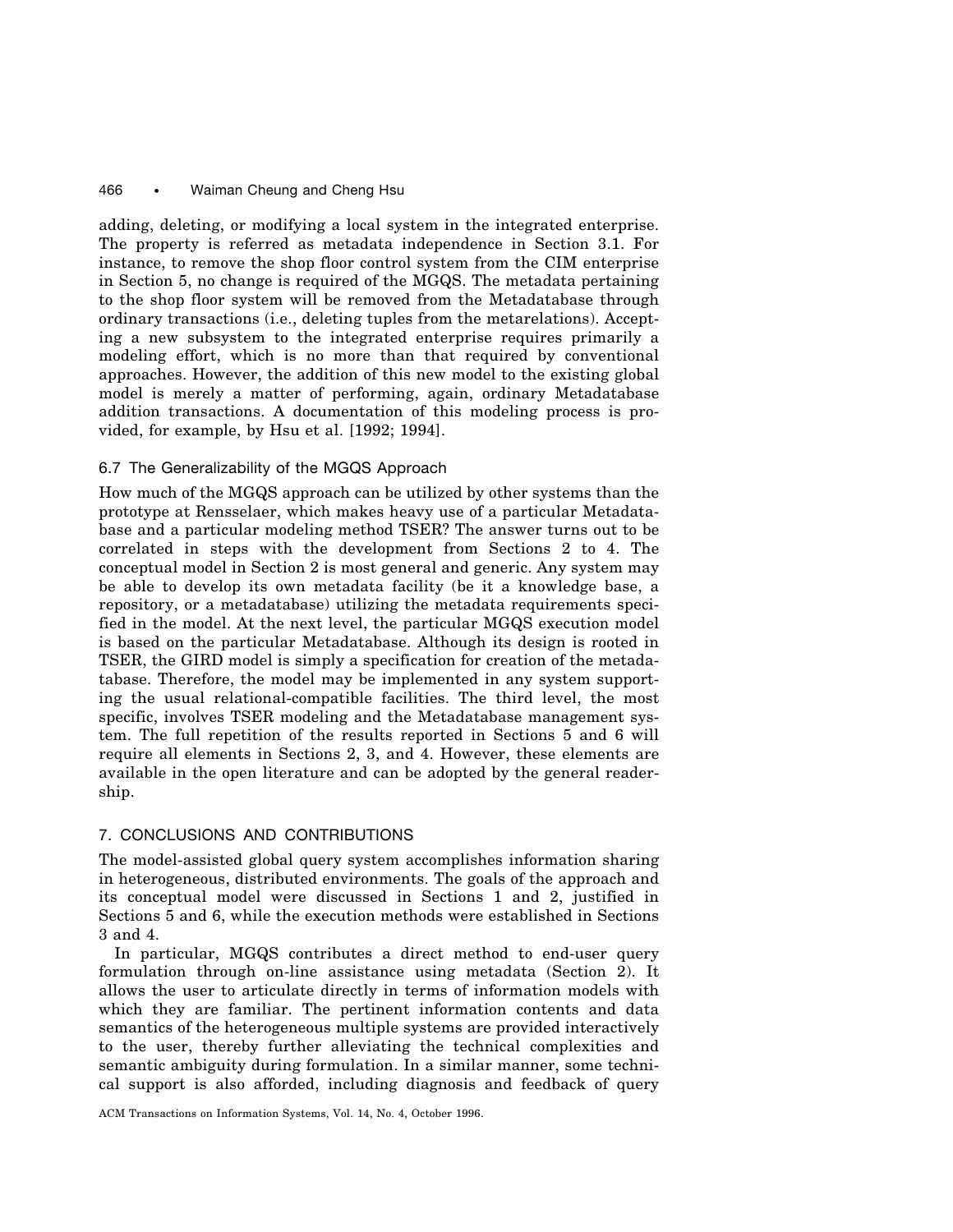formulation according to the business rules and other contextual knowledge in the system. This direct method contributes in its own right to the conceptual foundations of graphical and interactive user interface technology.

New methods that utilize the on-line knowledge (or metadata) for major global query processing tasks are also developed. They encompass the areas of global query optimization and decomposition, query translation, and result integration. The knowledge needed for these tasks (e.g., implied data items, shortest solution path, and join conditions; local system access paths; query construction across local database schemata; and data equivalency and conversion) is automatically derived from the Metadatabase. Without such on-line intelligence and assistance, the required knowledge would have to either be supplied by users at run/compile-time or be predetermined at design time through schema integration and other standardization approaches.

This article has resolved some interoperability issues of heterogeneous multiple information systems through offering an alternative to the approaches that rely on schema integration. Schema integration is a major source of technical complexity of heterogeneous distributed DBMS at both design time (efforts and restrictions) and run-time (mappings and architectural overheads). Additional knowledge, such as conflicting or alternating data definitions and their resolutions, is also supported and stored in the Metadatabase for MGQS. Conversion is done through a rule processor firing conversion rules. As a result, the only global modeling effort required of this approach is the development of the enterprise information model itself. It is still challenging, especially concerning knowledge acquisition; but it nevertheless avoids the excessive complexity of integration at the schemata level that would ensue on the enterprise model in the case of conventional approaches.

This research has also identified and characterized a model for the notion of "on-line intelligence and assistance" in end-user query interface and query processing in terms of the enterprise metadata. It is also shown through MQL, its query language, that programming query languages can also benefit from the on-line intelligence and assistance. As we have shown in Section 4, the syntax and the technical details of MQL are an improvement over existing global query languages. The concept and methods were tested with the prototype system using the CIM facility at Rensselaer.

Further research is currently underway to enhance MQL and MGQS methods, especially by incorporating additional rule-oriented capabilities into the system. MGQS is also being employed in to facilitate global data management and event-based information flow management in Metadatabase research. New progress might come from applying the basic methods to other information modeling paradigms (than TSER). Finally, information visualization [Hsu and Yee 1993] will be a natural extension to MGQS, where an agent may be developed to personalize the Metadatabase, and a visual/virtual environment can replace the GUI-based user interface used presently.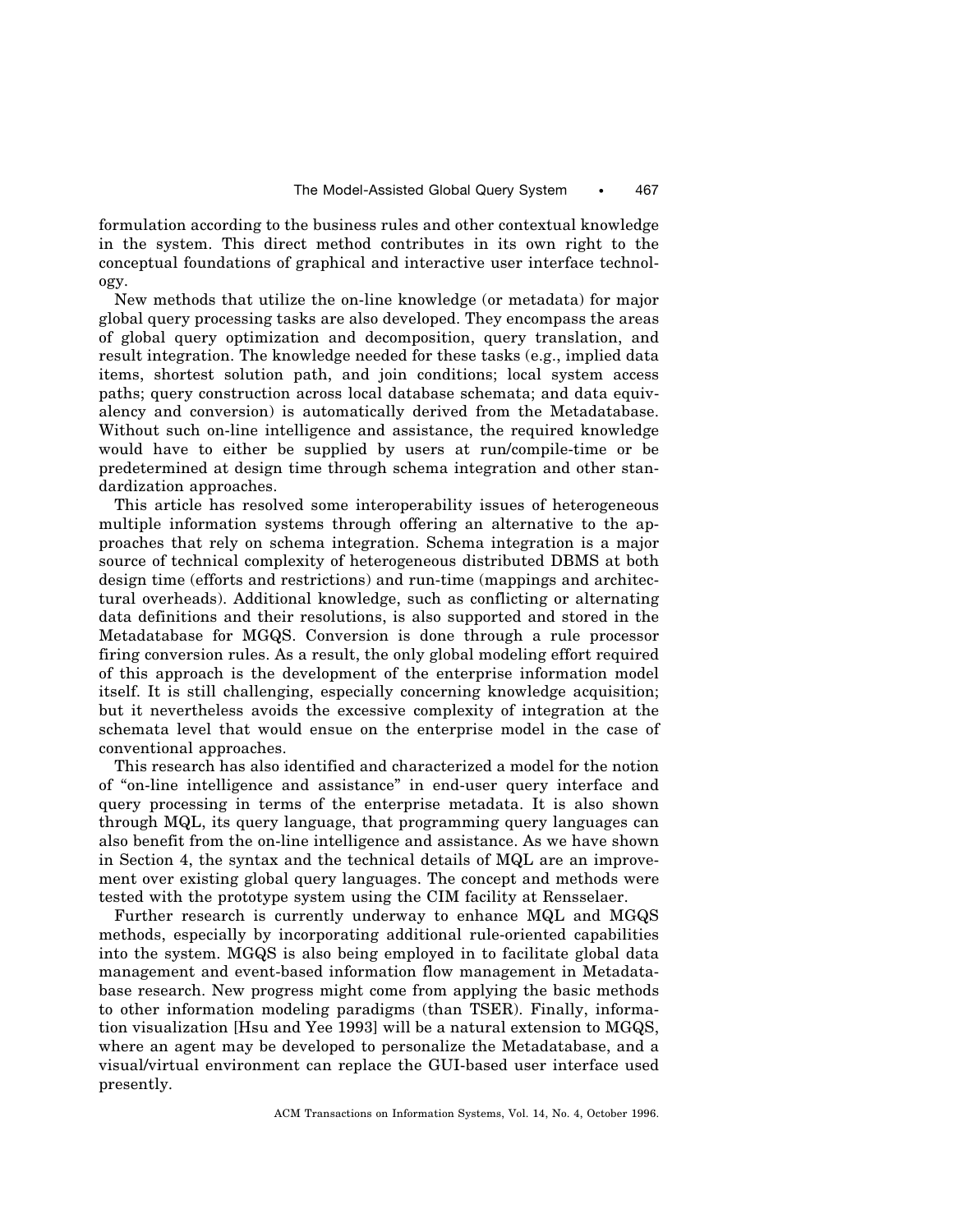**REFERENCES** 

- AFSARMANESH, H. AND MCLEOD, D. 1989. The 3DIS: An extensible object-oriented information management environment. *ACM Trans. Inf. Syst. 7,* 4 (Oct.), 339 –377.
- ANGELACCIO, M., CATARCI, T., AND SANTUCCI, G. 1990. QBD\*: A graphical query language with recursion. *IEEE Trans. Softw. Eng. 16,* 10, 1150 –1163.
- AZMOODEH, M. 1990. BRMQ: A database interface facility based on graph traversals and extended relationships on groups of entities. *Comput. J. 33,* 1, 31–39.
- BABIN, B. 1993. Adaptiveness in information systems integration. Ph.D. dissertation, Decision Sciences and Engineering Systems Dept., Rensselaer Polytechnic Inst., Troy, N.Y.
- BENJAMIN, A. J. AND LEW, K. M. 1986. A visual tool for managing relational databases. In *Proceedings of the IEEE International Conference on Data Engineering.* IEEE, New York, 661– 668.
- BERNSTEIN, P., GOODMAN, N., WONG, E., REEVE, C. L., AND ROTHNIE, J. B., JR. 1981. Query processing in a system for distributed databases (SDD-1). *ACM Trans. Database Syst. 6,* 4 (Dec.), 602-625.
- BATINI, C., LENZERINI, M., AND NAVATHE, S. B. 1986. A comparative analysis of methodologies for database scheme integration. *ACM Comput. Surv. 18,* 4.
- BLASER, A. 1988. *Natural Language at the Computer: Scientific Symposium on Syntax and Semantics for Text Processing and Man-Machine-Communication,* A. Blaser, Ed. Springer-Verlag, New York.
- BOUZIANE, M. 1991. Metadata modeling and management. Ph.D. dissertation, Computer Science Dept., Rensselaer Polytechnic Inst., Troy, N.Y.
- BUNT, H. C. 1988. Natural language communication with computers: Some problems, perspectives, and new directions. In *Human-Computer Interaction: Psychonomic Aspects,* G. C. Veer and G. Mulder, Eds. Springer-Verlag, Berlin, 406 – 442.
- CARDENAS, A. F. 1987. Heterogeneous distributed database management: The HD-DBMS. *Proc. IEEE 75,* 7.
- CHEUNG, W. 1991. The model-assisted global query system. Ph.D. dissertation, Computer Science Dept., Rensselaer Polytechnic Inst., Troy, N.Y.
- CHUNG, C. W. 1990. DATAPLEX: An access to heterogeneous distributed databases. *Commun. ACM 33,* 1 (Jan.), 70 – 80.
- COLLET, C., HUHNS, M. N., AND SHEN, W. M. 1991. Resource integration using a large knowledge base in Carnot. *IEEE Comput. 24,* 12 (Dec.), 55– 62.
- DATE, C. J. 1995. *An Introduction to Database Systems.* 6th ed. Addison-Wesley, Reading, Mass.
- DAYAL, U. AND HWANG, H. 1984. View definition and generalization for database integration in MULTIBASE: A system for heterogeneous distributed databases. *IEEE Trans. Softw. Eng. SE-10,* 6, 628 – 644.
- FERRARA, F. M. 1994. The KIM query system: An iconic interface for the unified access to distributed multimedia databases. *ACM SIGCHI Bull. 26,* 3 (July), 30 –39.
- FARDINER, M. M. AND CHRISTIE, B. 1987. *Applying Cognitive Psychology to User-Interface Design.* John Wiley and Sons, New York.
- GOULD, J. D. AND LEWIS, C. 1985. Designing for usability: Key principles and what designer's think. *Commun. ACM 28,* 3 (Mar.), 300 –311.
- GREENBERG, S. AND WITTEN, I. H. 1985. Adaptive personalized interfaces—A question of viability. *Behav. Inf. Tech. 4,* 1, 31– 45.
- GYSSENS, M., PAREDAENS, J., AND GUCHT, D. V. 1990. A graph-oriented object model for database end-user interfaces. In *Proceedings of ACM SIGMOD.* ACM, New York, 24 –33.
- HARTSON, H. R. AND HIX, D. 1989. Human-computer interface development: Concepts and systems for its management. *ACM Comput. Surv. 21,* 1 (Mar.), 5–92.

HEROT, C. 1980. Spatial management of data. *ACM Trans. Database Syst. 5,* 4, 493–513.

HIRSCHMAN, L. 1989. Natural language interfaces for large-scale information processing. In *Integration of Information Systems: Bridging Heterogeneous Databases,* A. Gupta, Ed. IEEE Press, New York, 308 –314.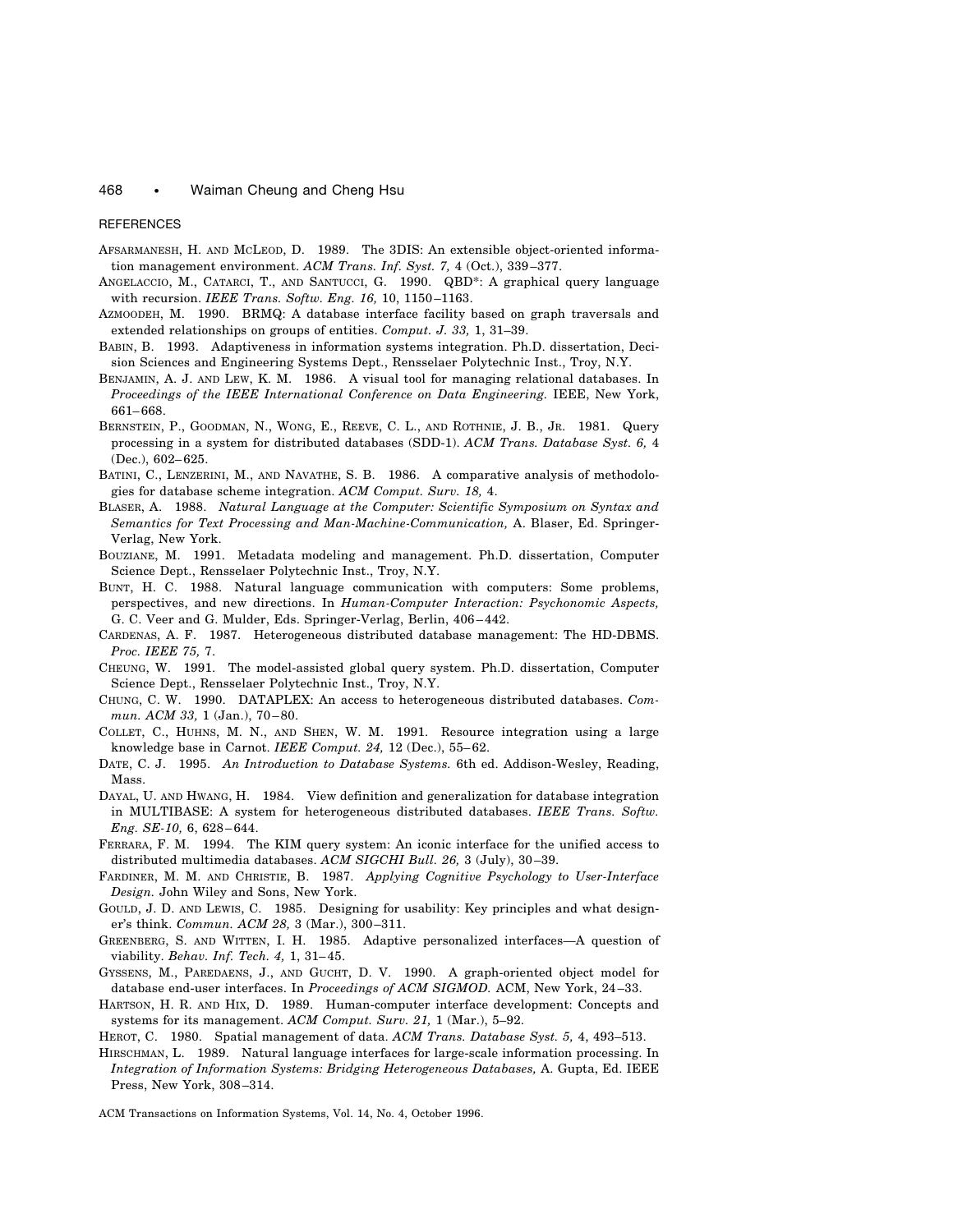- HSU, C. 1985. Structured databases system analysis and design through entity-relationship approach. In *Proceedings of the 4th International Conference on the Entity Relationship Approach.* IEEE Computer Society Press, Los Alamitos, Calif., 56 – 63.
- HSU, C. AND RATTNER, L. 1990. Information modeling for computerized manufacturing. *IEEE Trans. Syst. Man Cybernet. 20,* 4, 758 –776.
- HSU, C. AND SKEVINGTON, C. 1987. Integration of data and knowledge model in manufacturing enterprises: A conceptual framework. *Manuf. Syst. 6,* 4, 277–285.
- HSU, C. AND YEE, L. 1993. Model-based visualization for enterprise information management. In *Proceedings of the 4th Annual Conference on AI, Simulation and Planning in High Autonomous Systems.* IEEE Computer Society Press, Los Alamitos, Calif., 324 –327.
- HSU, C., BABIN, G., BOUZIANE, M., CHEUNG, W., RATTNER, L., AND YEE, L. 1992. Metadatabase modeling for enterprise information integration. *J. Syst. Integration 2,* 1, 5–37.
- HSU, C., BABIN, G., BOUZIANE, M., CHEUNG, W., RATTNER, L., RUBENSTEIN, A., AND YEE, L. 1994. The metadatabase approach to integrating and managing manufacturing information systems. *J. Intell. Manuf. 5,* 333–349.
- HSU, C., BOUZIANE, M., RATTNER, L., AND YEE, L. 1991. Information resources management in heterogeneous distributed environments: A metadatabase approach. *IEEE Trans. Softw. Eng. SE-17,* 6 (June), 604 – 625.
- HSU, C., PERRY, A., BOUZIANE, M., AND CHEUNG, W. 1987. TSER: A data modeling system using the two-stage entity-relationship approach. In *Proceedings of the 6th International Conference on the Entity Relationship Approach.* IEEE Computer Society Press, Los Alamitos, Calif., 461– 478.
- HSU, C., TAO, Y., BOUZIANE, M., AND BABIN, G. 1993. Paradigm translations in integrating manufacturing information using a meta-model: The TSER approach. *J. Inf. Syst. Eng. 1,* 3, 325–352.
- HUTCHINS, E. L., JOLLAN, J. D., AND NORMAN, D. A. 1986. Direct manipulation interfaces. In *User Centered System Design,* D. A. Norman and S. W. Draper, Eds. Lawrence Erlbaum, Hillsdale, N.J., 118 –123.
- KRISHNAMURTHY, R., LITWIN, W., AND KENT, W. 1991. Language features for interoperability of databases with schematic discrepancies. In *Proceedings of the 1991 ACM SIGMOD International Conference on the Management of Data.* ACM, New York,  $40-49$ .
- LITWIN, W., ABDELLATIF, A., ZEROUAL, A., AND NICOLAS, B. 1989. MSQL: A multidatabase language. *Inf. Sci. 49,* 59 –101.
- LITWIN, W., MARK, L., AND ROUSSOPOULOS, N. 1990. Interoperability of multiple autonomous databases. *ACM Comput. Surv. 22,* 3, 267–293.
- LODDING, K. N. 1983. Iconic interfacing. *IEEE Comput. Graph. Appl. 3,* 2, 11–20.
- MOTRO, A. 1990. A tolerant and cooperative user interface to databases. *IEEE Trans. Knowl. Data Eng. 2,* 2 (June), 231–246.
- NILAN, M. S. 1992. Cognitive space—Using virtual reality for large information resource management problems. *J. Commun. 42* (Autumn), 115–135.
- NORCIO, A. F. AND STANLEY, J. 1989. Adaptive human-computer interfaces: A literature survey and perspective. *IEEE Trans. Syst. Man Cybernet. 19,* 2 (Mar./Apr.), 399 – 408.
- RATTNER, L. 1990. Information requirements for integrated manufacturing planning and control: A theoretical mode. Ph.D. dissertation, Dept. of Decision Sciences and Engineering Systems, Rensselaer Polytechnic Inst., Troy, N.Y.
- REDDY, M. P., PRASAD, B. E., AND REDDY, P. G. 1989. Query processing in heterogeneous distributed database management systems. In *Integration of Information Systems: Bridging Heterogeneous Databases,* A. Gupta, Ed. IEEE Press, New York, 264 –277.
- REM, S. 1991. Guest editor's introduction: Heterogeneous distributed database systems. *IEEE Comput. 24,* 12 (Dec.), 7–11.

RICH, E. 1984. Natural-language interface. *IEEE Comput. 17,* 9 (Sept.), 39 – 47.

- ROBERTSON, G. C., CARD, S. K., AND MACKINLAY, J. D. 1993. Information visualization using 3D interactive animation. *Commun. ACM 36,* 4 (Apr.), 56 –71.
- SHETH, A. P. AND LARSON, J. A. 1990. Federated database systems for managing distributed heterogeneous and autonomous databases. *ACM Comput. Surv. 22,* 3, 183–236.